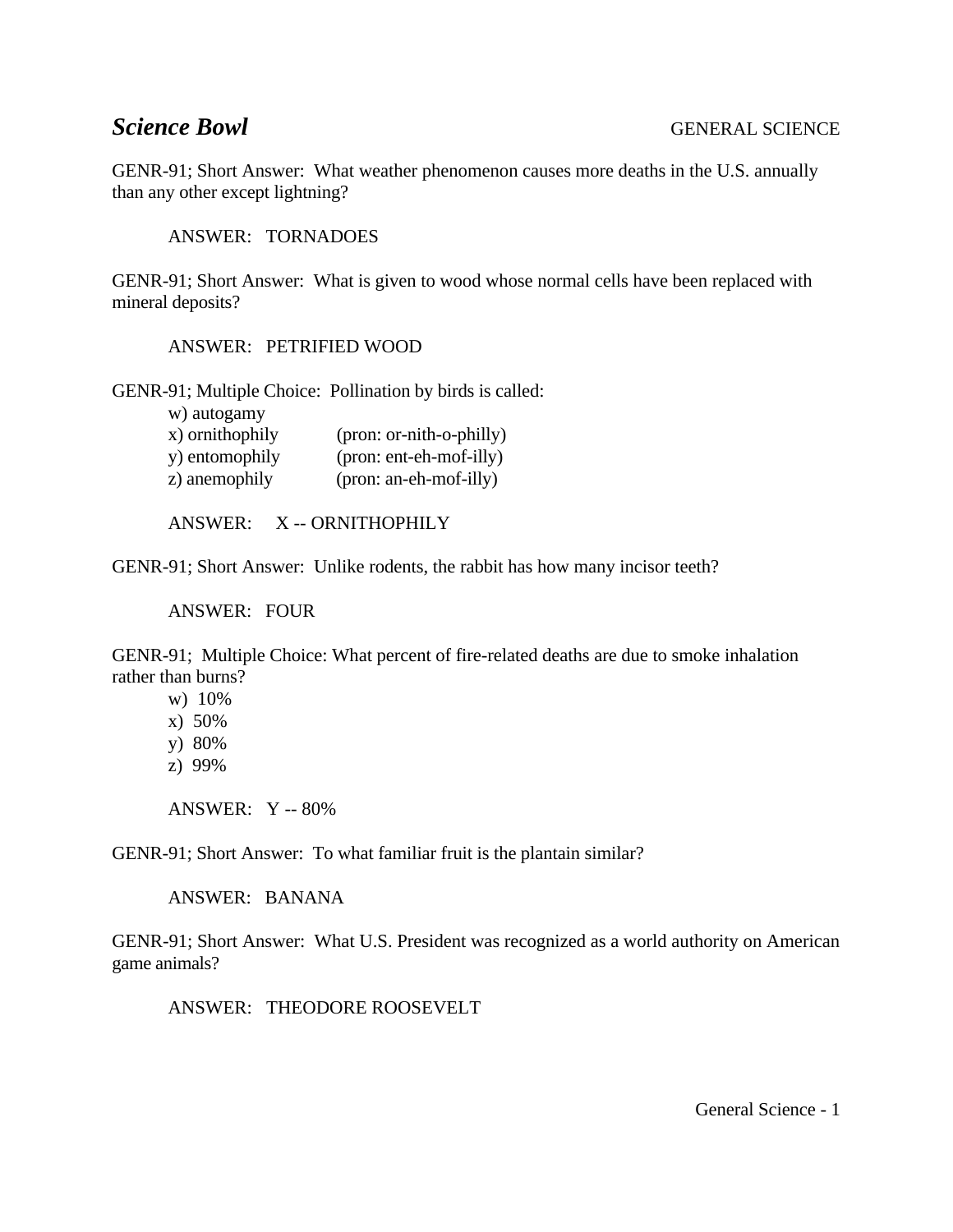GENR-91; Short Answer: How many men have walked on the moon?

ANSWER: TWELVE

GENR-91; Multiple Choice: The fastest-running terrestrial animal is:

w) cheetah x) lion y) man z) jaguar

ANSWER: W -- CHEETAH

GENR-91; Short Answer: In what country do the greatest number of tornadoes occur?

ANSWER: UNITED STATES (Central and Southeastern portions)

GENR-91; Short Answer: What wonder drug was used for three years by the Army and Navy before becoming available to the general public in 1944?

ANSWER: PENICILLIN

GENR-91; Short Answer: Which sea is the saltiest natural lake and is also at the lowest elevation on the face of the earth?

ANSWER: THE DEAD SEA

GENR-91; Short Answer: The scarab, worshipped by the Egyptians, is what type of beetle?

ANSWER: DUNG BEETLE

GENR-91; Multiple Choice: As you go down into a well, your weight:

- w) increases slightly
- x) decreases slightly
- y) remains exactly the same

ANSWER: X -- DECREASES SLIGHTLY

GENR-91; Short ANSWER: W cloud at ground level is called what?

ANSWER: FOG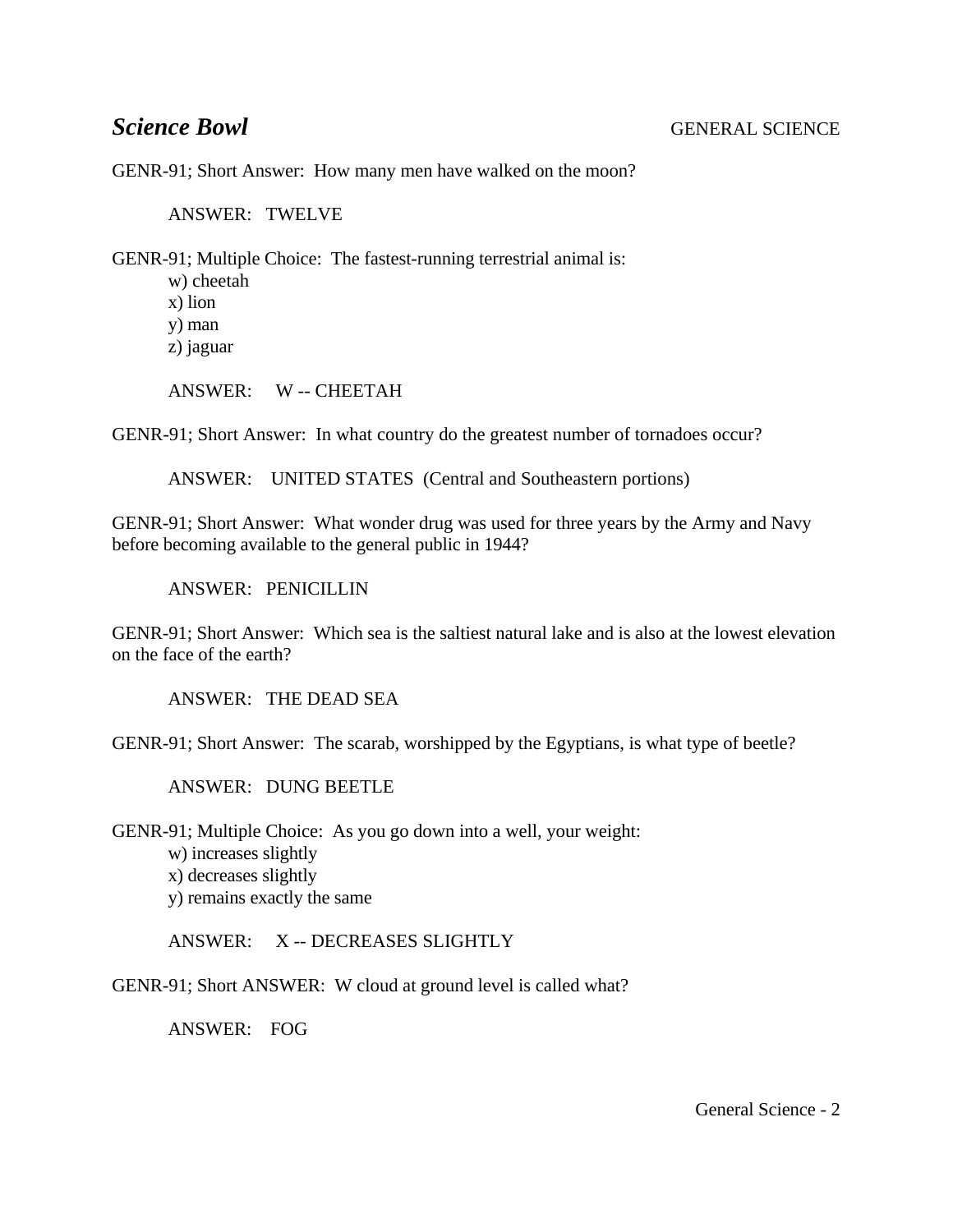GENR-91; Short Answer: What invention in about 1450 A.D. revolutionized communication and the world?

ANSWER: THE PRINTING PRESS

GENR-91; Short Answer: What is the name for the new technology whereby a glass fiber carries as much information as hundreds of copper wires?

ANSWER: FIBER OPTICS (OPTO-ELECTRONICS)

GENR-91; Short Answer: What mammal lays eggs?

ANSWER: PLATYPUS

GENR-91; Short Answer: Linseed oil comes from what plant?

ANSWER: FLAX

GENR-91; Multiple Choice: Bees must collect nectar from approximately how many flowers to make 1 pound of honeycomb? Is it:

w) 10 thousand x) 2 million y) 20 million z) 50 million

ANSWER: X -- 20 MILLION

GENR-91; Short Answer: What is the name of the largest North American terrestrial rodent, distinguished by its spiny covering?

ANSWER: PORCUPINE

GENR-91; Multiple Choice: Albacore is a type of:

w) shell-fish x) tuna y) marble z) meteoroid

ANSWER: X -- TUNA

General Science - 3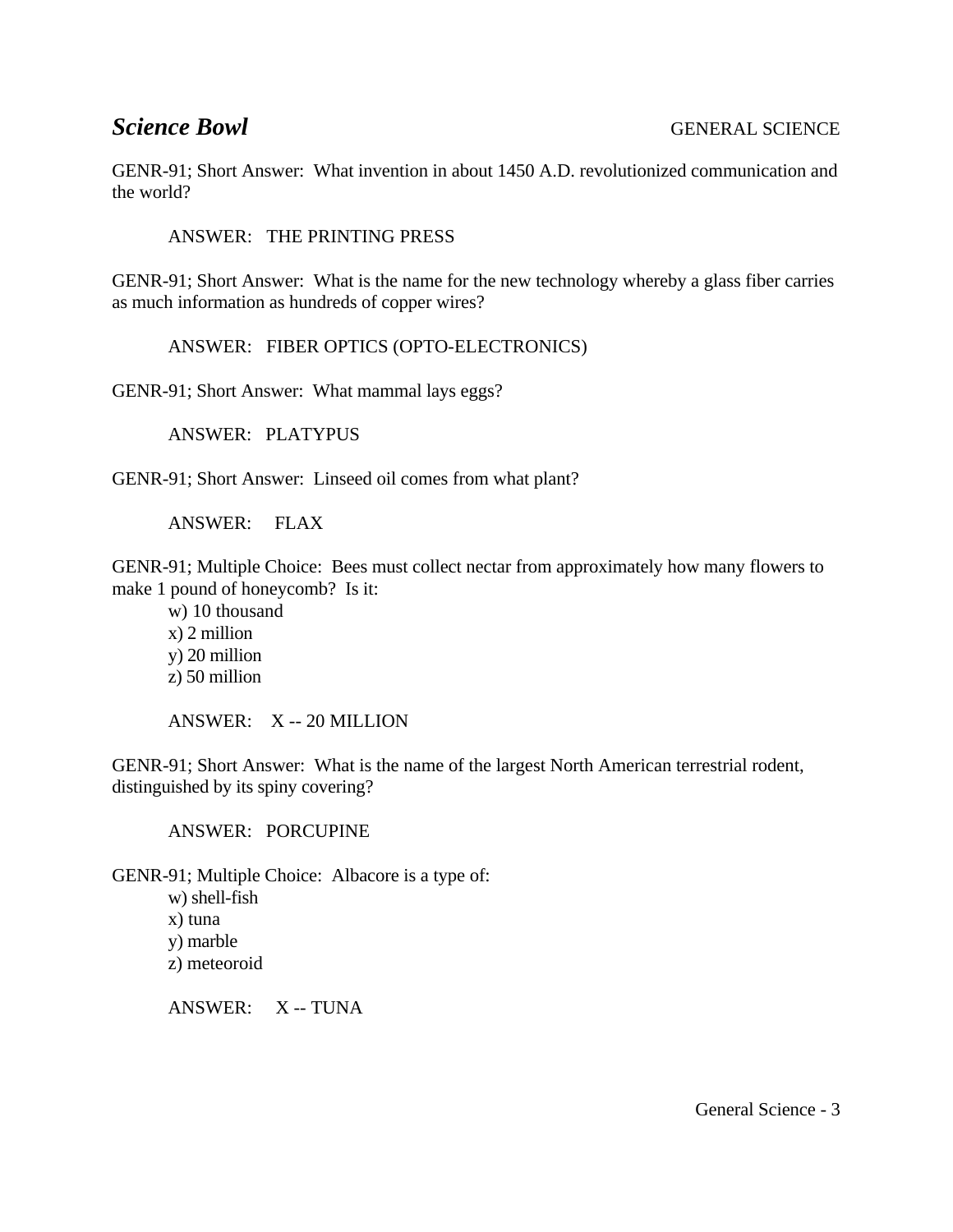GENR-91; Multiple Choice: The only species of cat that lives and hunts in groups is:

w) lion

x) leopard y) jaguar

z) cougar

ANSWER: W -- LION

GENR-91; Short Answer: Linen is made from what plant?

ANSWER: FLAX

GENR-91; Short Answer: What is arachnology?

ANSWER: STUDY OF ARACHNIDS (accept: study of spiders or scorpions or relatives of spiders)

GENR-91; Short Answer: What is another name for the Paleolithic Age?

ANSWER: THE STONE AGE

GENR-91; Short Answer: What nocturnal animal group makes up one-fourth of all mammals species?

ANSWER: BATS or CHIROPTERA

GENR-91; Short Answer: What is the name of the whale that has a long protruding tusk?

ANSWER: NARWHAL

GENR-91; Short Answer: How many time zones are there on Earth?

ANSWER: TWENTY-FOUR

GENR-91; Short Answer: What land mammal holds the record for the greatest age?

ANSWER: MAN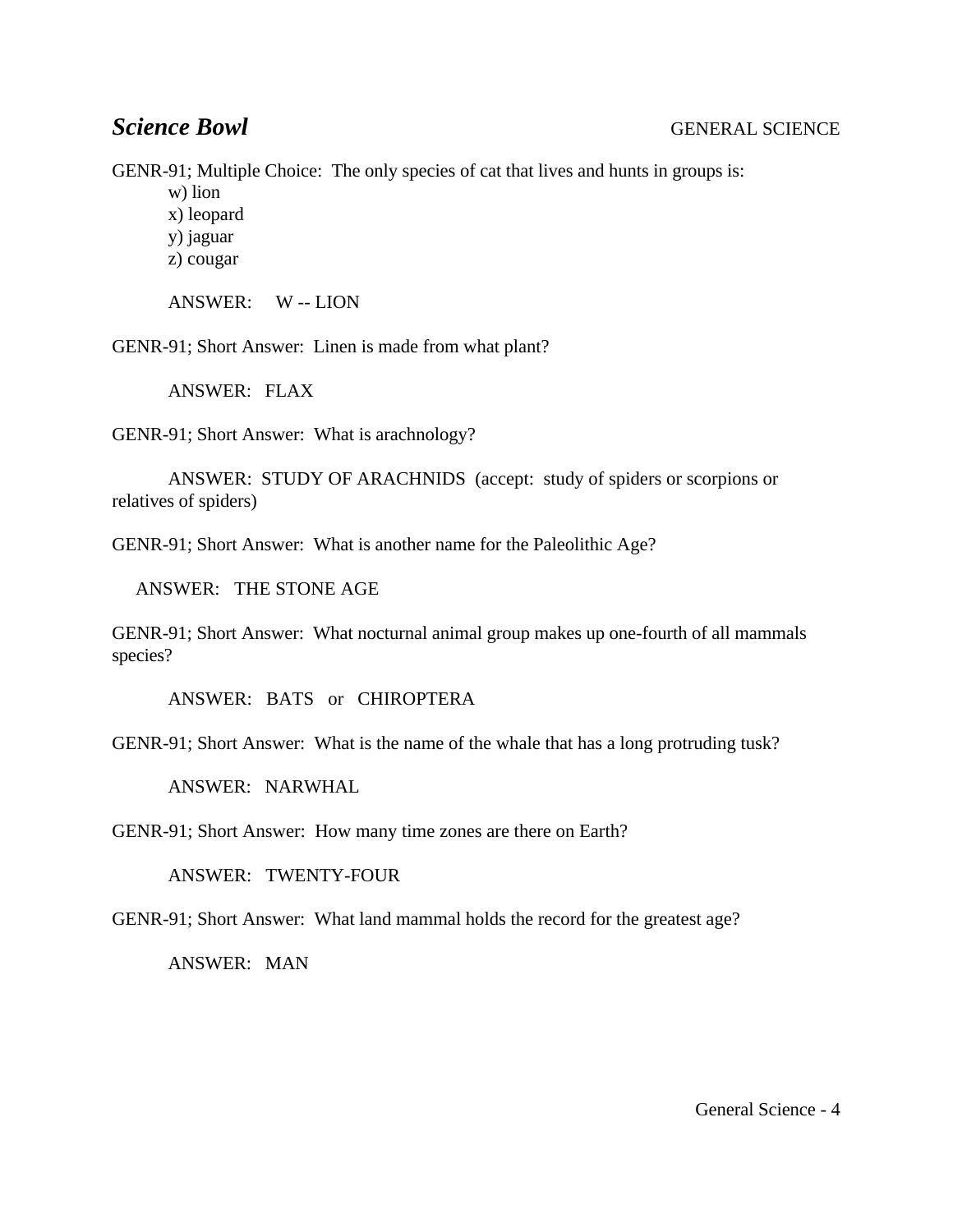GENR-91; Short Answer: What is the better known name for the deadly poison prussic acid?

ANSWER: CYANIDE or HYDROGEN CYANIDE

GENR-91; Short Answer: What colorless, pungent gas is often dissolved in water to yield a solution that is used as a biological preservative?

ANSWER: FORMALDEHYDE

GENR-91; Short Answer: What is the rest mass of a photon?

ANSWER: ZERO

GENR-91; Short Answer: What yellow metal is an alloy of copper and zinc?

ANSWER: BRASS

GENR-91; Short Answer: What is the name given to the process, discovered by Goodyear, of adding sulfur to heated rubber?

ANSWER: VULCANIZATION

GENR-91; Short Answer: Used primarily in fertilizers, which element is never found free in nature even though it makes up about 2.5% of the earth's crust?

ANSWER: POTASSIUM

GENR-91; Short Answer: What element, whose symbol derived from the Latin for "liquid silver", has been found in Egyptian tombs from 1500 B.C.?

ANSWER: MERCURY

GENR-91; Short Answer: What poisonous alkaloid is extracted from tobacco leaves and widely used as an insecticide?

ANSWER: NICOTINE

GENR-91; Short Answer: What is the name for steel alloyed with chromium?

ANSWER: STAINLESS STEEL

General Science - 5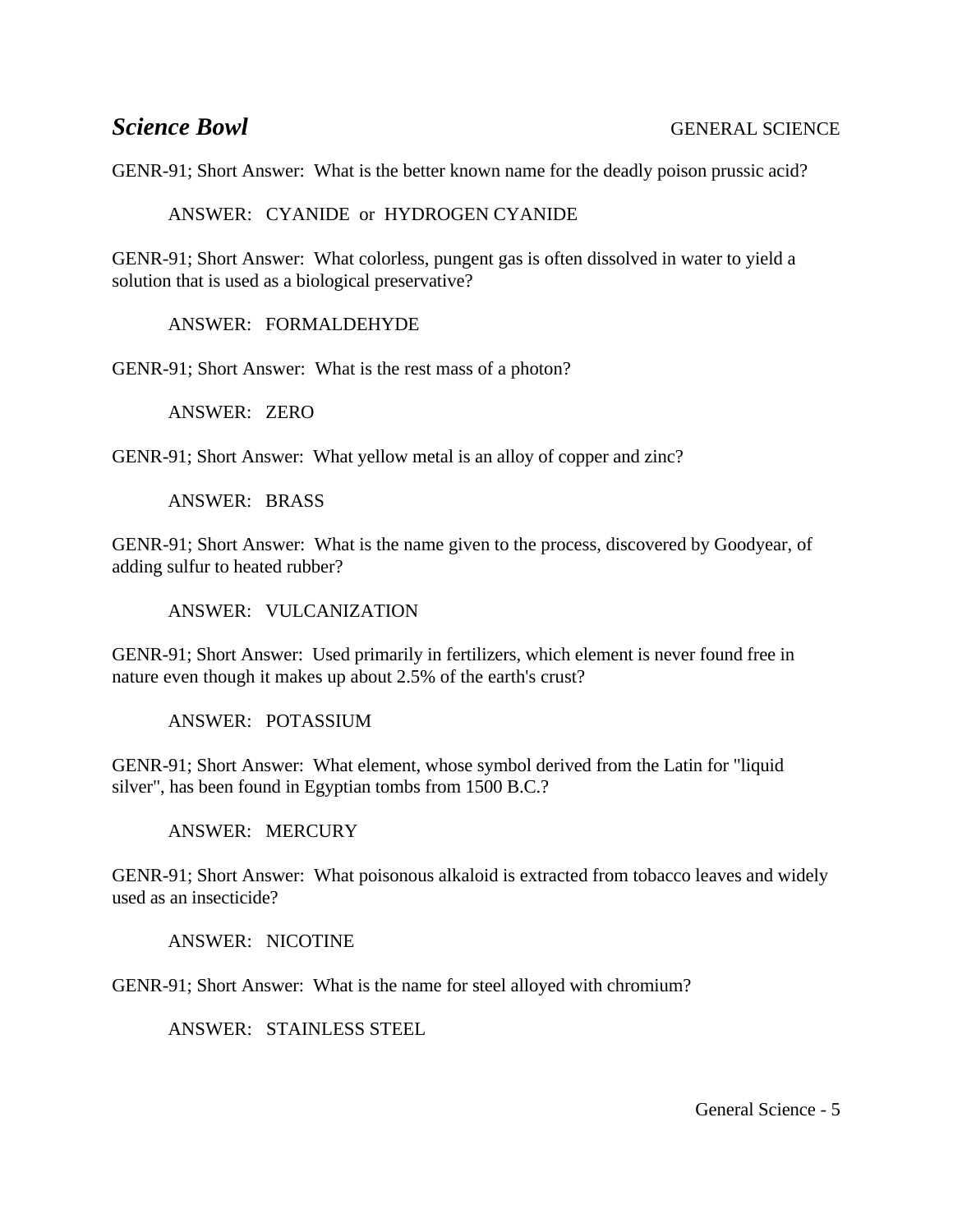GENR-91; Short Answer: Table sugar, from sugar cane or beet, is what type of sugar?

ANSWER: SUCROSE or DISACCHARIDE or SACCHAROSE

GENR-91; Multiple Choice: Which prefix is often used with scientific terms to indicate that something is the same, equal or constant?

- w) iso (pron: eye-so)
- x) mega
- y) meta
- z) quasi

ANSWER: W -- ISO

GENR-91; Multiple Choice: The study of phenomena at very low temperatures is called:

- w) heat transfer
- x) morphology
- y) crystallography
- z) cryogenics (pron: cry-o-jen-iks)

ANSWER: Z -- CRYOGENICS

GENR-91; Multiple Choice: The branch of medical science which is concerned with the study of disease as it affects a community of people is called:

w) epidemiology

- x) oncology
- y) paleontogy
- z) pathology

ANSWER: W -- EPIDEMIOLOGY

GENR-91; Multiple Choice: The study of how people use tools to perform work and how people physically relate to their working environment is called:

w) engineering

- x) ergonomics
- y) agronomy
- z) physiology

ANSWER: X -- ERGONOMICS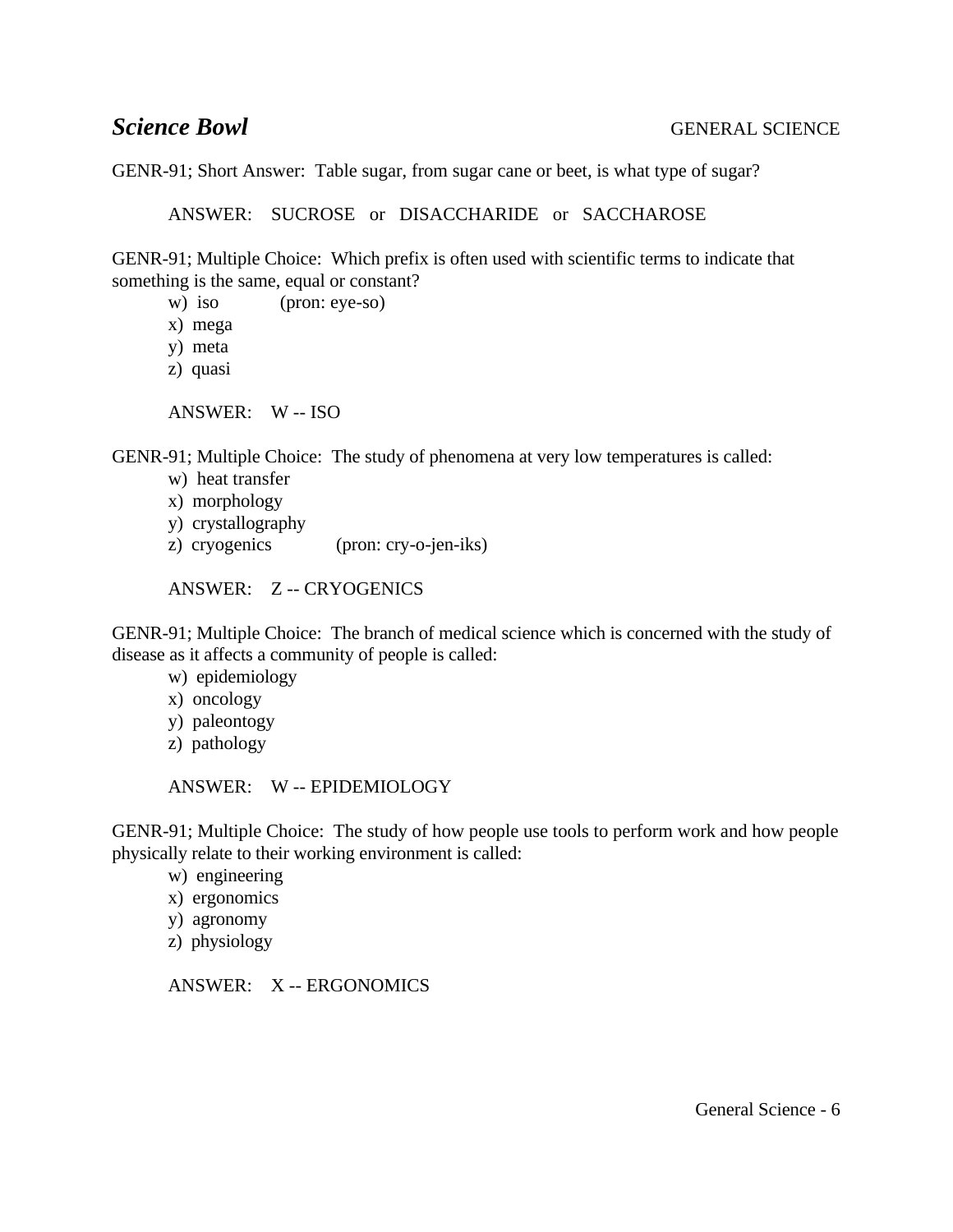GENR-91; Short Answer: Name the first woman to travel in space.

ANSWER: (VALENTINW) TERESHKOVA

GENR-91; Multiple Choice: What famous scientist and inventor participated in the invention of the Aqua-Lung?

- w) Thomas Edison
- x) Isaac Newton
- y) Leonardo da Vinci
- z) Jacques Cousteau

ANSWER: Z -- JACQUES COUSTEAU

GENR-91; Multiple Choice: Superconductivity is a material property associated with:

- w) cooling a substance without a phase change
- x) frictionless liquid flow
- y) a loss of thermal resistance
- z) a loss of electrical resistance

### ANSWER: Z -- A LOSS OF ELECTRICAL RESISTANCE

GENR-91; Multiple Choice: A type of plastic that is biodegradable has been in the news lately. The ingredient that makes it biodegradable is:

w) vegetable oil

- x) petroleum
- y) cornstarch
- z) leather

ANSWER: Y -- CORNSTARCH

GENR-91; Multiple Choice: Who was the marine biologist and author of Silent Spring who was one of the first people to warn of the dangers of pesticides like DDT?

- w) Jacques Cousteau
- x) Rachel Carson
- y) Charles Darwin
- z) Marlin Perkins

ANSWER: X -- RACHEL CARSON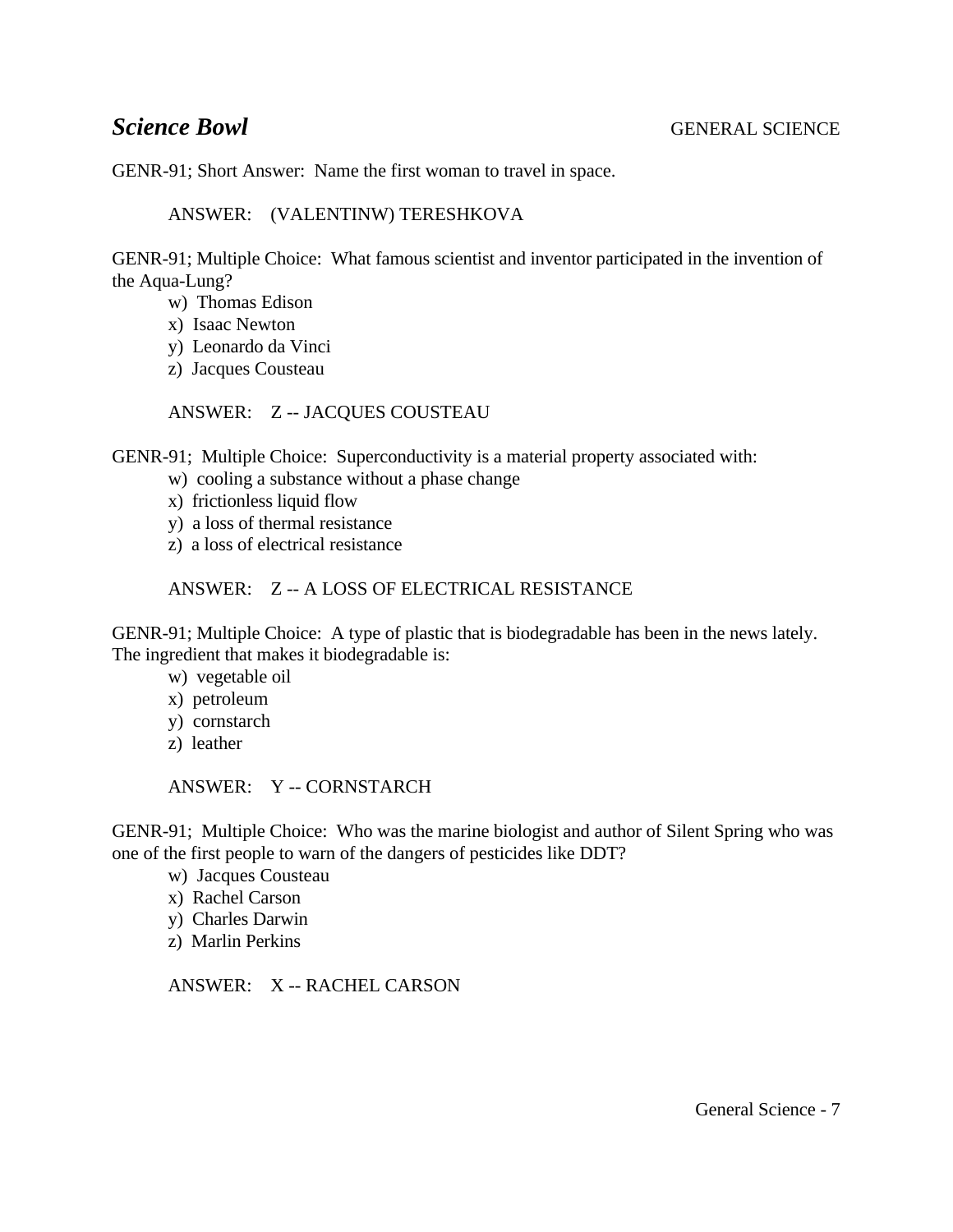GENR-91; Multiple Choice: If a metal can be drawn into wires relatively easily it is called:

- w) malleable
- x) ductile
- y) extractive
- z) tactile

ANSWER: X -- DUCTILE

GENR-91; Short Answer: What is the name given to the invasion of warm surface waters off the Peruvian coast that has been identified with strange climactic effects in recent years?

ANSWER: EL NI¥O

GENR-91; Short Answer: Occasionally, a bad cold will cause a decrease in a persons hearing ability. What is the name of the tube that becomes blocked to cause this problem?

ANSWER: EUSTACHIAN TUBE (pron: yu-sta-shen)

GENR-91; Short Answer: Name the general type of mammal that gives birth to undeveloped young that are kept in pouches.

ANSWER: MARSUPIAL

GENR-91; Short Answer: In a musical instrument that produces a fundamental note, what would the wavelength of the second harmonic be relative to the fundamental?

ANSWER: WAVELENGTH WOULD BE ONE-HALF THE FUNDAMENTAL

GENR-91; Multiple Choice: In which country was a method for making rust-resistant iron discovered in the fifth century B.C.?

w) Sumeria

- x) Egypt
- y) India
- z) Babylon

ANSWER: Y -- INDIA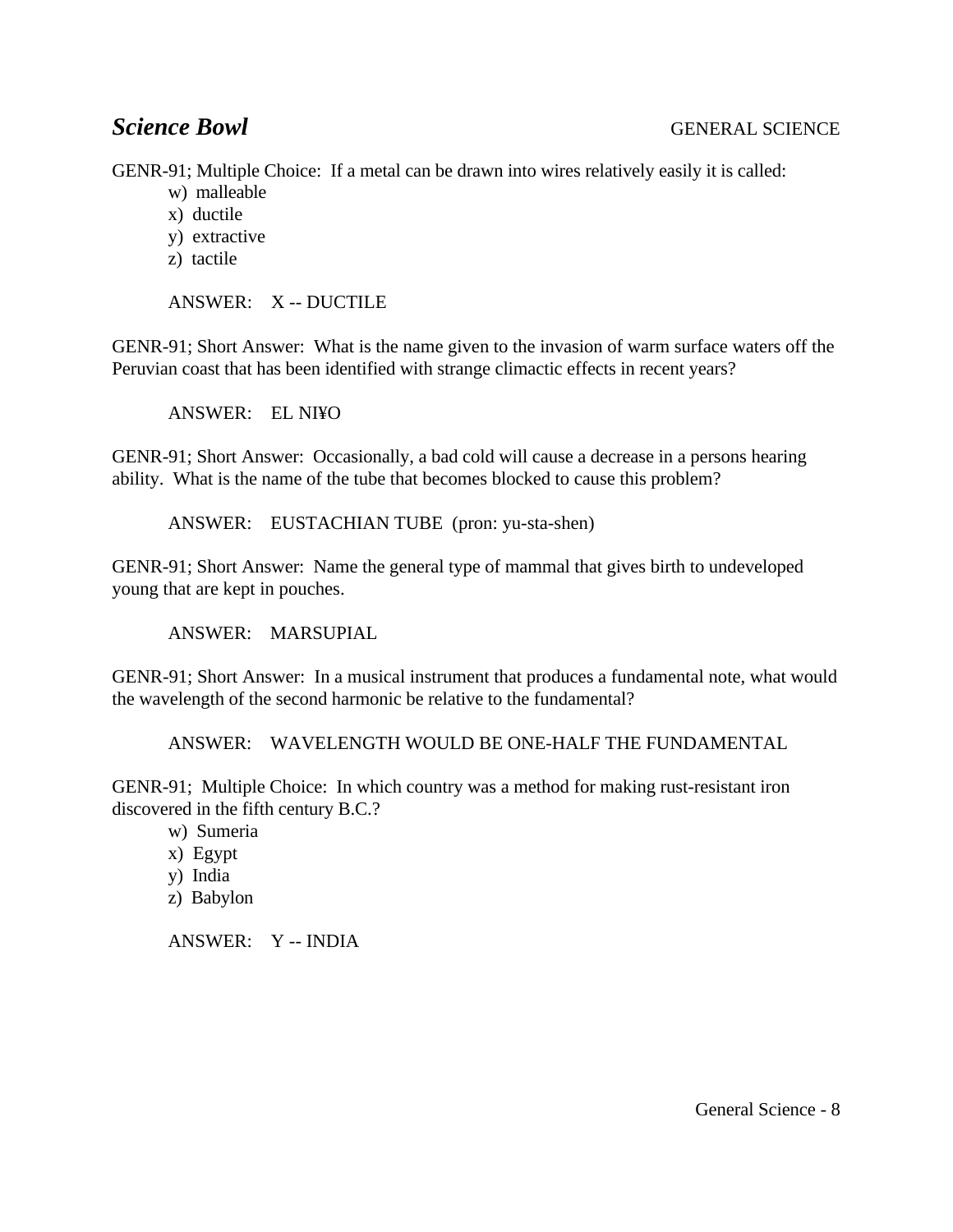GENR-91; Multiple Choice: Cystitis is the infection of which of the following?

- w) liver
- x) urinary bladder
- y) pancreas
- z) lung

ANSWER: X -- URINARY BLADDER

GENR-91; Short Answer: What is the subdivision in the Plant Kingdom comprising over 20,000 species of Mosses and Liverworts?

ANSWER: BRYOPHYTES (pron: brI-eh-fites)

GENR-91; Short Answer: Name the medical term given to the inflammation of infection of the mucous membranes of the nose.

ANSWER: RHINITIS

GENR-91; Short ANSWER: Wutomobile catalytic converters cause the carbon monoxide and hydrocarbons which result from incomplete combustion to be converted into what two substances?

ANSWER: CARBON DIOXIDE (CO2) AND WATER (H2O)

GENR-91; Multiple Choice: At room temperature, most elements are in which phase of matter?

- w) solid
- x) liquid
- y) gas
- z) plasma

ANSWER: W -- SOLID

GENR-91; Multiple Choice: The per capita birth rate of a population is known as its:

- w) mortality
- x) natality (pron: nay-tal-eh-ty)
- y) population density
- z) carrying capacity

ANSWER: X -- NATALITY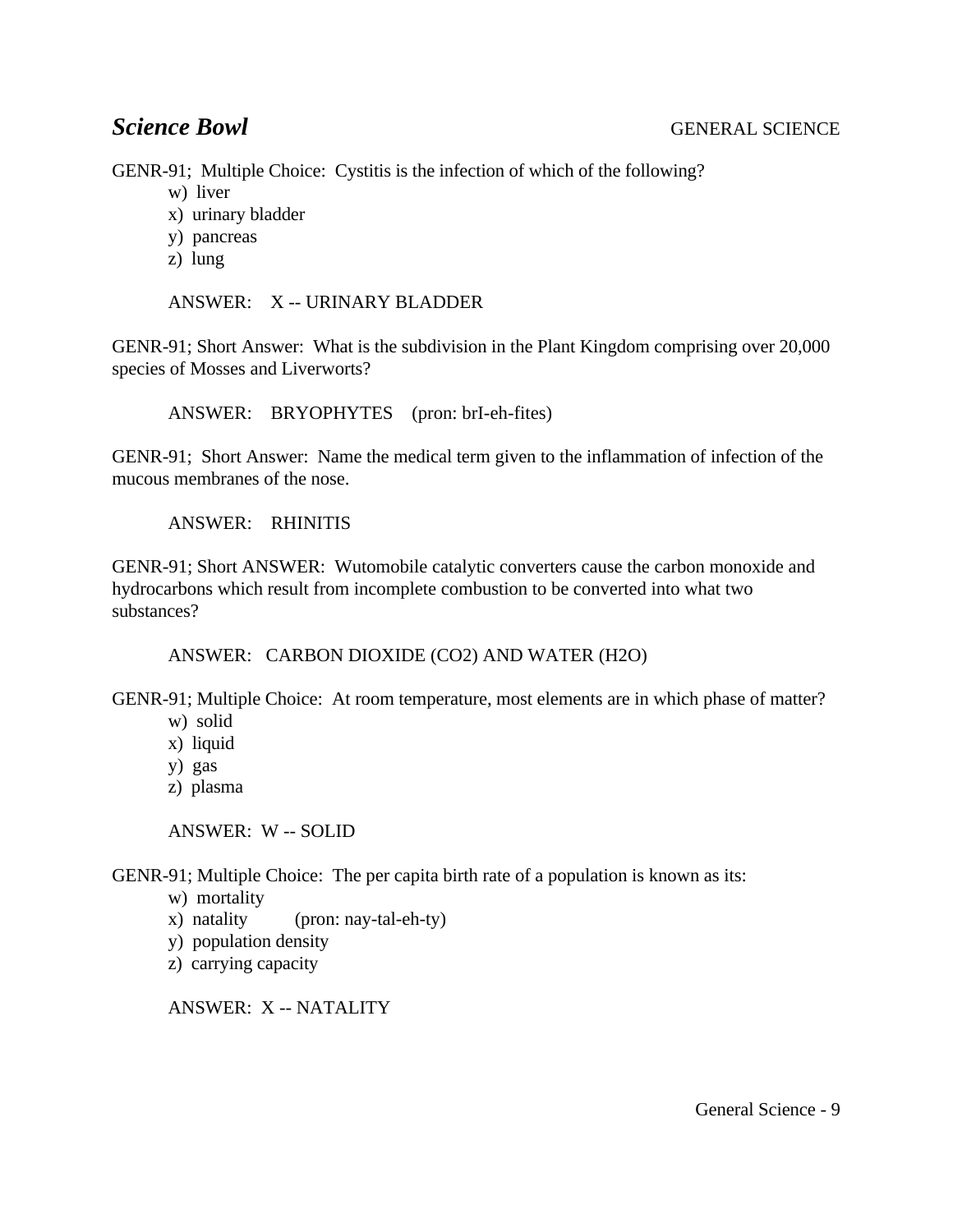GENR-91; Multiple Choice: Who is called the Father of the Nuclear Navy?

- w) Edward Teller
- x) Robert Oppenheimer
- y) Hymen Rickover
- z) Chester Nimitz

ANSWER: Y -- HYMEN RICKOVER

GENR-91; Multiple Choice: The science of weights and measures is called:

- w) metrology
- x) meteorology
- y) mineralogy
- z) morphology

ANSWER: W -- METROLOGY

GENR-91; Short Answer: The following are the names of man-made structures in the United States. Identify the type of structure. Hungry Horse, Yellowtail, Dworshak, Don Pedro, Cougar, Glen Canyon, Grand Coulee and Hoover. Name the type of structure.

ANSWER: DAMS

GENR-91; Multiple Choice: Which of the following is primarily composed of calcium carbonate?

- w) Fish scales
- x) Shark teeth
- y) Oyster Shells
- z) Whale bones

ANSWER: Y -- OYSTER SHELLS

GENR-91; Short Answer: What compound is a common component of air pollution, but is essential in the upper atmosphere to protect life on earth?

ANSWER: OZONE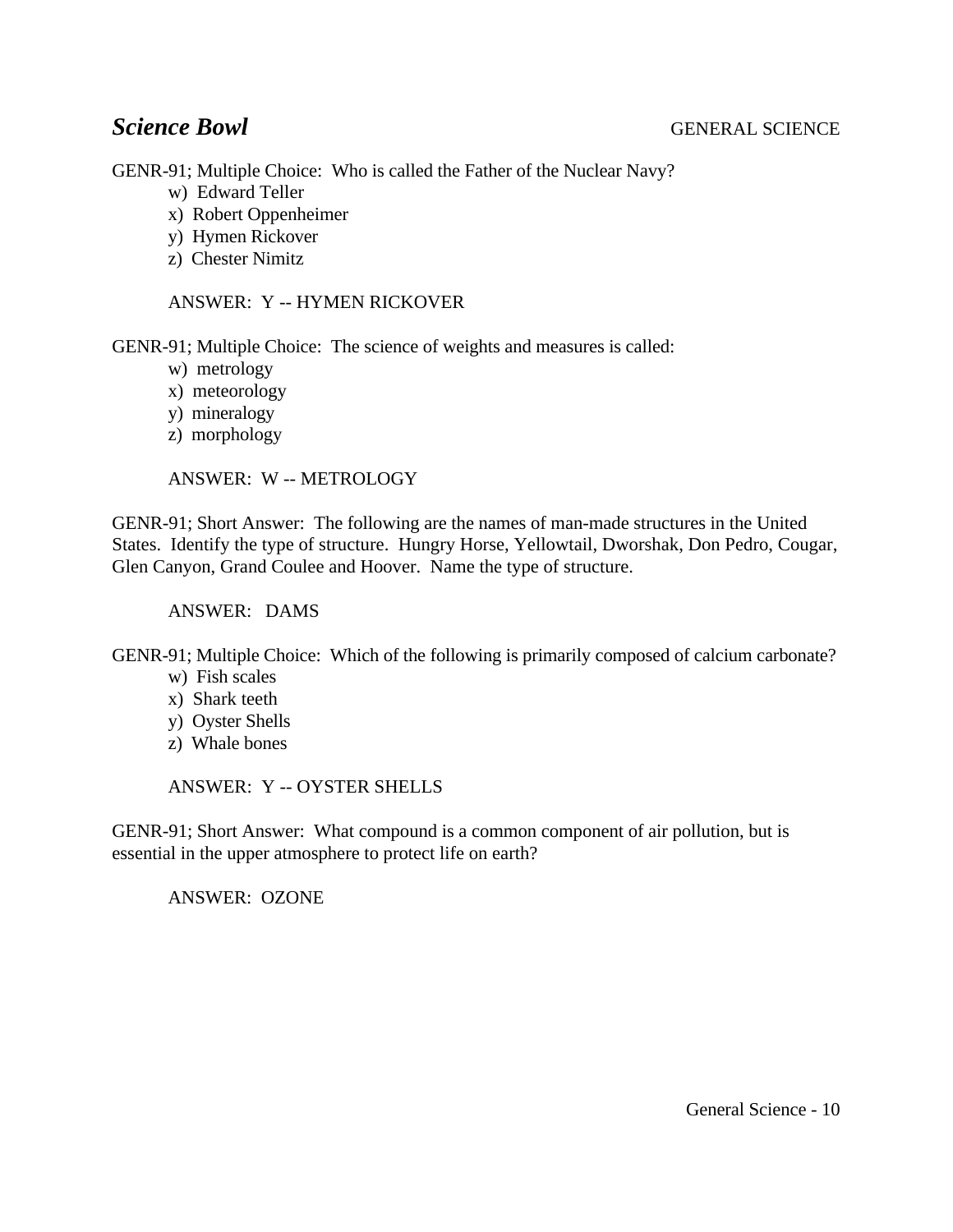GENR-91; Multiple Choice: Water flows through a horizontal pipe at a constant volumetric rate. At a location where the cross sectional area decreases, the velocity of the fluid:

- w) increases
- x) decreases
- y) stays the same

ANSWER: W -- INCREASES

GENR-91; Multiple Choice: What radioactive element is routinely used in treating hyperthyroidism, and in reducing thyroid activity?

w) Iron-59

- x) Gold-198
- y) Cobalt-60
- z) Iodine-131

ANSWER: Z -- IODINE-131

GENR-91; Short Answer: What is osteoporosis?

### ANSWER: IT IS LOSS OF CALCIUM FROM BONES

GENR-91; Multiple Choice: Yeast, used in making bread is a:

- w) plant
- x) fungus
- y) bacteria
- z) seed

ANSWER: X -- FUNGUS

GENR-91; Multiple Choice: The Statue of Liberty is green because of:

- w) green stone
- x) oxidized brass
- y) steel painted green
- z) oxidized copper

ANSWER: Z -- OXIDIZED COPPER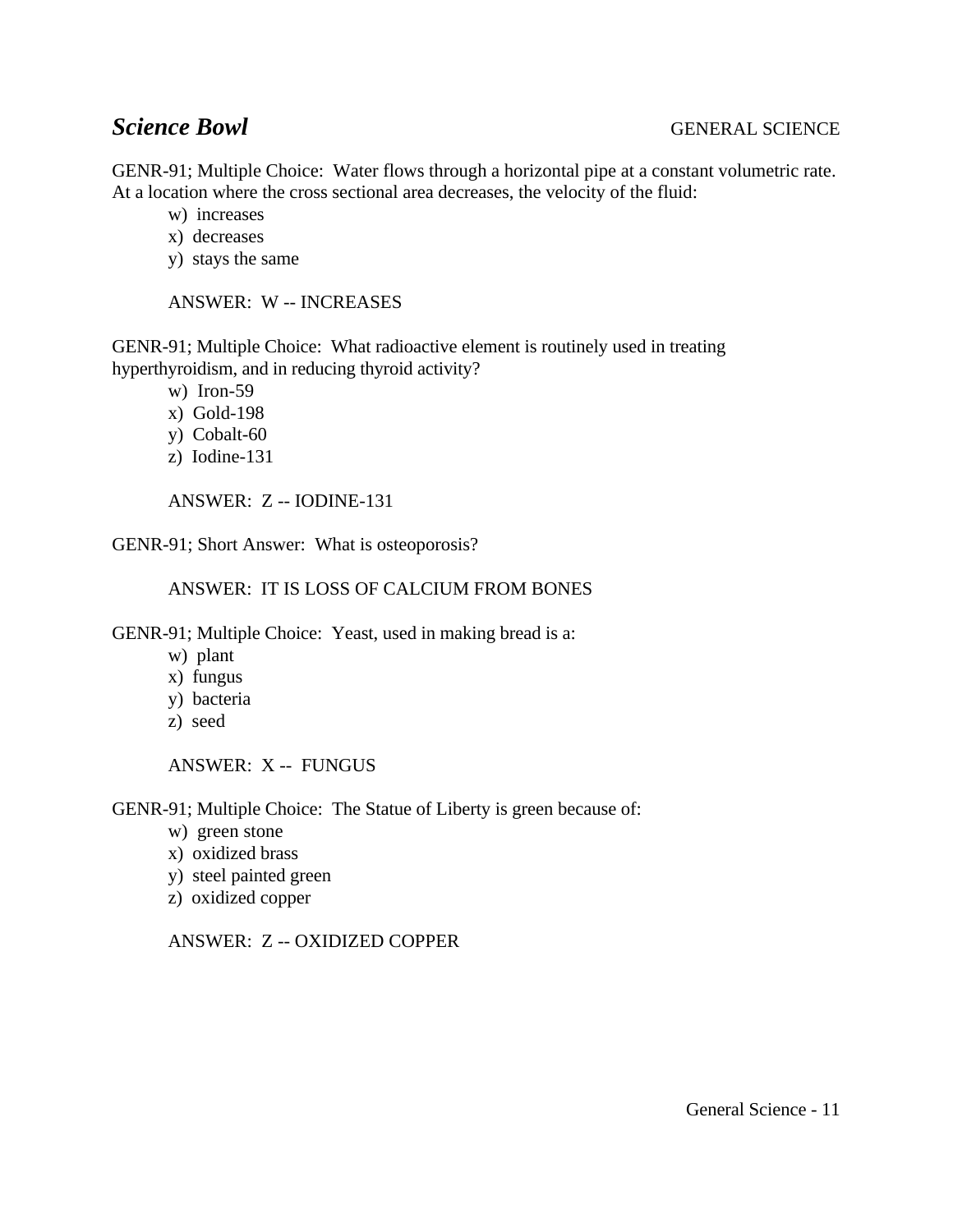GENR-91; Short Answer: Name the phase of quartz consistently found in meteorite impact craters, but rarely found in non-meteorite-related geological formations.

ANSWER: STISHOVITE

GENR-91; Short ANSWER: Wt what point are the Celsius and Fahrenheit scales equal?

ANSWER: -40 DEGREES

GENR-91; Multiple Choice: Which of the following vacuum pumps operates by using a very cold surface to trap the gases on the cold surface? Is it a:

- w) sublimation pump
- x) turbo pump
- y) cryopump
- z) diffusion pump.

ANSWER: Y -- CRYOPUMP

GENR-91; Short Answer: Using the fewest names of the members of this family, identify the tree family which includes among its members the: Fink, myrtle, turkey, jacks, laurel, white, live and pin. Name the tree family.

ANSWER: OAK

GENR-91; Short Answer: Using the fewest names of the members of this family, identify the tree family which includes among its members the: Pignut, scarit, mockernut, bitternut, black and shagbark. Name the tree family.

ANSWER: HICKORY

GENR-91; Short Answer: Using the fewest names of the members of this family, identify the tree family which includes among its members the: Chinese, cut-leaved, manchurian, persian, english, black and american. Name the tree family.

ANSWER: WALNUT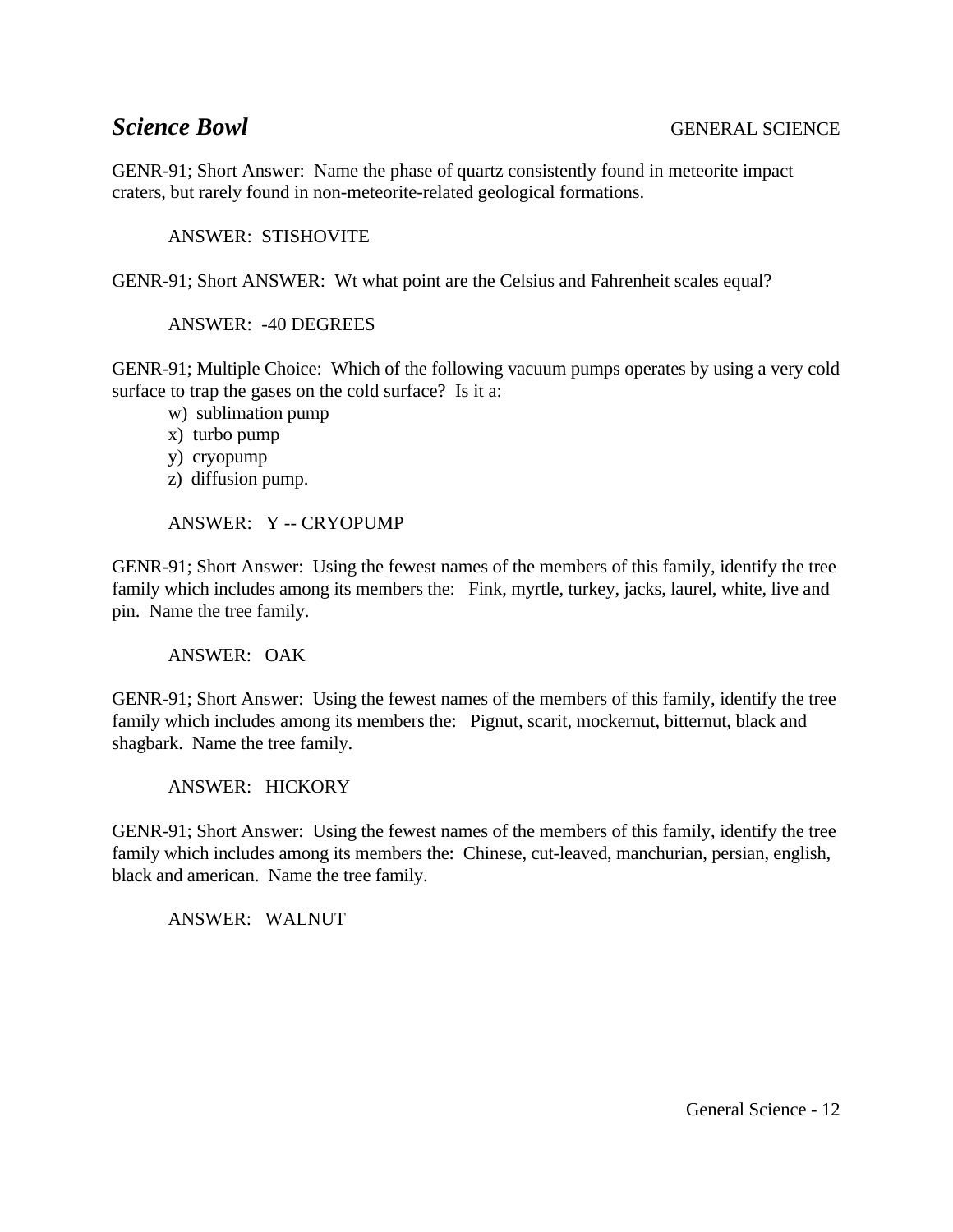GENR-91; Multiple Choice: The word atom is from a Greek word meaning:

- w) small
- x) indivisible
- y) unseen
- z) visible

ANSWER: X -- INDIVISIBLE

GENR-91; Short Answer: Name the famous mathematician/physicist who was born in the year Galileo died.

### ANSWER: (ISAAY) NEWTON

GENR-92; Multiple Choice: In 1991, critical habitat was designated for this well-known species in the states of Washington, Oregon and California.

- w) brown bear
- x) northern spotted owl
- y) bald eagle
- z) snail darter

ANSWER: X -- NORTHERN SPOTTED OWL

GENR-92; Short Answer: This large bird of prey is related to the eagle. The bird is found on all continents. Three species, the swallow-tailed, white-tailed and the Mississippi are found in North America. Name this GENR-92; Short Answer: What creatures travel in gaggles?

ANSWER: GEESE

GENR-92; Multiple Choice: Which of the following are NOT native to North America?

- w) Mountain Quail
- x) Ringneck Pheasant
- y) Sharptail Grouse
- z) Masked Bob-White

ANSWER: X -- RINGNECK PHEASANT

GENR-92; Short Answer: Members of the order Apodes, these elongated slender fishes are without pelvic fins and in some species lack pectoral or median GENR-92; Short Answer: What is a shark's skeleton made of?

ANSWER: CARTILAGE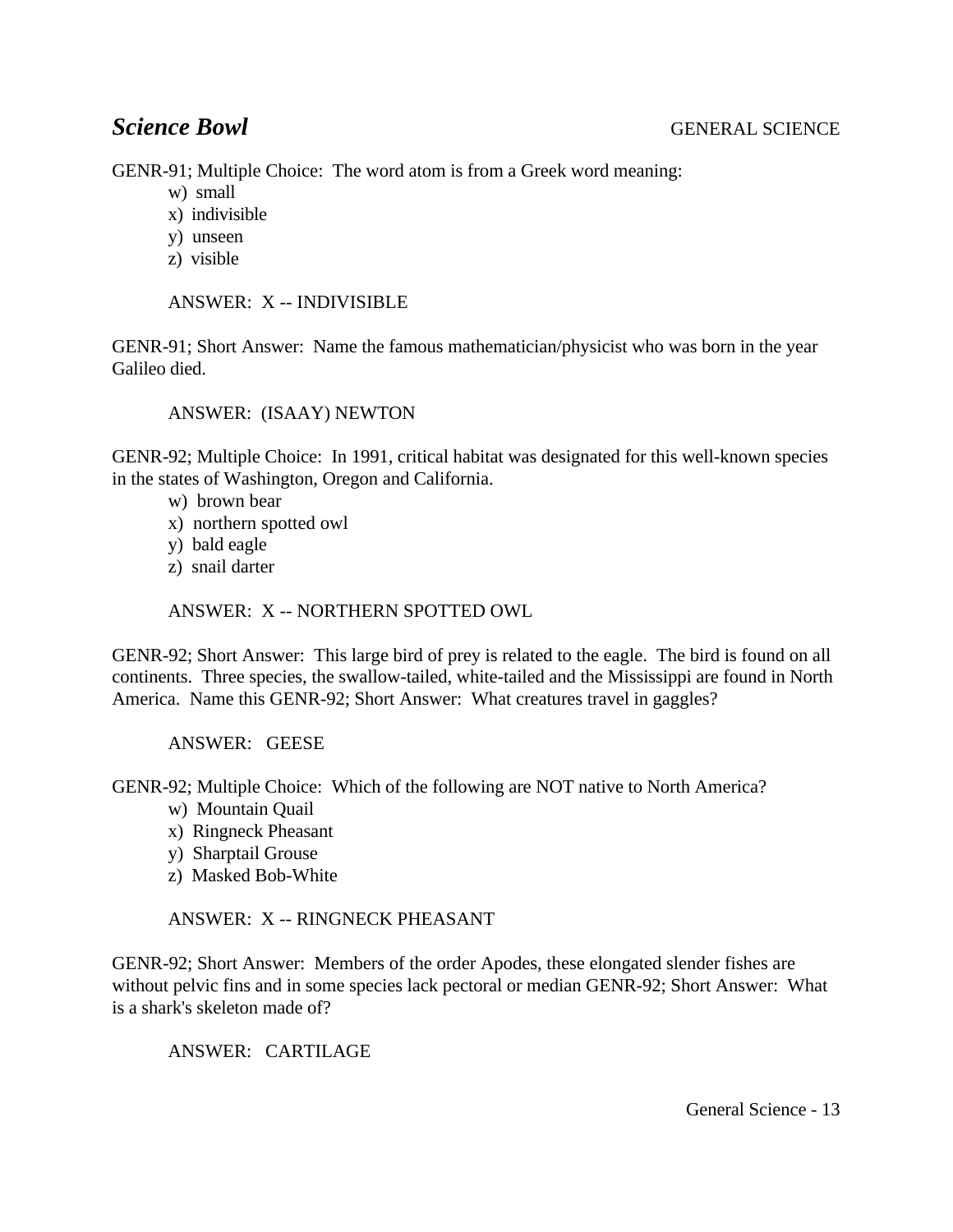GENR-92; Short Answer: Identify the Earth's largest INVERTEBRATE animal.

ANSWER: GIANT SQUID

GENR-92; Short Answer: What creature do the Galapagos Islands take their name from?

ANSWER: TORTOISE

GENR-92; Short Answer: What is the only venomous British snake?

ANSWER: ADDER

GENR-92; Short Answer: What is shed when you desquamate?

ANSWER: SKIN or EPIDERMAL CELLS

GENR-92; Short Answer: What are the only places that dogs have sweat glands?

ANSWER: NOSE AND PAWS

GENR-92; Short Answer: What body function are rats unable to do which makes them extra vulnerable to poison?

ANSWER: VOMIT

GENR-92; Multiple Choice: A cyclone is an engineering device that is used to

- w) transport materials
- x) segregate particles
- y) control switching devices
- z) model fractals

ANSWER: X -- SEGREGATE PARTICLES

GENR-92; Multiple Choice: In the United States, low sulfur coal can be found primarily in the:

- w) northeast
- x) southeast
- y) midwest
- z) west

ANSWER: Z -- WEST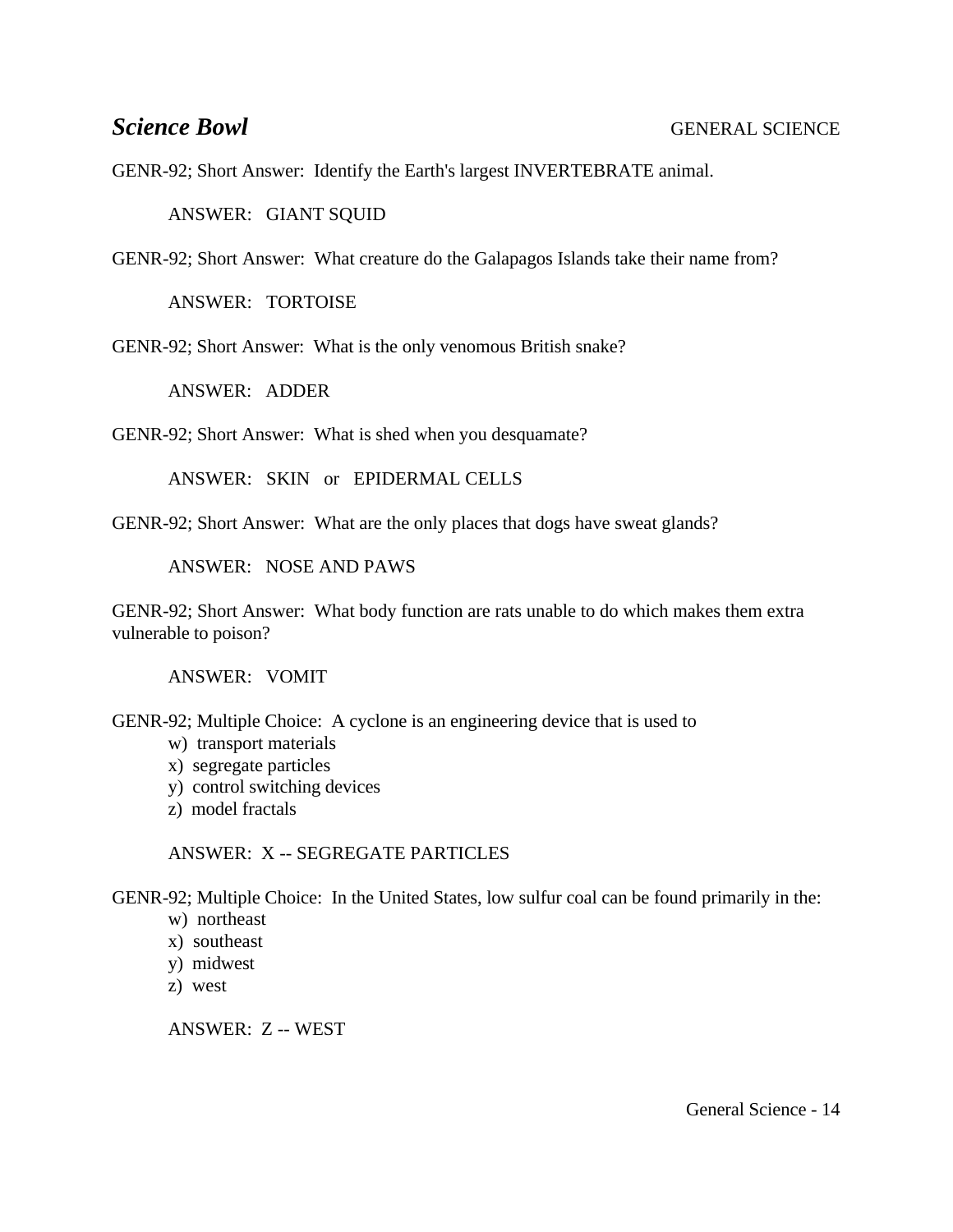GENR-92; Multiple Choice: Electric power is less expensive at night because:

- w) more hydroelectric generation is brought on line at night.
- x) there is less demand at night.
- y) pollution control is less stringent at night.
- z) power plants are more efficient at night.

ANSWER: X -- THERE IS LESS DEMAND AT NIGHT.

GENR-92; Short Answer: Name THREE TECHNIQUES for removing particulates from flue gas produced from the combustion of coal?

ANSWER: (1) ELECTROSTATIC PRECIPITATION (ESP) (2) FABRIC FILTER OR BAGHOUSE (3) WET SCRUBBERS (4) MECHANICAL COLLECTORS OR CYCLONES

GENR-92; Short Answer: Name TWO sorbents which are used in conventional wet scrubbing processes to remove SO2 produced by combusting coal.

ANSWER: (1) LIME (2) LIMESTONE (3) SODIUM SULFITE OR NaCO3 OR NaOH

GENR-92; Short Answer: Name THREE gaseous components produced when coal is combusted.

ANSWER: (1) CO2 (2) SO2 (3) NOX (4) H2O

GENR-92; Multiple Choice: Electricity generated by coal-fired power plants i the United States in 1990 was approximately what percentage of the entire electricity produced by all sources of power production?

w) 10 percent

x) 25 percent

y) 55 percent

z) 90 percent

ANSWER: Y -- 55 PERCENT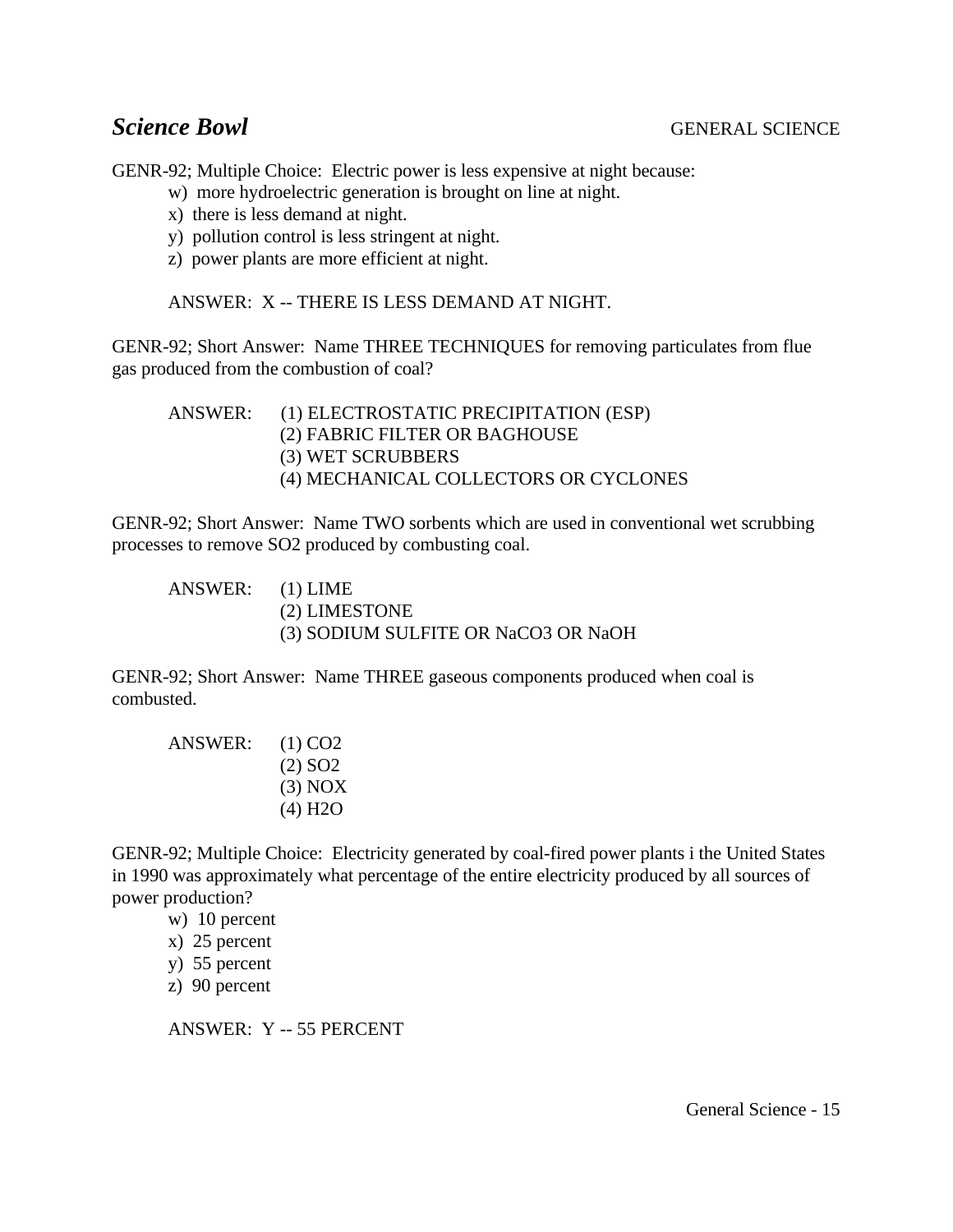GENR-92; Short Answer: The majority of the U.S. electricity generating plant use what thermodynamic cycle?

ANSWER: RANKINE

GENR-92; Short Answer: Which continent has the largest KNOWN deposits of coal?

ANSWER: NORTH AMERICA

GENR-92; Multiple Choice: In a typical power plant used to generate electricity in the U.S., the percentage of energy in the fuel that is converted to electricity is about:

w) 99 percent

- x) 50 percent
- y) 35 percent
- z) 10 percent

ANSWER: Y -- 35 PERCENT

GENR-92; Short Answer: In electronic circuits, what name is given to a frequency discriminating network designed to select or pass certain bands of frequencies with low attenuation and cause very high attenuation to other frequencies?

ANSWER: FILTER

GENR-92; Short Answer: This bistable electronic device assumes one of two stable output states, depending upon the state of the most recently applied input signal. In computer systems this device is used for storing information. Name this common electronic device.

ANSWER: FLIP-FLOP or TOGGLE

GENR-92; Multiple Choice: In a certain electronic circuit the output is positive if input 1 is positive and input 2 is zero. If both inputs are positive the output is zero. This is:

w) an AND circuit x) a NOR circuit y) an OR circuit z) a high-pass filter

ANSWER: Y -- AN OR CIRCUIT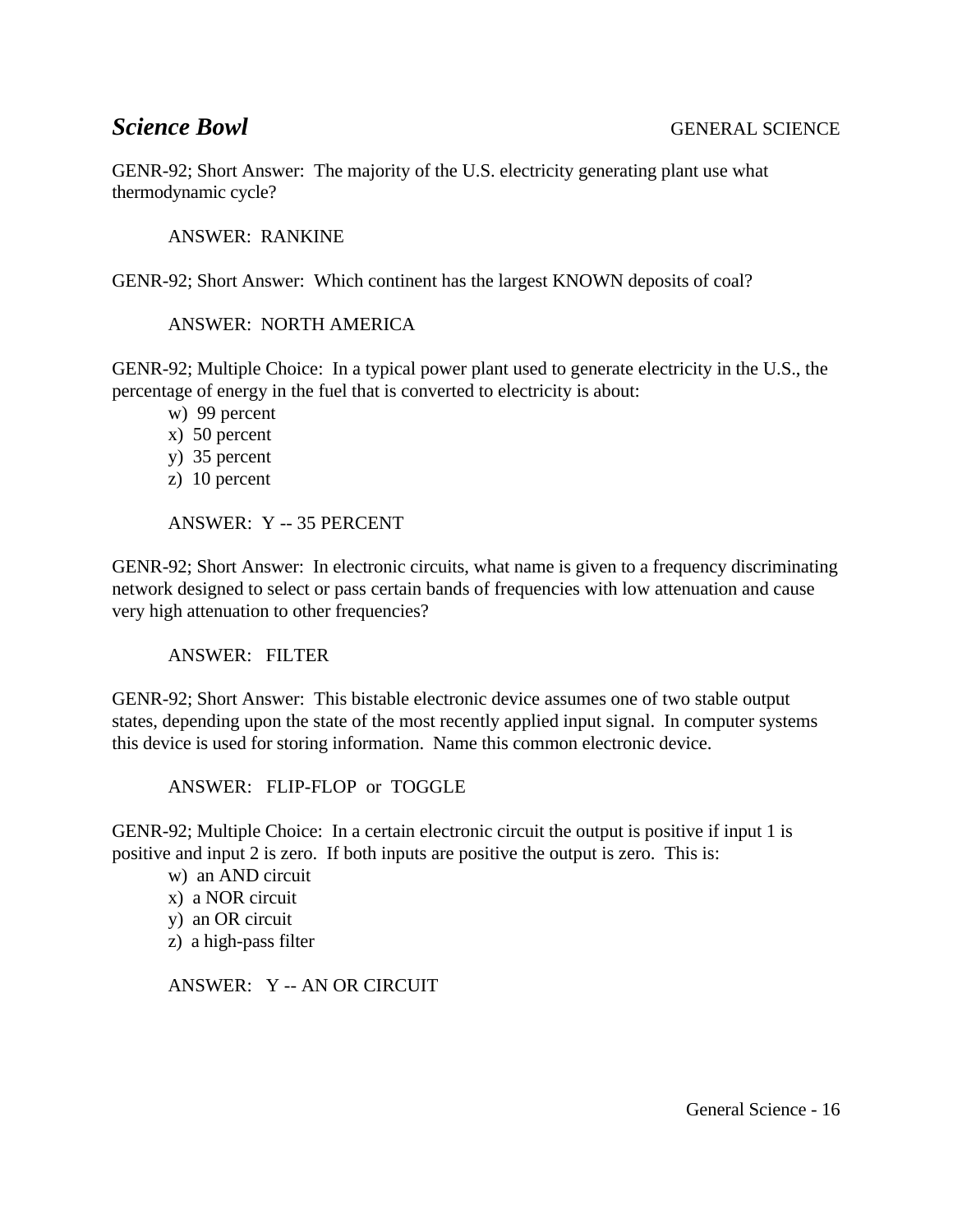GENR-92; Multiple Choice: To reverse the direction of rotation of a three-phase AC induction motor, do one of the following:

- w) reverse any two of the three-phase connections
- x) change the frequency of the applied AC power
- y) operate the motor below the stall torque at very high slip
- z) none of the above

ANSWER: W -- REVERSE ANY TWO OF THE THREE-PHASE CONNECTIONS

GENR-92; Multiple Choice: What are the three elements of a bipolar transistor? Are they the:

- w) grid, plate, cathode
- x) suppressor, deflector, target
- y) energizer, controller, terminus
- z) emitter, base, collector

ANSWER: Z -- EMITTER, BASE, COLLECTOR

GENR-92; Short ANSWER: W 10 pound bag of fertilizer carries the label 20-6-

ANSWER: 2 POUNDS

GENR-92; Multiple Choice: Seawater (i.e. saltwater) freezes at:

- w) the same temperature as fresh water.
- x) at a slightly higher temperature than fresh water.
- y) at a slightly lower temperature than fresh water.
- z) seawater does not freeze.

ANSWER: Y -- AT A SLIGHTLY LOWER TEMPERATURE THAN FRESH WATER.

GENR-92; Multiple Choice: Nitrous oxide, commonly called laughing gas, has been a matter of concern to environmentalists recently because:

- w) it is thought to cause cancer at low concentrations.
- x) it produces photochemical smog.
- y) it is a greenhouse gas.
- z) none of the above

ANSWER: Y -- IT IS A GREENHOUSE GAS.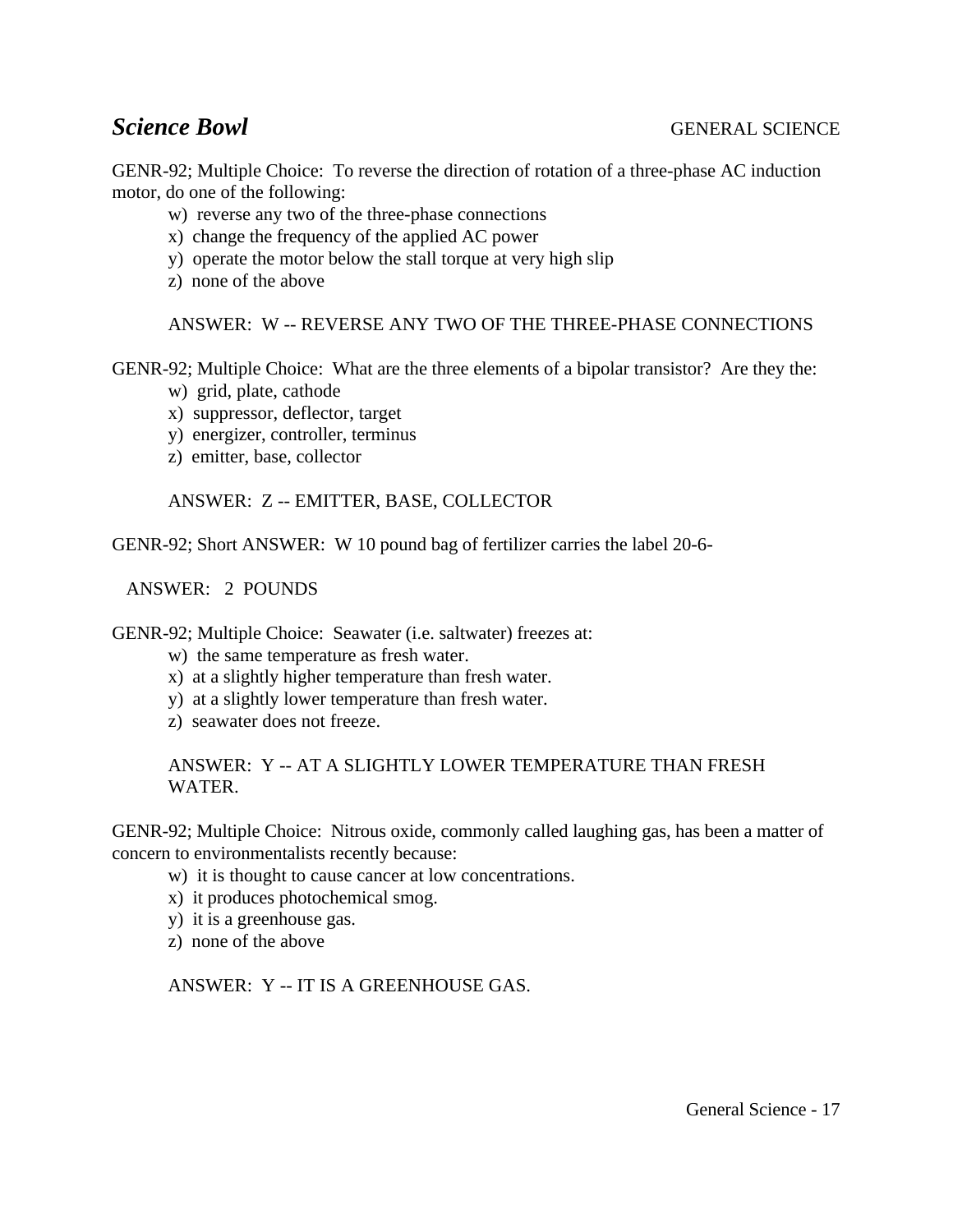GENR-92; Multiple Choice: Ozone in the upper atmosphere is produced from:

- w) lightning
- x) photochemical reactions
- y) electrical appliances on Earth
- z) model fractals

ANSWER: X -- PHOTOCHEMICAL REACTIONS

GENR-92; Multiple Choice: Pollination by wind is called:

w) autogamy x) entomophily y) anemophily z) ornithophily

ANSWER: Y -- ANEMOPHILY

GENR-92; Short Answer: What is the technique by which lasers are used to photograph objects and reproduce them in three dimensions?

ANSWER: HOLOGRAPHY

GENR-92; Short Answer: Name the effect that is caused by scattering of light in colloids or suspensions.

ANSWER: TYNDALL EFFECT

GENR-92; Short Answer: Name the type of camel that has two humps.

ANSWER: BACTRIAN

GENR-92; Short Answer: Name the California scientist who won the Nobel Prize in 1962 for elucidating the details of the photosynthetic process.

ANSWER: (MELVIN) CALVIN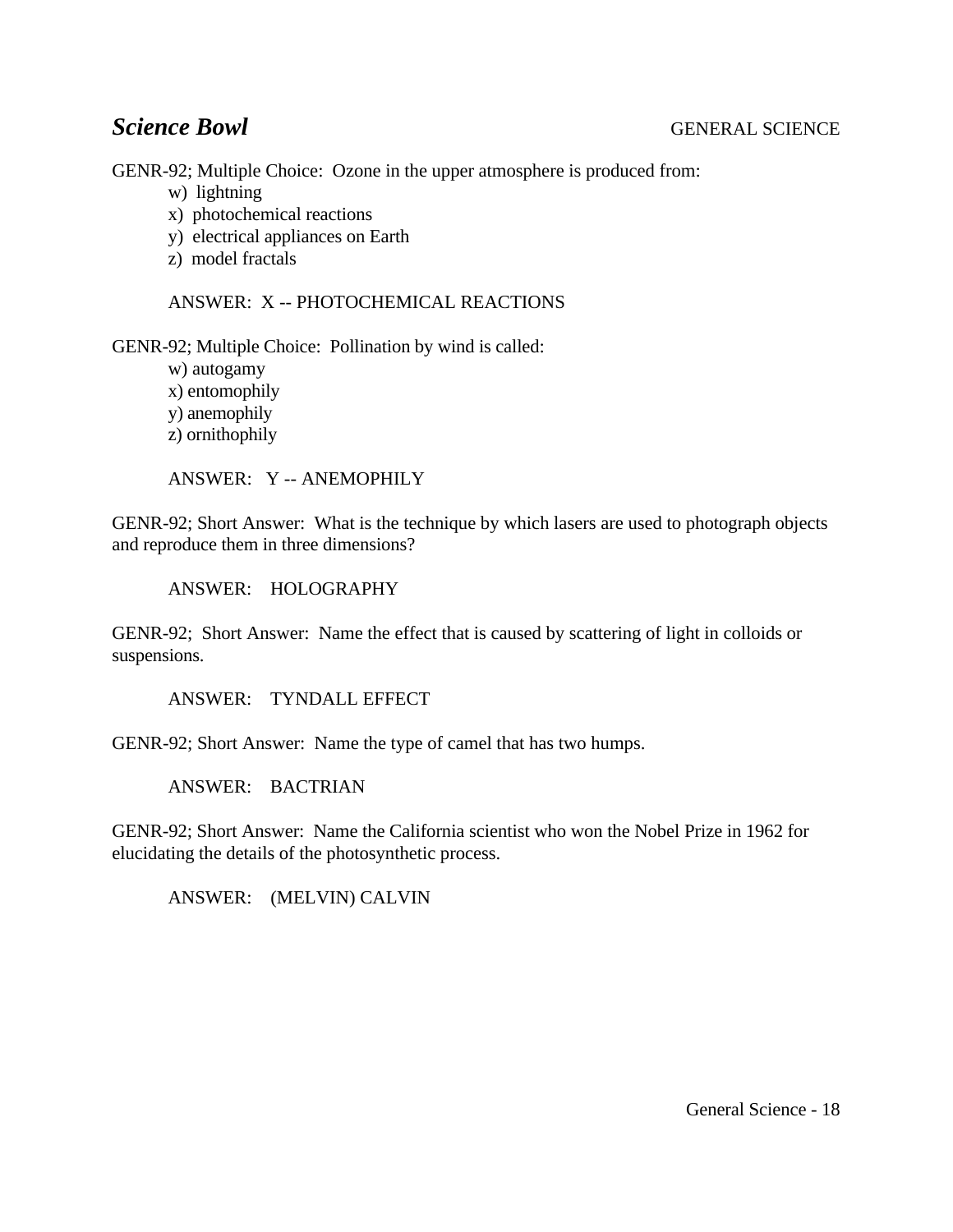GENR-92; Multiple Choice: Glaucoma is treated by which of the following:

- w) androgenic drug
- x) androgenic blocking drug
- y) cholinergic drug
- z) anticholinergic drug

ANSWER: Y -- CHOLINERGIC DRUG

GENR-92; Multiple Choice: Atolls are most probably formed by:

- w) a rise in the earth's crust
- x) sand brought in from the mainland
- y) collapse of the center of a volcano
- z) coral reef upbuilding during subsidence

# ANSWER: Z -- CORAL REEF UPBUILDING DURING SUBSIDENCE

GENR-92; Short Answer: Identify the tree family which includes among its members the: New Mexico, Texas honey, thornless honey, water, black and honey. Name this tree family.

ANSWER: LOCUST

GENR-92; Short Answer: Name the order of insects which includes among its members the: Hawk, Death's Head, Brown-Tail, Carpenter, Clear-Winged, Clothes and Gypsy. Name this insect order.

ANSWER: MOTHS / BUTTERFLIES (accept Lepidopterw)

GENR-92; Short Answer: With many thousands of species, this is one of the largest families in the plant kingdom. Identify this plant family which includes among its members the: Brome, Love, Foxtail, Sudan, Buffalo, Saint Augustine, Burmuda and Blue.

ANSWER: GRASS or GRAMINACEAE

GENR-92; Short Answer: Give the name of the area of science concerned with the study of the customs and societies of mankind.

ANSWER: WNTHROPOLOGY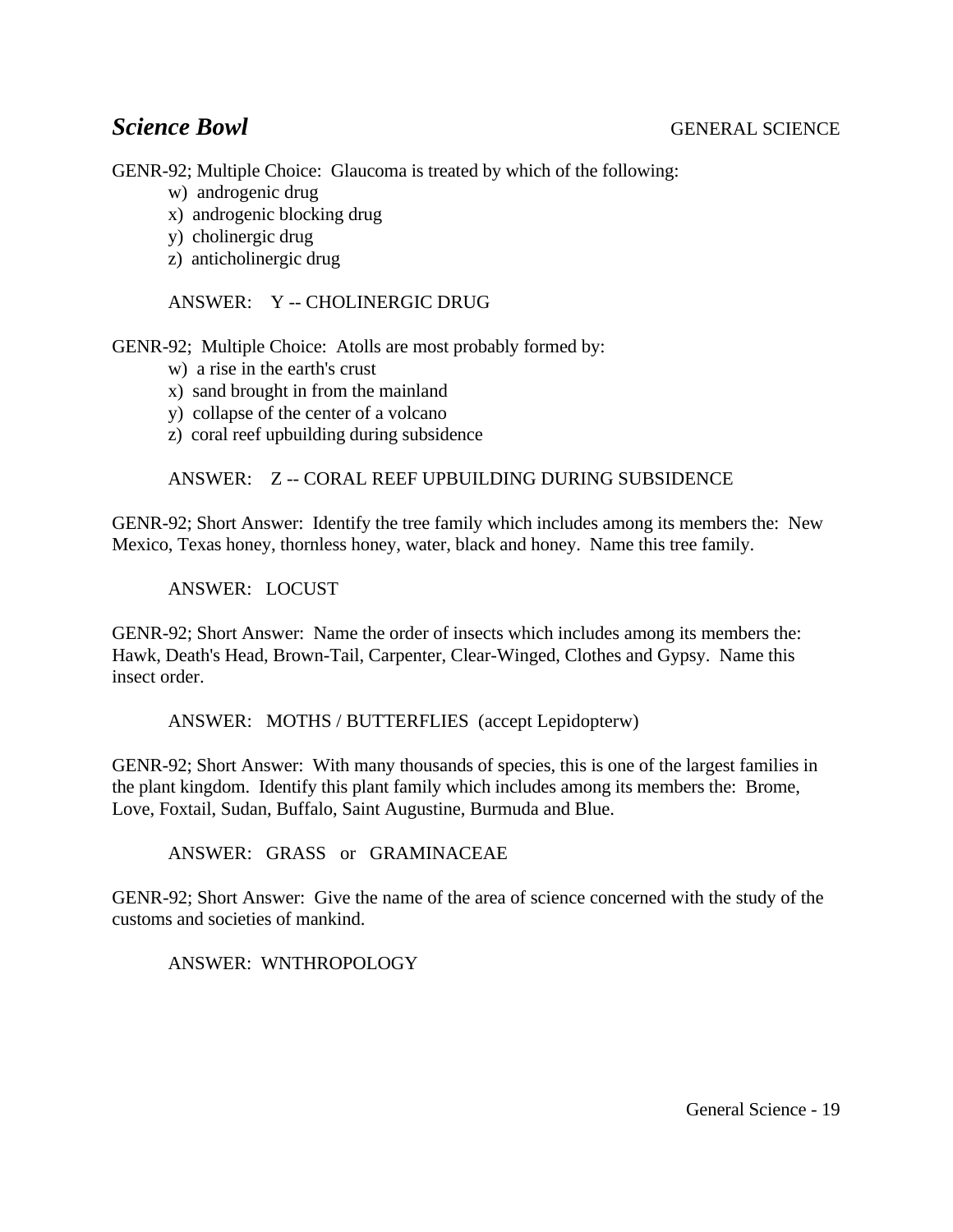GENR-92; Multiple Choice: Name the English naturalist who, while credited with being the codeveloper of the theory of evolution by natural selection, is much less famous for this than his codeveloper.

- w) Erasmus Darwin
- x) Robert Ludlow
- y) Alfred Russel Wallace
- z) Rudolf Virchow

ANSWER: Y -- ALFRED RUSSEL WALLACE

GENR-92; Short Answer: The acronym NEPA stands for what?

ANSWER: NATIONAL ENVIRONMENTAL POLICY ACT

GENR-92; Multiple Choice: The U.S. population receives the largest dose of ionizing radiation from:

- w) natural sources.
- x) fallout from nuclear weapons testing.
- y) nuclear medicine.
- z) nuclear power plants.

ANSWER: W -- NATURAL SOURCES.

GENR-92; Multiple Choice: The radioactive element most commonly detected in humans is:

- w) potassium-40
- x) cobalt-60
- y) iodine-131
- z) plutonium-238

ANSWER: W -- POTASSIUM-40

GENR-92; Multiple Choice: The largest breeder reactor built to date is located where?

- w) USSR
- x) Japan
- y) France
- z) United States

ANSWER: Y -- FRANCE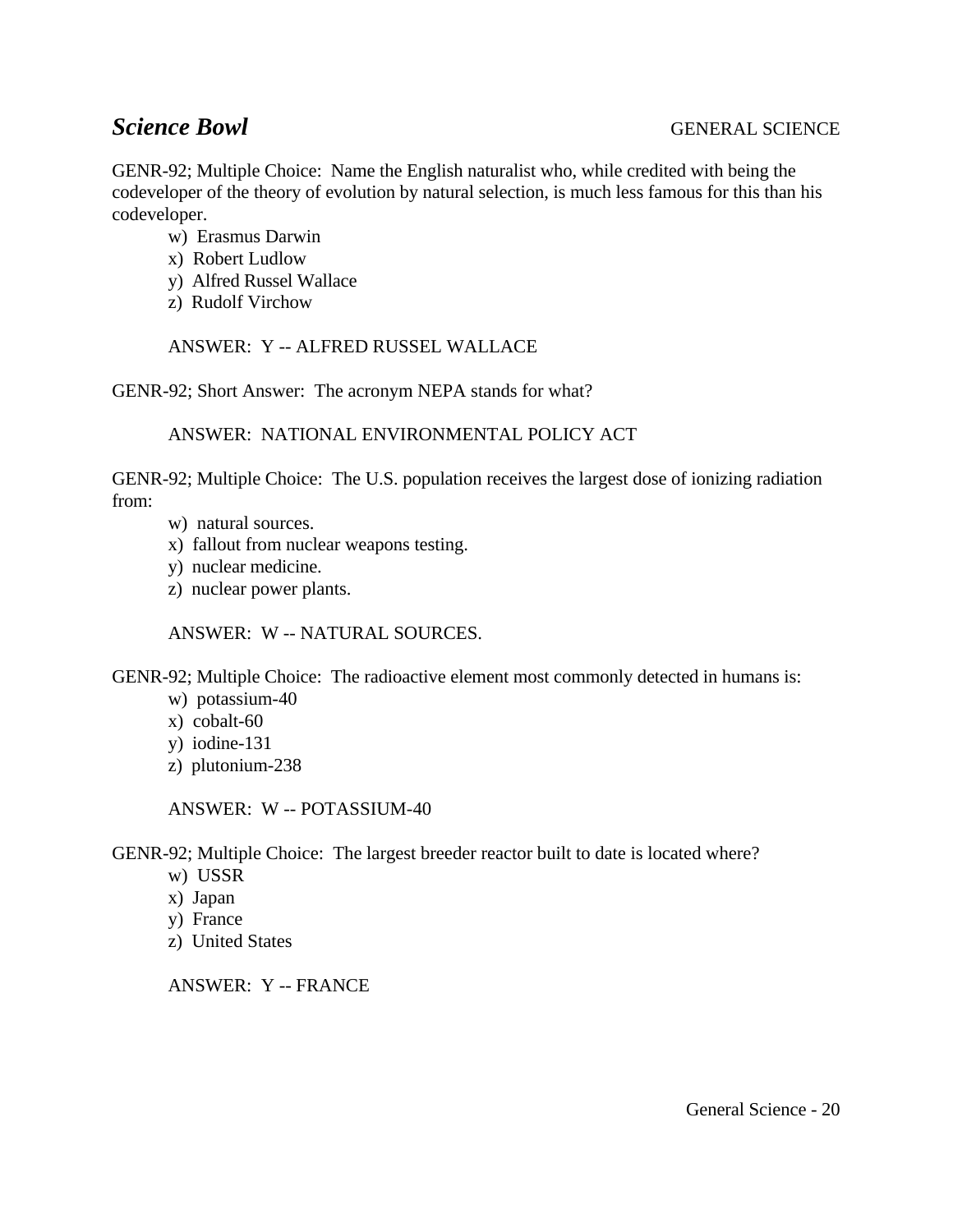GENR-92; Multiple Choice: Radioisotopes which are used in medical diagnosis are known as what?

- w) tracers
- x) silver bullets
- y) markers
- z) dyes

ANSWER: W -- TRACERS

GENR-92; Multiple Choice: Most commercial nuclear power plants worldwide are cooled by:

- w) sodium
- x) mercury
- y) helium
- z) water

ANSWER: Z -- WATER

GENR-92; Short Answer: What did Ira Remsen discover in 1879, perhaps proclaiming: "How sweet it is"?

ANSWER: SACCHARIN

GENR-92; Short Answer: Name the organization which selects Nobel laureates and awards the prizes in the field of medicine.

ANSWER: THE CAROLINE INSTITUTE (FACULTY OF MEDICINE in STOCKHOLM)

GENR-92; Multiple Choice: As of August 1991, how many DIFFERENT women have won Nobel Prizes in the scientific fields of physics, chemistry, and physiology or medicine? Is it:

w)  $2$ 

- x) 5
- y) 9
- z) 12

ANSWER: Y -- 9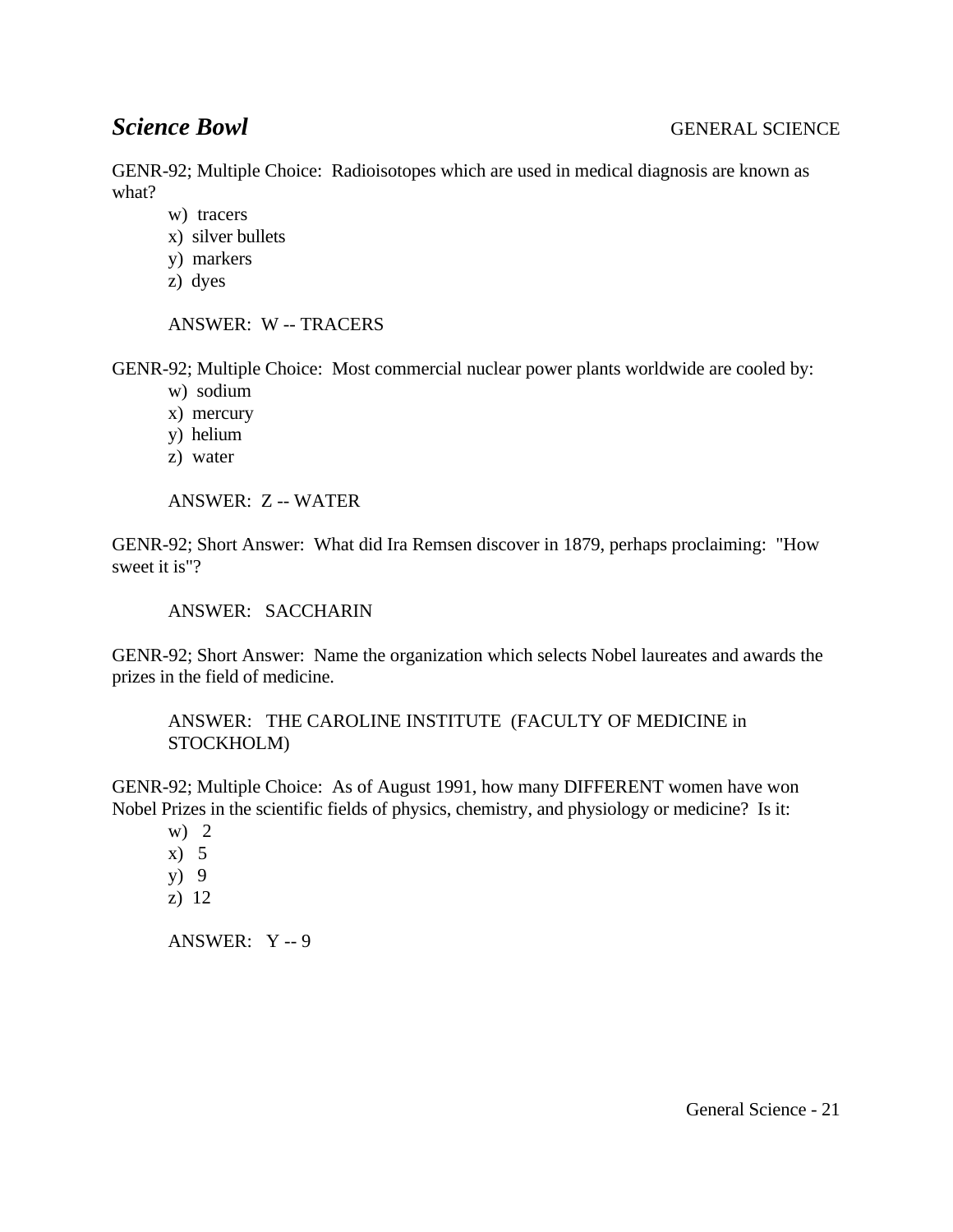GENR-92; Short Answer: This woman scientist was the oldest daughter of another very well-known woman scientist. She was the second woman in history to win a Nobel Prize in science, receiving the prize in 1935 for her work in synthesizing new radioactive elements. Who is this famous woman scientist?

### ANSWER: IRENE JOLIET-CURIE

GENR-92; Short ANSWER: Xorn in Prague, Czechoslovakia, in 1896, this woman scientist received her MD from the German University in Prague. After moving to Washington University in the United States, she and her husband conducted pioneering work in carbohydrate metabolism. In 1947, this husband-wife team, along with Bernardo Houssay, was awarded the Nobel Prize in medicine, their citation reading "for their discovery of the course of the catalytic conversion." Name this esteemed woman scientist.

### ANSWER: (GERTY) RADNITZ CORI

GENR-92; Short Answer: Using X-ray crystallography, this woman scientist determined the structures of large biochemical molecules, including penicillin in 1949 and vitamin B12 in 1956. In 1969 she determined the three dimensional structure of insulin. In 1964 she was awarded the Nobel Prize in chemistry "for her determination by X-ray techniques of the structures of important biochemical substances." Name this woman scientist.

### ANSWER: (DOROTHY) CROWFOOT HODGKIN

GENR-92; Short Answer: In 1977, this American female scientist shared the Nobel Prize in medicine for her work in the development of radioimmunoassays of peptide hormones. In awarding the prize, the Nobel Committee described her technique as having "brought about a revolution in biolocial and medical research". Who is this eminent woman scientist?

ANSWER: (ROSALYN) YALOW

GENR-92; Short Answer: This female American geneticist achieved recognition as one of the world's foremost investigators in cytogenetics, the study of heredity by cellular and genetic methods. In 1951 she discovered that gene fragments in corn could move from chromosome to chromosome, and even from cell to cell. Thirty-two years after this extraordinary work, she was awarded the Nobel Prize in medicine in 1983. Who is this notable woman scientist?

ANSWER: (BARBARW) McCLINTOCK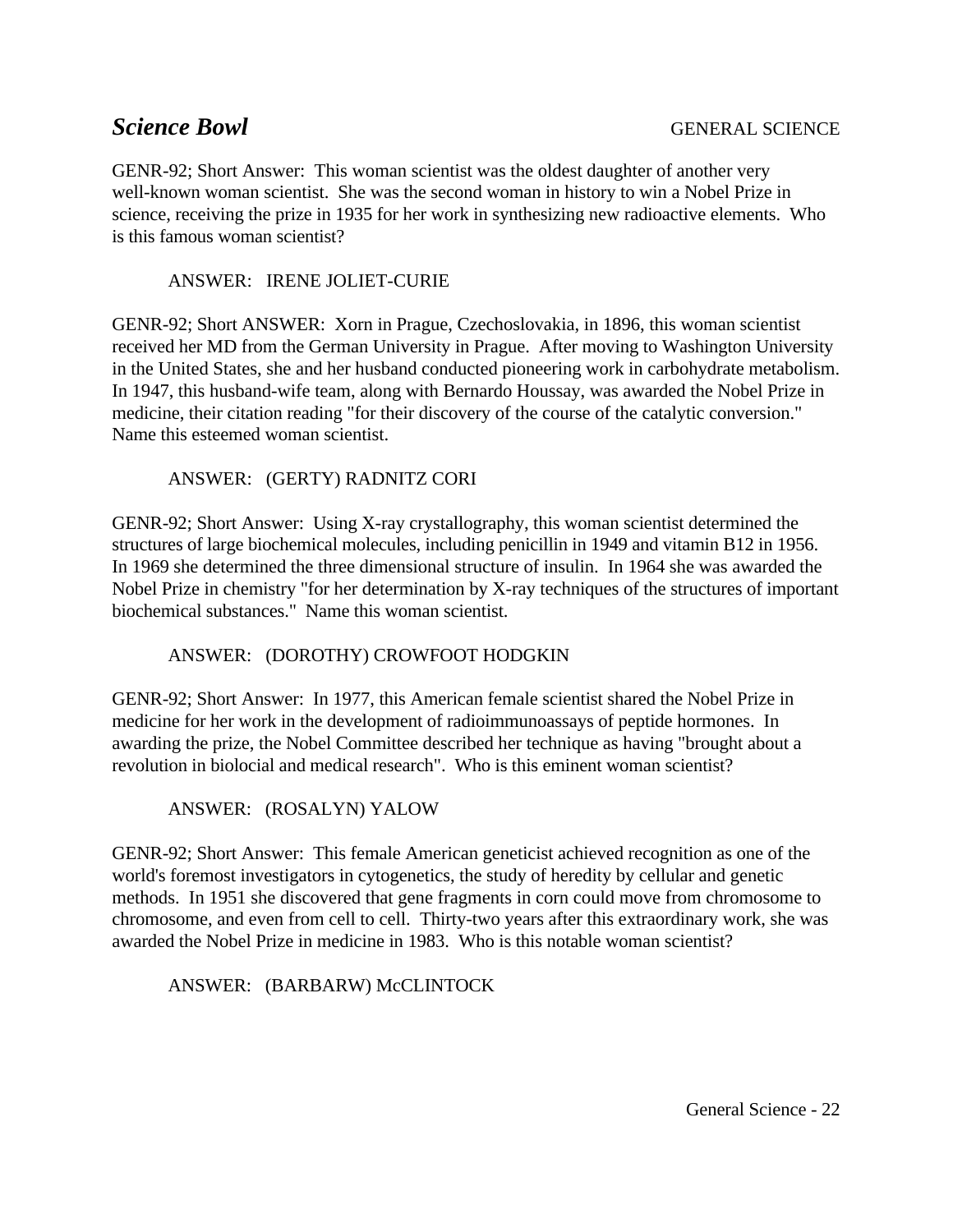GENR-92; Short ANSWER: Ws of 1991, the most recent award of a Nobel Prize in medicine to a woman scientist went to this esteemed pharmacologist and biochemist. She shared her prize with George Hitchings for their development of drugs based on understanding basic cell processes. They came up with drugs that selectively block nucleic acid synthesis without damaging normal cells. Name this woman scientist.

ANSWER: (GERTRUDE) ELION

GENR-92; Short Answer: Who was the first man to hit a golf ball on the moon?

ANSWER: ALAN B. SHEPARD, JR.

GENR-92; Multiple Choice: The earliest experiments on chromosome theory and inheritance were developed by?

- w) Gregor Mendel
- x) Jonas Salk
- y) Charles Sternak
- z) Robert Oppenheimer

ANSWER: W -- GREGOR MENDEL

GENR-92; Multiple Choice: This black engineer was granted a patent in 1872 for the first automatic oil lubricator. The lubricating cup regulated the flow of oil onto moving parts of machines, revolutionizing the machine industry. Was this well-known inventor:

w) Elijah McCoy x) Lewis Latimer y) Leonard McFall z) Branville Woods

ANSWER: W -- ELIJAH McCOY

GENR-92; Short Answer: "General Sherman" is my name. In 1972 I had a spread of 90 feet and a height of 272 feet. What am I and in what national park do I live?

ANSWER: GIANT SEQUOIA (accept: SIERRA REDWOOD or BIG TREE) in SEQUOIA NATIONAL PARK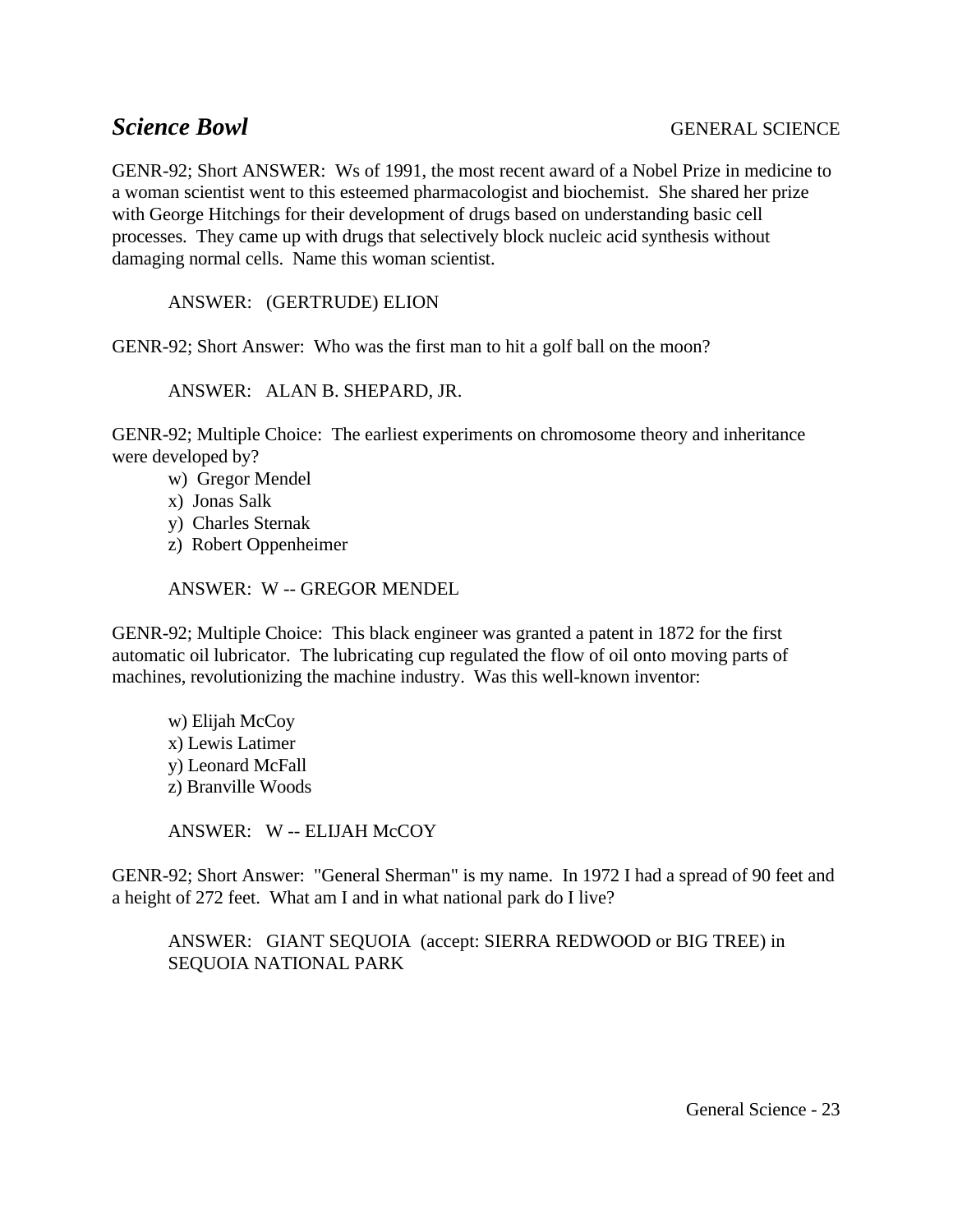GENR-92; Short ANSWER: Wt Indio, California, stands "The Patriarch," considered the oldest living thing and a national monument. Precisely what is this 4,600 year old object?

ANSWER: BRISTLECONE PINE

GENR-92; Short Answer: The art of growing dwarfed trees in small pots, a technique perfected by the Japanese, is known as what?

ANSWER: BONSAI (pron: bone-sigh)

GENR-92; Short Answer: If an individual is a dendrochronologist (pron: den-drow-kron-OL-o-jist), what would she count?

ANSWER: TREE RINGS (accept: TREE AGE or TREE YEAR)

GENR-92; Short Answer: The principle species of this tree family include the: Black, Eastern, Mountain, Canadian, Formosan, Western and Carolina. Name this tree.

ANSWER: HEMLOCK

GENR-92; Multiple Choice: The uranium fuel used worldwide is mainly in the form of:

- w) U3O8
- x) UO2
- y) UF6
- z) U metal

ANSWER: X -- UO2

GENR-92; Short Answer: When natural uranium is mined, it contains three isotopes. Which TWO are important in the production of nuclear power?

ANSWER: URANIUM-235 AND URANIUM-238

GENR-92; Short ANSWER: W yellow powder, mostly made of uranium, that is produced in the uranium milling process is called what?

ANSWER: YELLOWCAKE or AMMONIUM DIURANATE

General Science - 24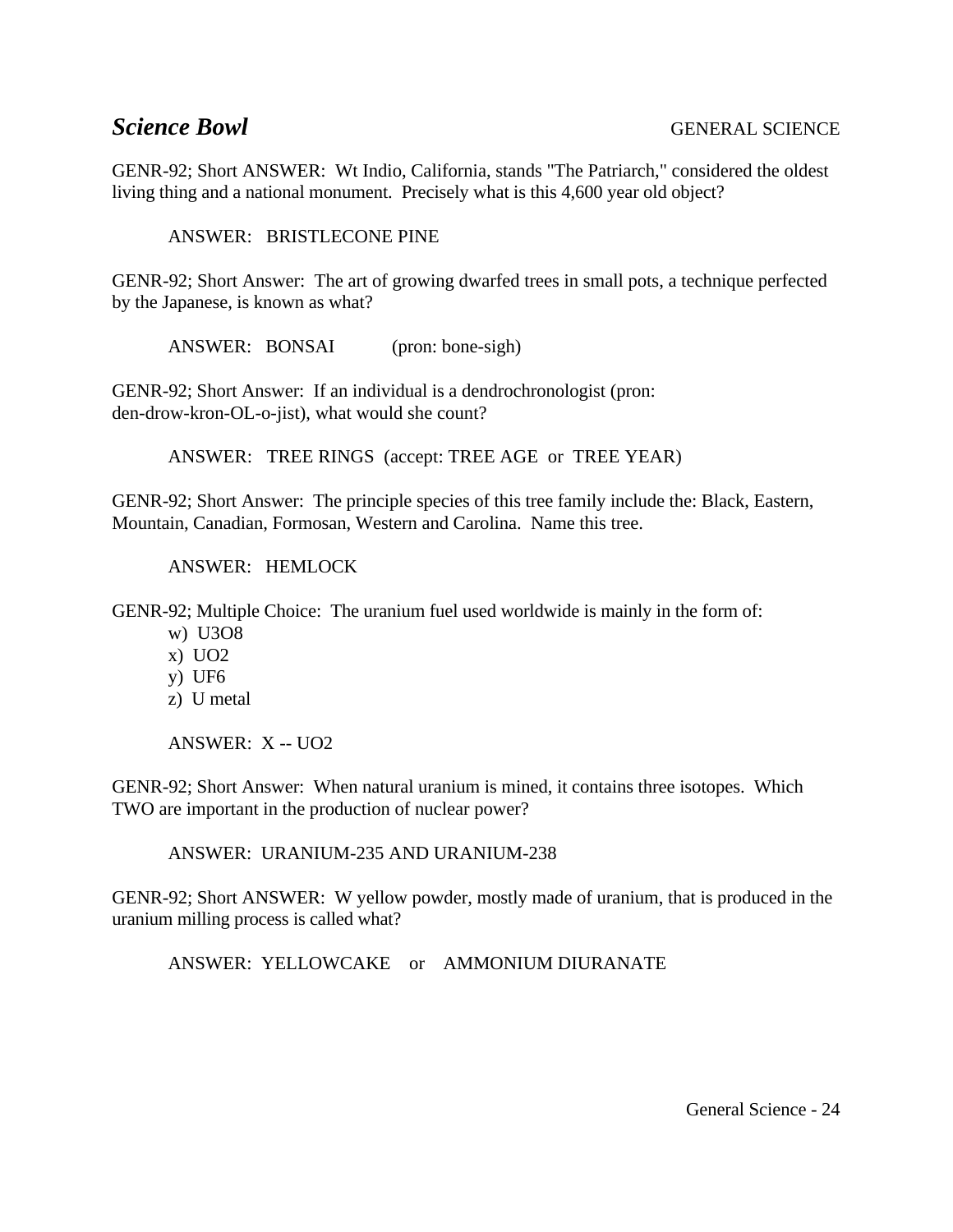GENR-92; Short Answer: In a high-temperature gas-cooled reactor, what gas ma be used for a coolant?

ANSWER: HELIUM or CARBON DIOXIDE

GENR-92; Multiple Choice: Spent fuel from a nuclear power plant cools down and loses most of its radioactivity through decay. In the first year, spent fuel loses about what percentage of its radioactivity?

- w) 10 percent
- x) 50 percent
- y) 80 percent
- z) 100 percent

ANSWER: Y -- 80 PERCENT

GENR-92; Short Answer: The Nuclear Waste Policy Act of 1982 and amendments require what Federal agency to site, construct and operate a geologic repository for disposal of high-level nuclear waste?

### ANSWER: U.S. DEPARTMENT OF ENERGY

GENR-92; Multiple Choice: The National Council on Radiation Protection and Measurements estimates that the average exposure to ionizing radiation tha individual Americans receive annually from ALL sources is about:

- w) 60 millirem
- x) 100 millirem
- y) 360 millirem
- z) 500 millirem

ANSWER: Y -- 360 MILLIREM

GENR-92; Multiple Choice: An important safety feature required at U.S. nuclear power plants that was not present at the Chernobyl Power Plant in the Soviet Union was the:

- w) reactor
- x) cooling water
- y) control rods
- z) containment building

ANSWER: Z -- CONTAINMENT BUILDING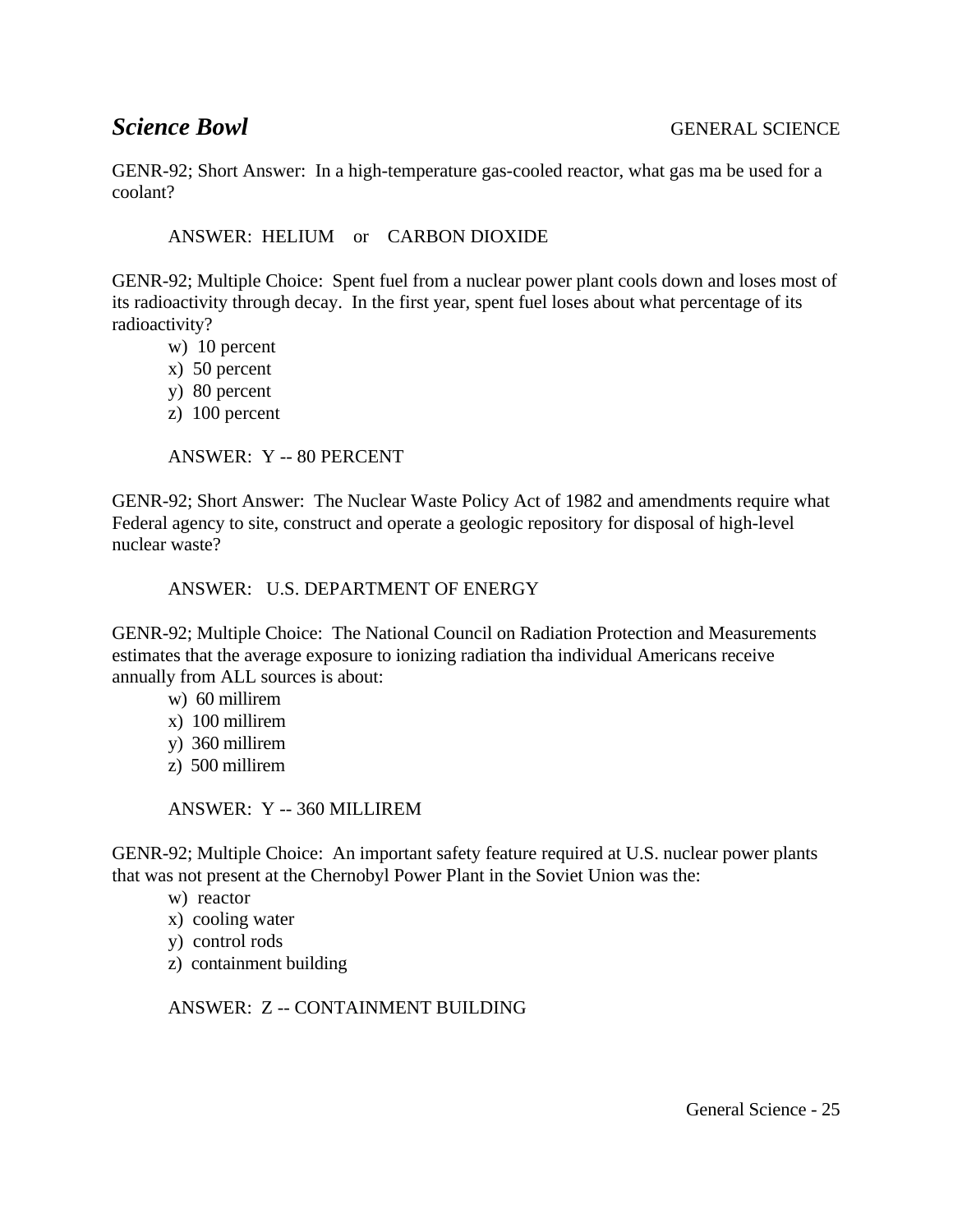GENR-92; Multiple Choice: As of December, 1990, which of the following countries generated the greatest percentage of its electricity by nuclear power?

- w) England
- x) Japan
- y) United States
- z) France

ANSWER: Z -- FRANCE

GENR-92; Multiple Choice: Most of the nuclear power plants operating in the United States are:

- w) pressurized water reactors
- x) boiling water reactors
- y) high-temperature gas-cooled reactors
- z) liquid-metal fast breeder reactors

### ANSWER: W -- PRESSURIZED WATER REACTORS

GENR-92; Multiple Choice: The Oklo reactor in Gabon, Africa, is significant because it:

- w) was the first man-made reactor.
- x) was a natural fission reactor.
- y) was the first reactor used to generate electricity.
- z) produced the most electricity in a single year.

ANSWER: X -- WAS A NATURAL FISSION REACTOR.

GENR-92; Short Answer: In the United States, the units of measure for the potential biological risk associated with exposure to ionizing radiation are the rem and millirem. What comparable units are used in the metric system?

ANSWER: SIEVERTS or MILLISIEVERTS

GENR-92; Multiple Choice: What substance was used as a moderator for the chain reaction in the first nuclear reactor?

- w) graphite
- x) boron
- y) water
- z) cadmium

ANSWER: W -- GRAPHITE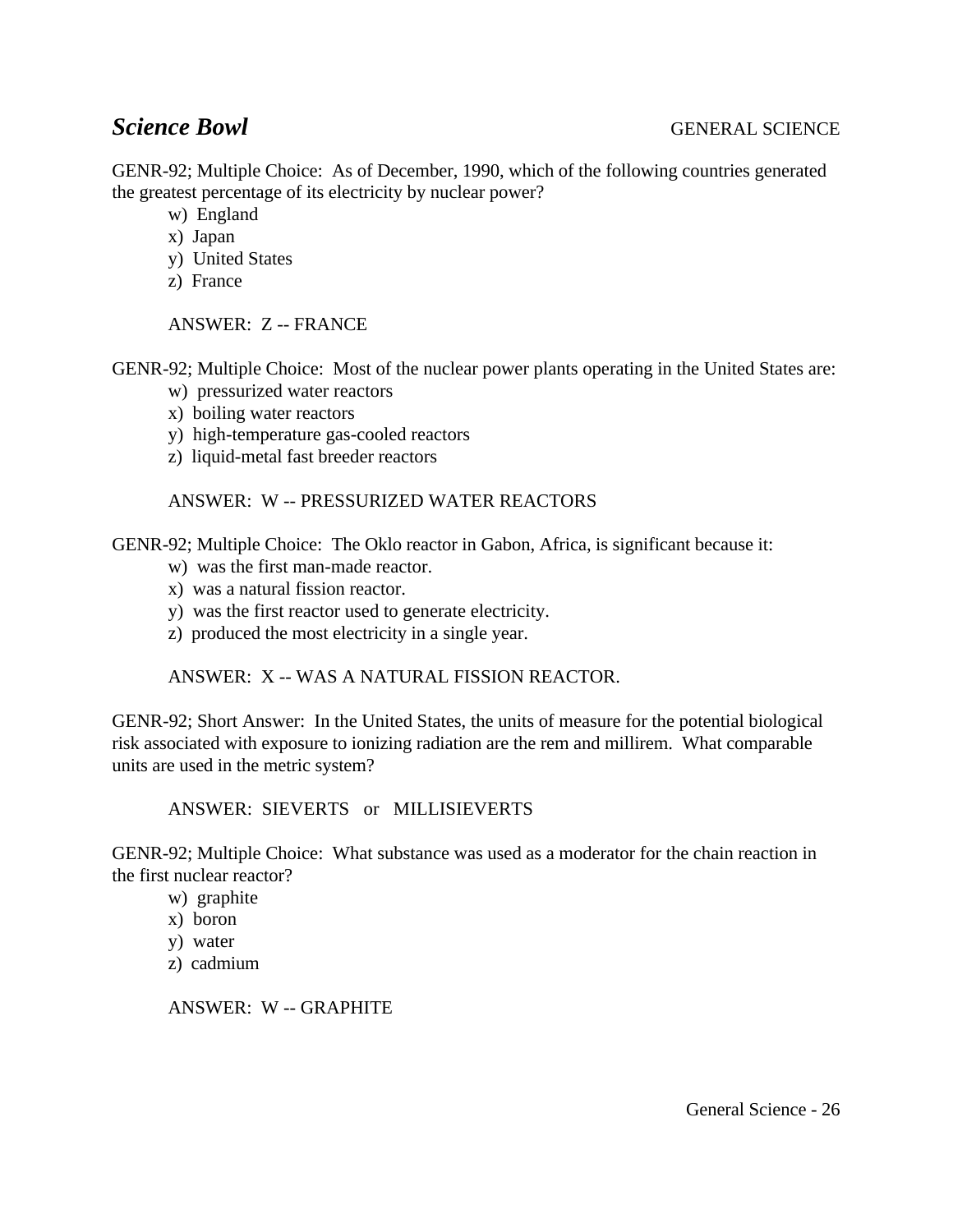GENR-92; Multiple Choice: The U.S. population receives the largest dose of ionizing radiation from:

- w) natural sources.
- x) fallout from nuclear weapons testing.
- y) nuclear medicine.
- z) nuclear power plants.

ANSWER: W -- NATURAL SOURCES.

GENR-92; Multiple Choice: What state in the United States has the most nuclear power plants?

- w) New York
- x) Illinois
- y) Pennsylvania
- z) South Carolina

ANSWER: X -- ILLINOIS

GENR-92; Short Answer: What country currently has the third largest number of satellites in orbit?

ANSWER: FRANCE

GENR-92; Multiple Choice: The launch of the first LIQUID fueled rocket in the world is attributed to:

- w) China
- x) Russia
- y) United States
- z) Germany

ANSWER: Y -- UNITED STATES

GENR-92; Multiple Choice: The first American Astronaut to ORBIT the Earth was:

- w) Alan Shepard
- x) John Glenn
- y) Gus Grissom
- z) Scott Carpenter

ANSWER: X -- JOHN GLENN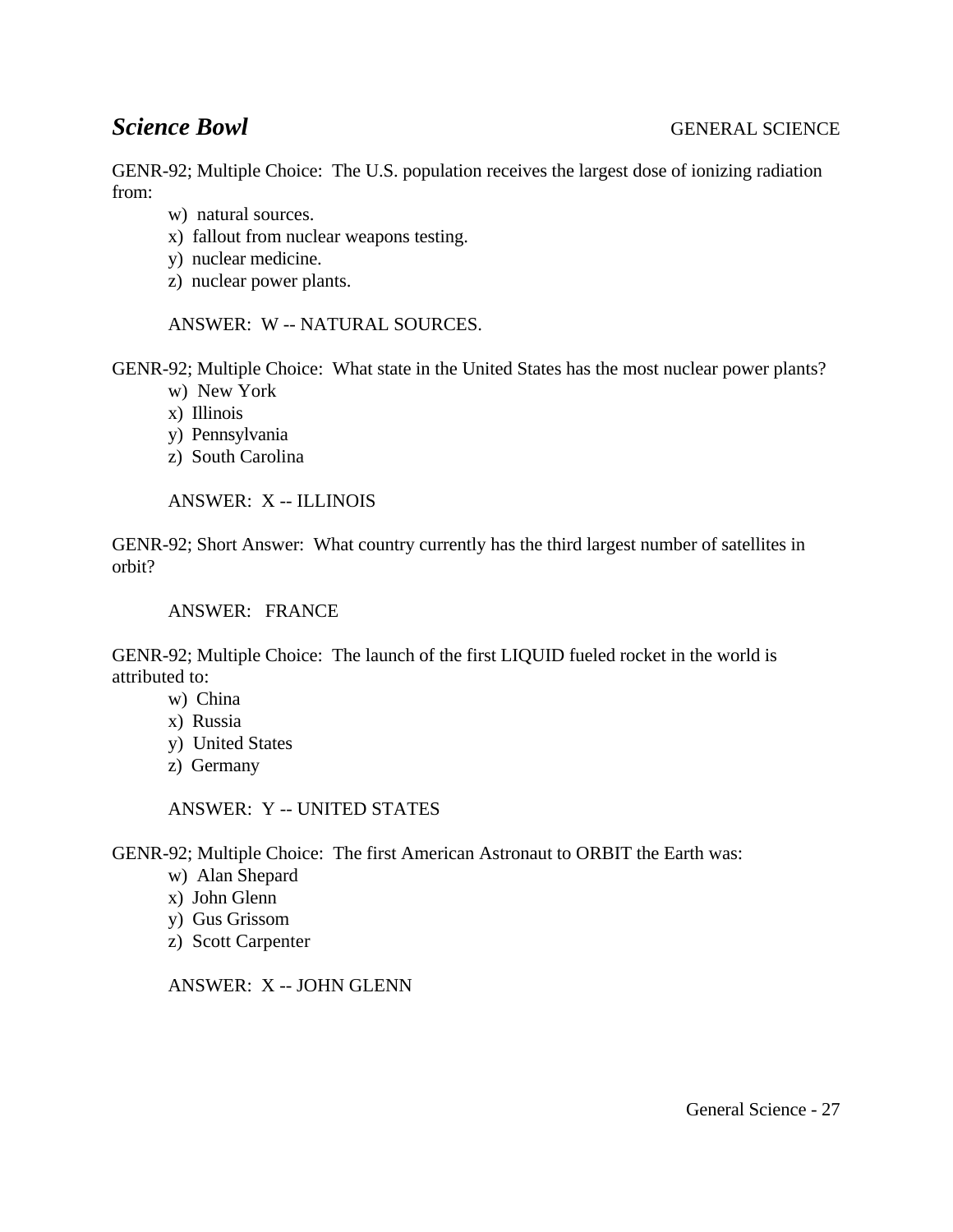GENR-92; Short Answer: What is made from chicle?

ANSWER: CHEWING GUM

GENR-92; Short Answer: What do you produce by adding Lactobacillus Bulgaricus to milk?

ANSWER: YOGURT

GENR-92; Multiple Choice: Which of the following materials is used along with iron ore and limestone to produce iron in a modern blast furnace?

w) coke

- x) cementite
- y) coal
- z) bauxite

ANSWER: W -- COKE

GENR-92; Short Answer: What kind of poisoning is known as plumbism (pron: plum - biz - em)?

### ANSWER: LEAD POISONING

GENR-92; Short Answer: What month is showing on the calendar when the Earth is nearest the sun?

### ANSWER: JANUARY

GENR-92; Short Answer: On June 22, how many hours of daylight are there in a day at the North Pole?

### ANSWER: 24

GENR-92; Short Answer: To within a half minute, how many minutes does it take for light to travel from the sun to the Earth?

ANSWER: 9-1/2 MINUTES (accept: 9 to 10 minutes)

GENR-92; Short ANSWER: Wmong well-known examples of this formation are Grindelwald in Switzerland, Bossons in France, Dinwoody in the United States, and Wilson Piedmont in Antarctica. Identify these cool formations.

ANSWER: GLACIERS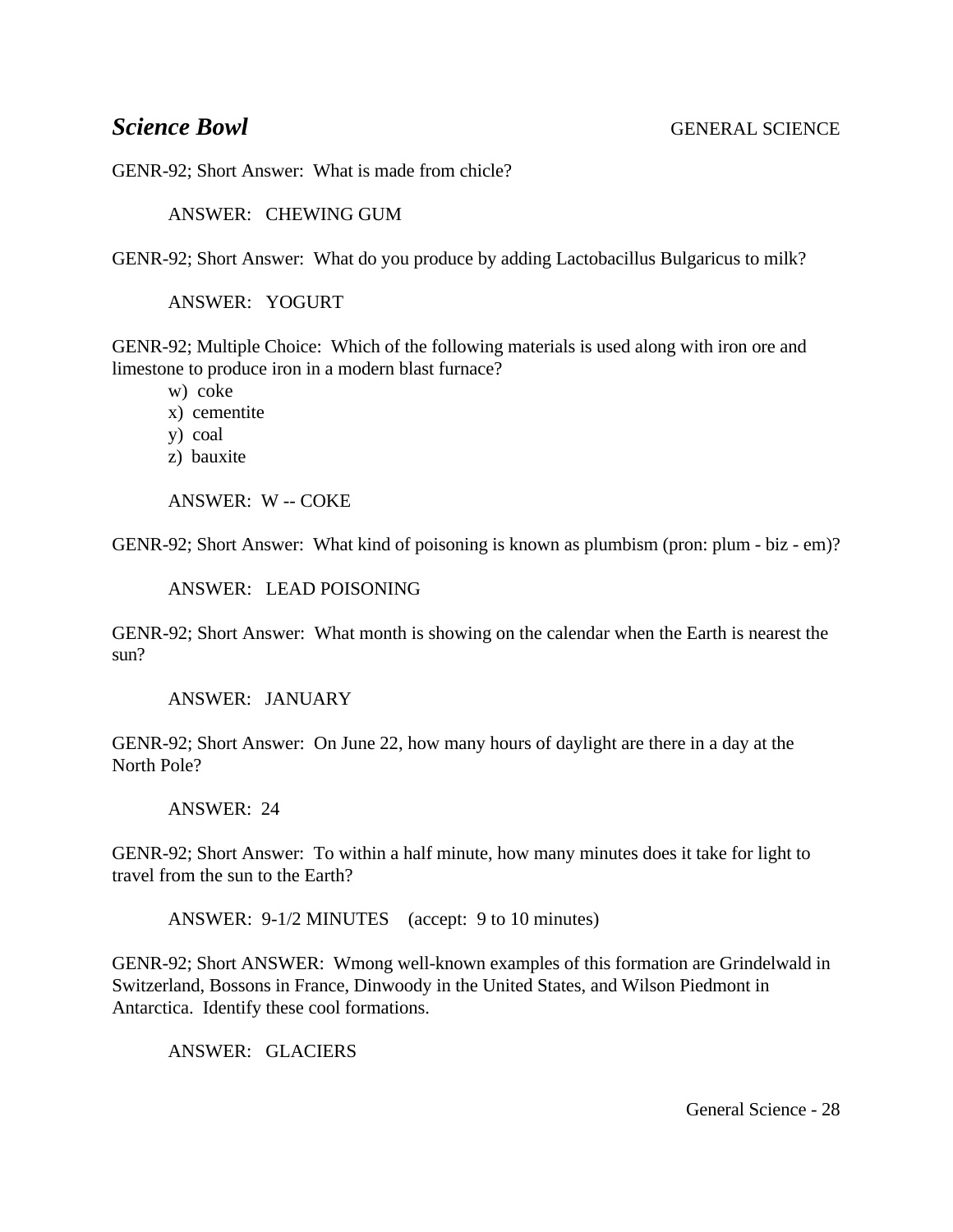GENR-92; Short Answer: Name the branch of medical science which is concerned with the study of disease as it appears in its natural surroundings, and as it affects a community of people rather than a single individual.

### ANSWER: EPIDEMIOLOGY

GENR-92; Multiple Choice: The study of poisons is called:

- w) oncology
- x) toxicology
- y) phrenology
- z) ergonomics (pron: ur go no mics)

ANSWER: X -- TOXICOLOGY

GENR-92; Short Answer: What vitamin complex includes thiamine, niacin, and riboflavin?

ANSWER: VITAMIN B

GENR-92; Multiple Choice: What range of frequencies are usually referred to as audio frequencies for humans?

- w) 0 to 20 Hertz
- x) 20 to 20,000 Hertz
- y) 200 to 200,000 Hertz
- z) 10,000 to 30,000 Hertz

ANSWER: X -- 20 TO 20,000 HERTZ

GENR-92; Multiple Choice: What range of frequencies are usually referred to as the UHF Band?

- w) 3 to 30 Megahertz
- x) 30 to 300 Megahertz
- y) 300 to 3,000 Megahertz
- z) 30,000 to 300,000 Megahertz

ANSWER: Y -- 300 TO 3,000 MEGAHERTZ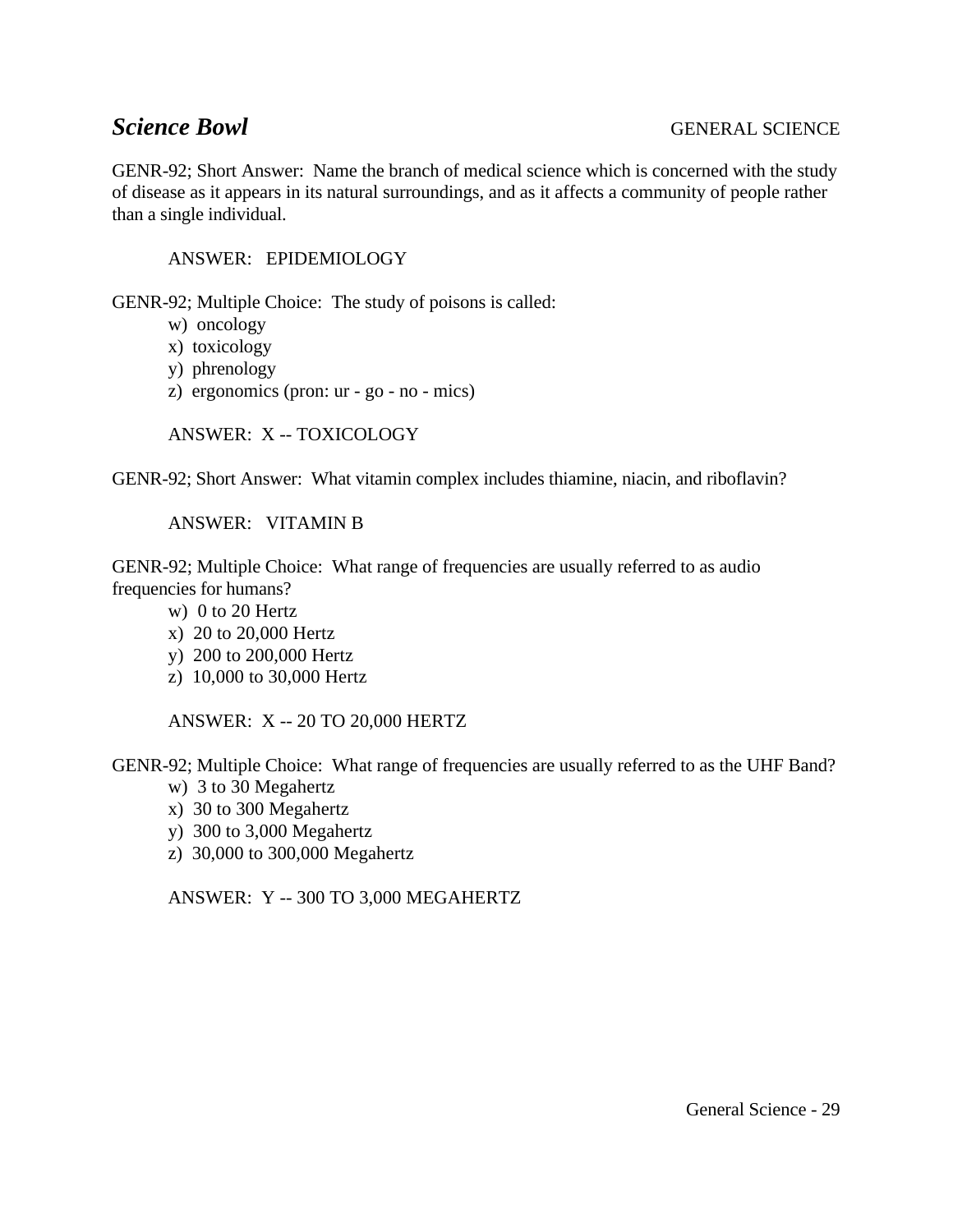GENR-92; Multiple Choice: A device used to measure the amount of moisture in the atmosphere is called a:

- w) hydrometer (pron: high-dro-me-ter)
- x) hygrometer (pron: high-gro-me-ter)
- y) anemometer
- z) barometer

ANSWER: X -- HYGROMETER

GENR-92; Short Answer: What is the principal liquid used in automotive antifreeze?

ANSWER: ETHYLENE GLYCOL

GENR-92; Short Answer: What are the names of the cycles in a 4-stroke gasoline engine?

ANSWER: COMPRESSION; IGNITION; POWER; EXHAUST (take in any order)

GENR-92; Multiple Choice: What power cycle is used in jet engines?

- w) Stirling
- x) Rankine
- y) Otto
- z) Brayton

ANSWER: Z -- BRAYTON

GENR-92; Multiple Choice: The half life of tritium is about:

- w) 3,500 years
- x) 40 years
- y) 12.3 years
- z) 3.7 years

ANSWER: Y -- 12.3 YEARS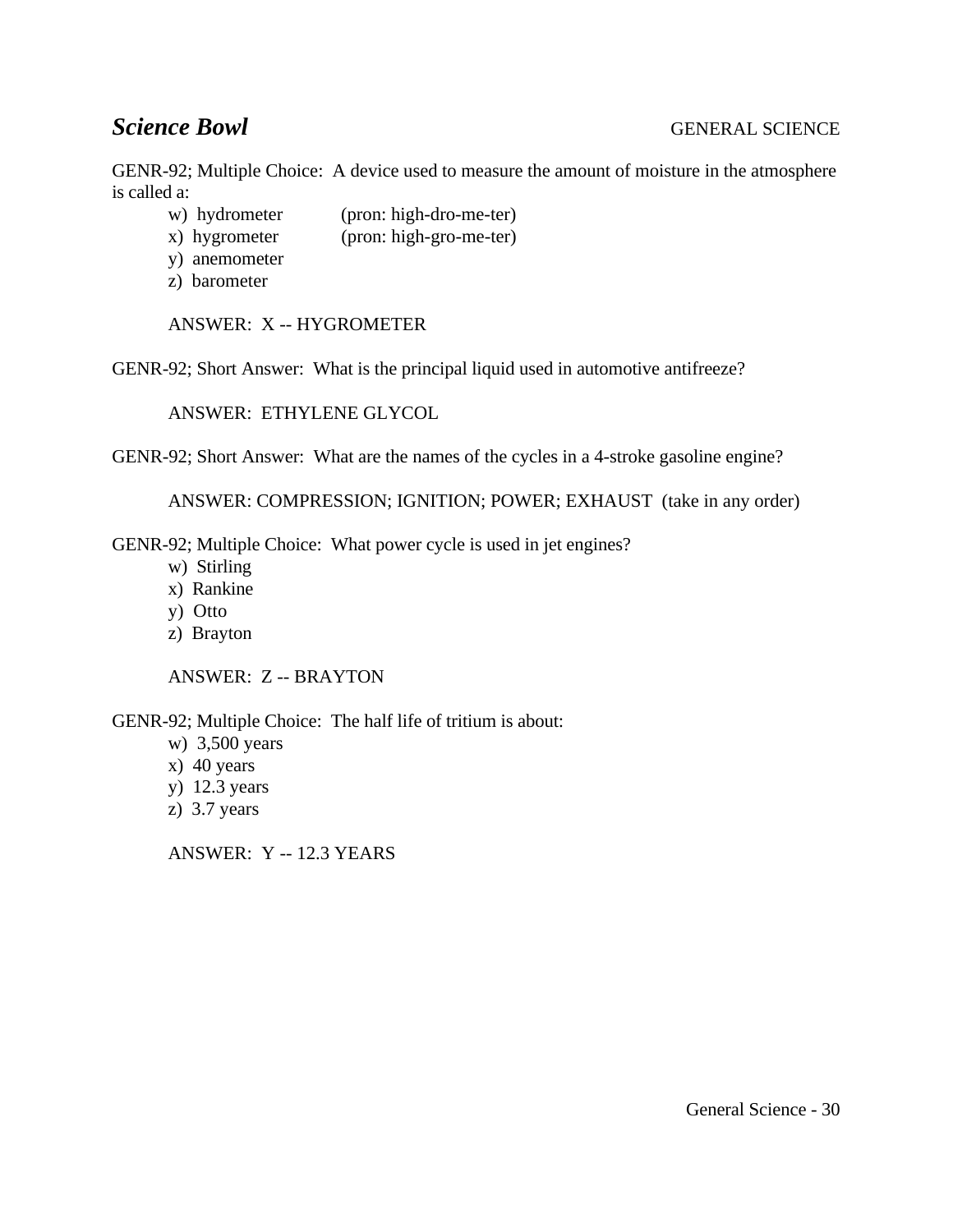GENR-92; Multiple Choice: One of the potential health effects of exposure to high levels of noise is called tinnitus (pron: ti - NI - tes), which means:

- w) a permanent loss of hearing.
- x) a persistent ringing or hissing in the ears after exposure.
- y) a temporary loss of hearing, especially of upper frequencies.
- z) abdominal discomfort from low frequency noise.

ANSWER: X -- A PERSISTENT RINGING OR HISSING IN THE EARS AFTER **EXPOSURE.** 

GENR-92: Short Answer: If an individual is suffering from emphysema, what organ of the body is primarily affected?

ANSWER: LUNGS

GENR-93; Short Answer: Who was known as "The Wizard of Menlo Park"?

ANSWER: EDISON

GENR-93; Multiple Choice: Plants get their nitrogen from:

w) rain

- x) the soil
- y) the air
- z) the bedrock

ANSWER: X -- THE SOIL

GENR-93; Short Answer: Which vitamin is called ascorbic acid, meaning "no scurvy"?

ANSWER: VITAMIN C

GENR-93; Short ANSWER: Wt what Celsius temperature is water the densest?

ANSWER: 4 DEGREES CELSIUS

GENR-93; Short Answer: What household heating fuel also powers jet planes?

ANSWER: KEROSENE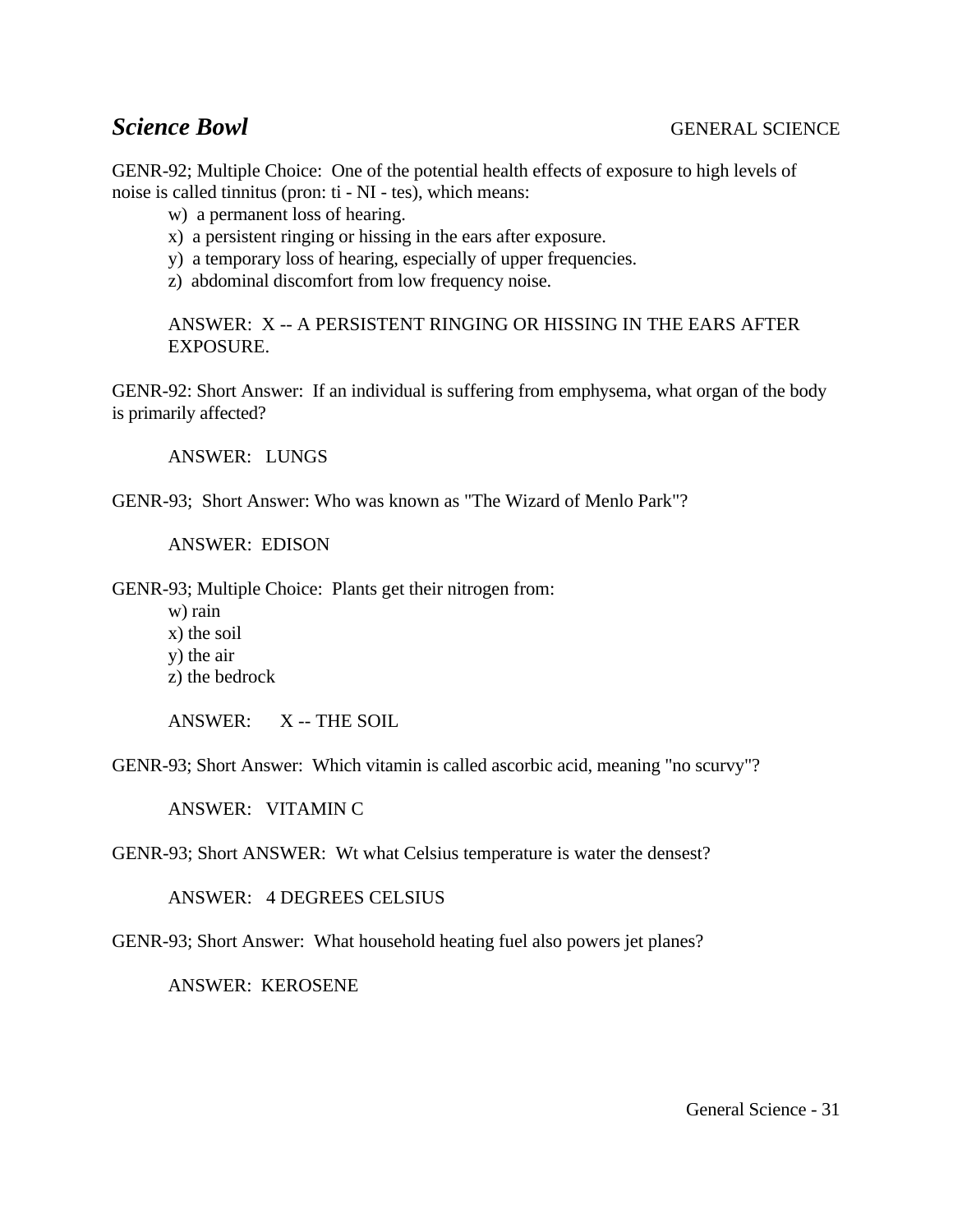GENR-93; Short Answer: Who discovered the method of destroying disease-producing bacteria in beer and milk by heating the liquid properly?

ANSWER: (LOUIS) PASTEUR

GENR-93; Multiple Choice: Which of the following elements was unknown to ancient civilizations?

w) tin

- x) aluminum
- y) mercury
- z) sulfur

ANSWER: X -- ALUMINUM

GENR-93; Short Answer: In which US state do the most bald eagles live?

ANSWER: ALASKA

GENR-93; Short Answer: What is the name denoting plants that seasonally shed all their leaves?

ANSWER: ZECIDUOUS

GENR-93; Short Answer: What material found in bogs is the oldest fossil fuel used by man?

ANSWER: PEAT

GENR-93; Short Answer: What is meant by the statement that an animal is oviparous?

ANSWER: IT LAYS EGGS

GENR-93; Short Answer: Name the tropical American tree which produces the least dense wood known?

ANSWER: XALSA

GENR-93; Short Answer: What is the distinction shared by Marie Curie and Linus Pauling?

ANSWER: THEY BOTH RECEIVED TWO NOBEL PRIZES

General Science - 32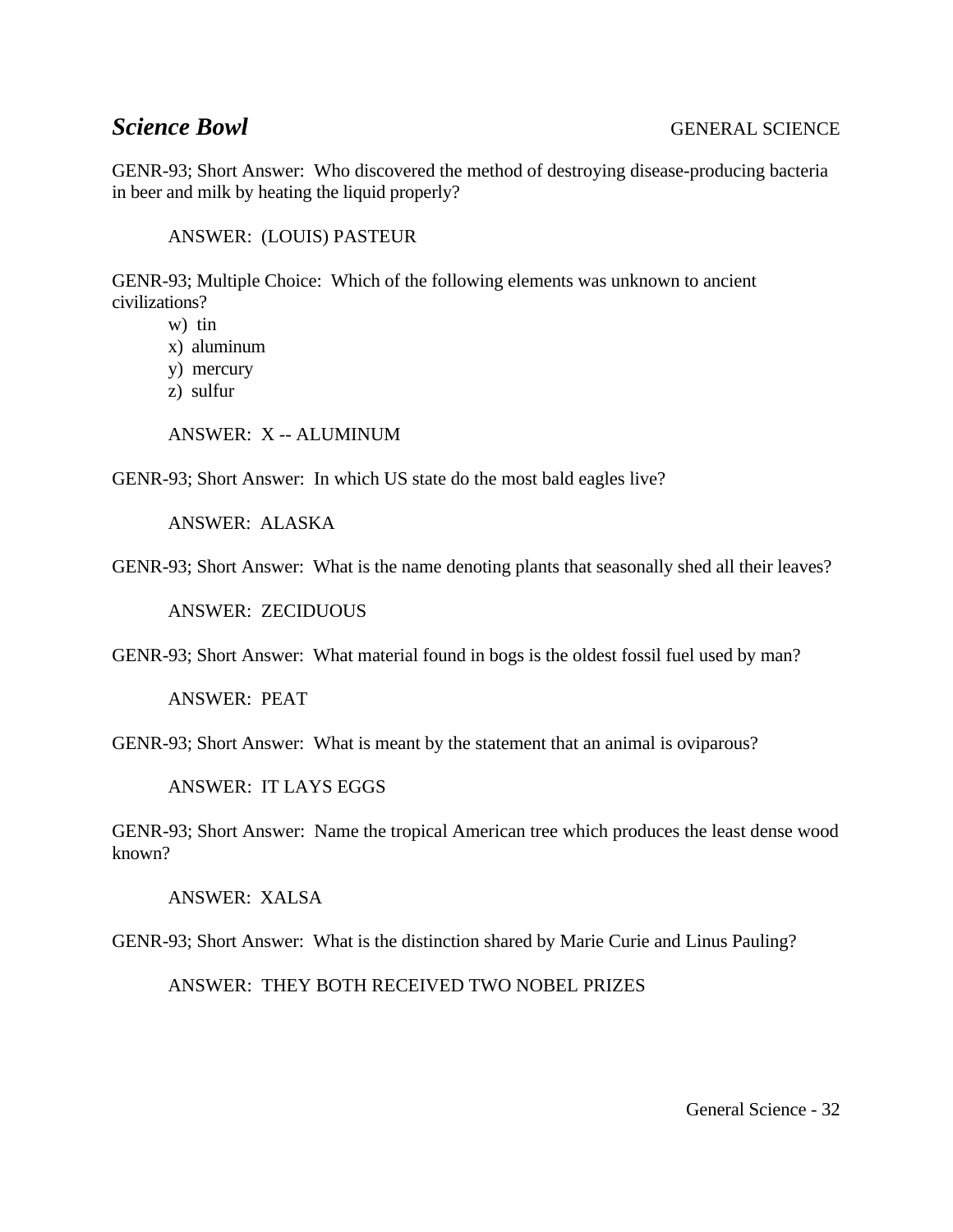GENR-93; Multiple Choice: In the early 17th century, based on his observations with a telescope, Galileo Galilei attacked a belief espoused by the church. That belief was:

- w) that the earth was flat.
- x) the sky was a large dome with holes through which heaven could be seen.
- y) that the earth was at the center of the universe.
- z) there are no other planets.

ANSWER: Y -- THAT THE EARTH WAS AT THE CENTER OF THE UNIVERSE.

GENR-93; Short Answer: What is the mass in grams of one cubic centimeter of water?

ANSWER: ONE GRAM

GENR-93; Short Answer: What is the name of the first atomic-powered submarine?

ANSWER: NAUTILUS

GENR-93; Short Answer: What three elements besides iron make up the alloy alnico, used for making magnets?

ANSWER: WLUMINUM, NICKEL, AND COBALT

GENR-93; Short Answer: What exploded on Bikini Island in 1954?

ANSWER: W HYDROGEN BOMB

GENR-93; Multiple Choice: A barn is a unit of

- w) length
- x) area
- y) volume
- z) weight

ANSWER: X -- AREA

GENR-93; Multiple Choice: A light-year can be converted into

- w) astronomical units
- x) hours
- y) foot-candles
- z) ergs

ANSWER: W -- ASTRONOMICAL UNITS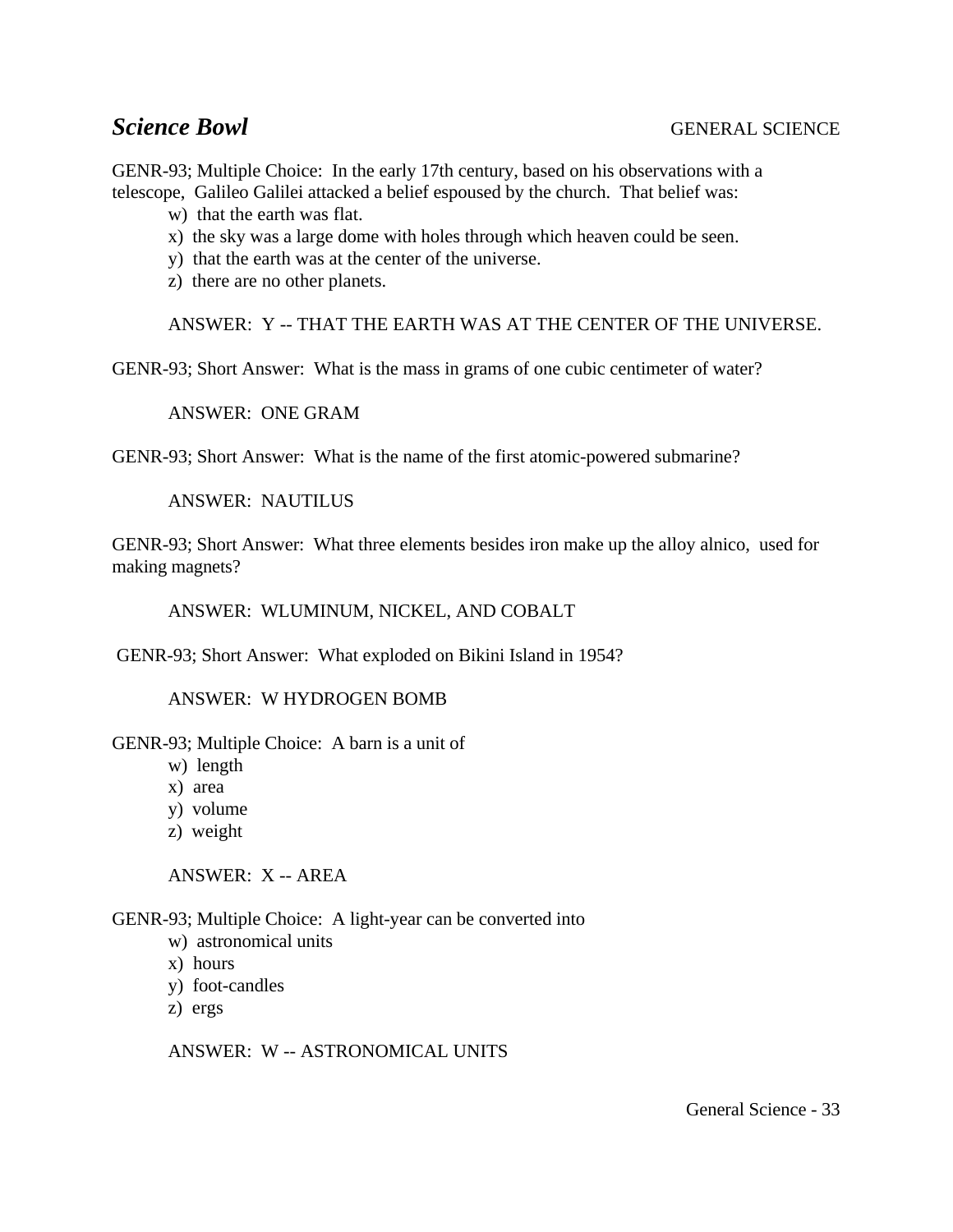GENR-93; Multiple Choice: Which is the longest?

- w) a kilometer
- x) a centimeter
- y) a dekameter
- z) a terameter

ANSWER: Z -- A TERAMETER

GENR-93; Multiple Choice: You use a hydrometer to check the condition of the electrolyte in your car battery. It is actually measuring what property of the fluid?

- w) charge
- x) density
- y) temperature
- z) surface tension

ANSWER: X -- DENSITY

GENR-93; Multiple Choice: What is the major visible constituent of the exhaust plume from a natural gas-fired power plant?

- w) carbon dioxide
- x) carbon monoxide
- y) smoke
- z) water

# ANSWER: Z -- WATER

GENR-93; Multiple Choice: Of the following answers, which is closest to the percentage of electricity

generated by nuclear power plants in the U.S. in 1987?

- w) 5%
- x) 10%
- y) 20%
- z) 40%

ANSWER: Y -- 20%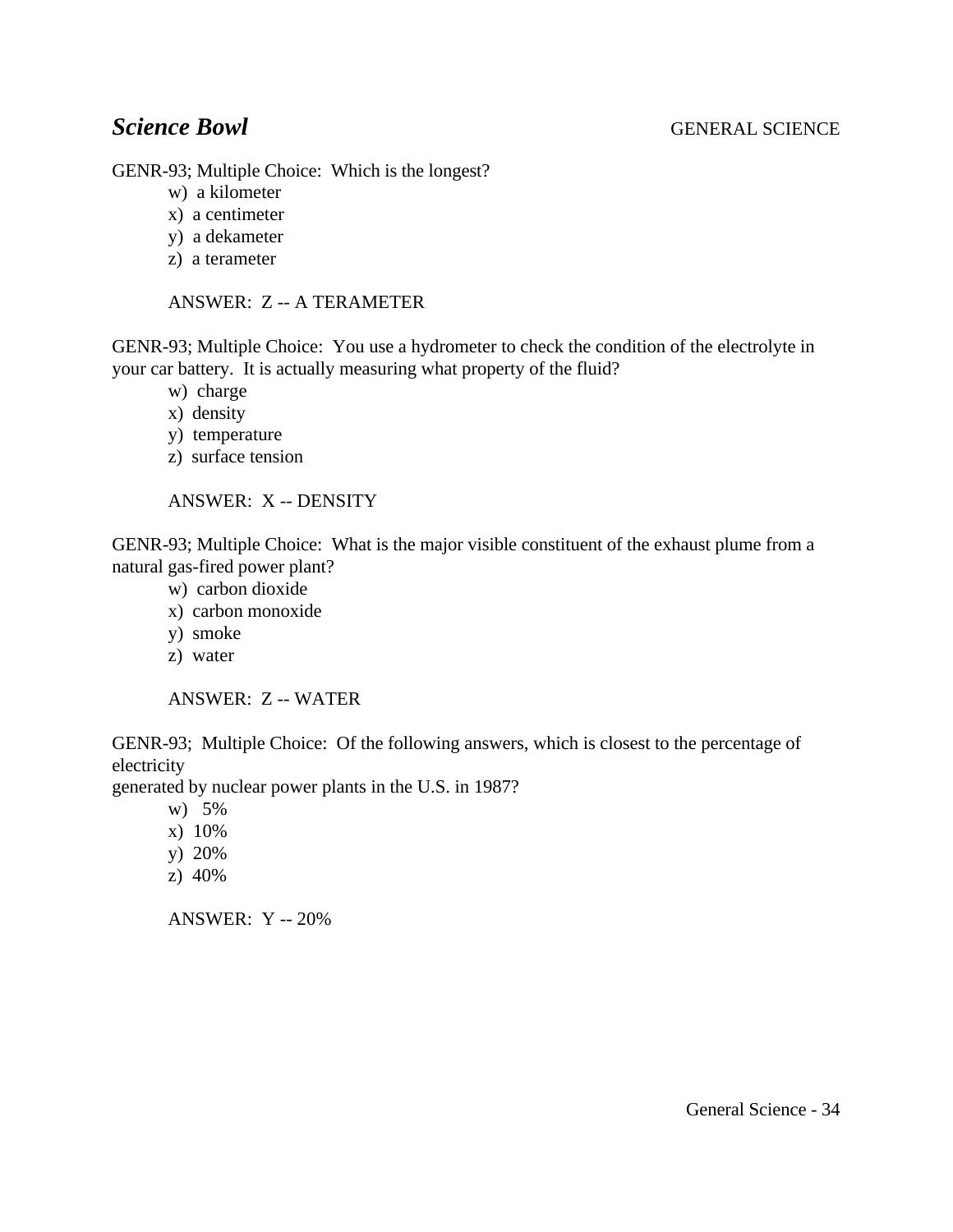GENR-93; Multiple Choice: High-temperature superconductors have been in the news lately. These materials become superconductive at temperatures around

- w) 200 degrees Fahrenheit
- x) 100 degrees Fahrenheit
- y) -150 degrees Fahrenheit
- z) -350 degrees Fahrenheit

### ANSWER: Z -- -350 DEGREES FAHRENHEIT

GENR-93; Multiple Choice: If a scuba diver suffers from the "bends", this means that which gas is being rapidly released from the blood and tissues?

- w) oxygen
- x) hydrogen
- y) nitrogen
- z) CO2

ANSWER: Y -- NITROGEN

GENR-93; Multiple Choice: The principle behind a breeder reactor is:

- w) U-235 undergoes fission.
- x) U-238 is converted to Pu-239, which undergoes fission.
- y) Deuterium undergoes fission.
- z) Cobalt-60 undergoes fission.

ANSWER: X -- U-238 IS CONVERTED TO Pu-239, WHICH UNDERGOES FISSION.

GENR-93; Multiple Choice: Steel is composed of a number of elements. The two essential elements are iron and

- w) aluminum
- x) carbon
- y) nickel
- z) silicon

ANSWER: X -- CARBON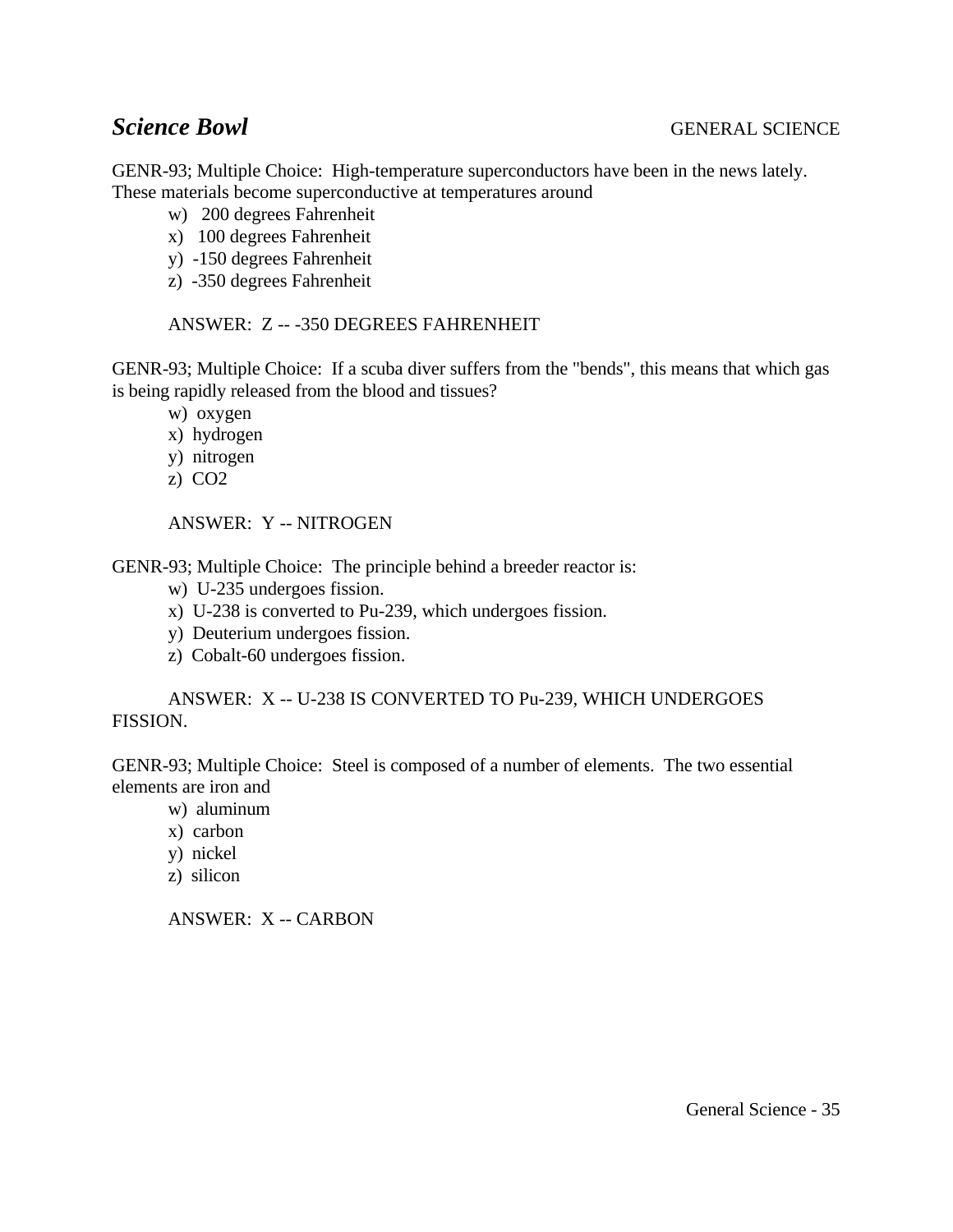GENR-93; Multiple Choice: Which of the following is an important element of stainless steel.

- w) chromium
- x) magnesium
- y) copper
- z) nickel

ANSWER: W -- CHROMIUM

GENR-93; Multiple Choice: When petroleum is refined it is subject to a number of processes including cracking. During the cracking process

- w) lighter hydrocarbons are combined to form heavier ones
- x) heavy hydrocarbons are broken up into lighter ones
- y) lighter hydrocarbons are separated by distillation
- z) oxygen is used to burn the heavier hydrocarbons

ANSWER: X -- HEAVY HYDROCARBONS ARE BROKEN UP INTO LIGHTER **ONES** 

GENR-93; Multiple Choice: A psychrometer (pron: si-'kro-me-ter) is used to measure humidity. It consists of two thermometers, one of which is wetted. The water is allowed to evaporate. Which thermometer reads the higher temperature.

- w) the wet one
- x) the dry one

ANSWER: X -- THE DRY ONE

GENR-93; Multiple Choice: One metal dissolved in another is called

- w) an alloy
- x) an assay
- y) a mineral
- z) a ceramic

ANSWER: W -- AN ALLOY

GENR-93; Multiple Choice: An alloy consisting mainly of tin and lead is called:

- w) brass
- x) bronze
- y) pewter
- z) chrome

ANSWER: Y -- PEWTER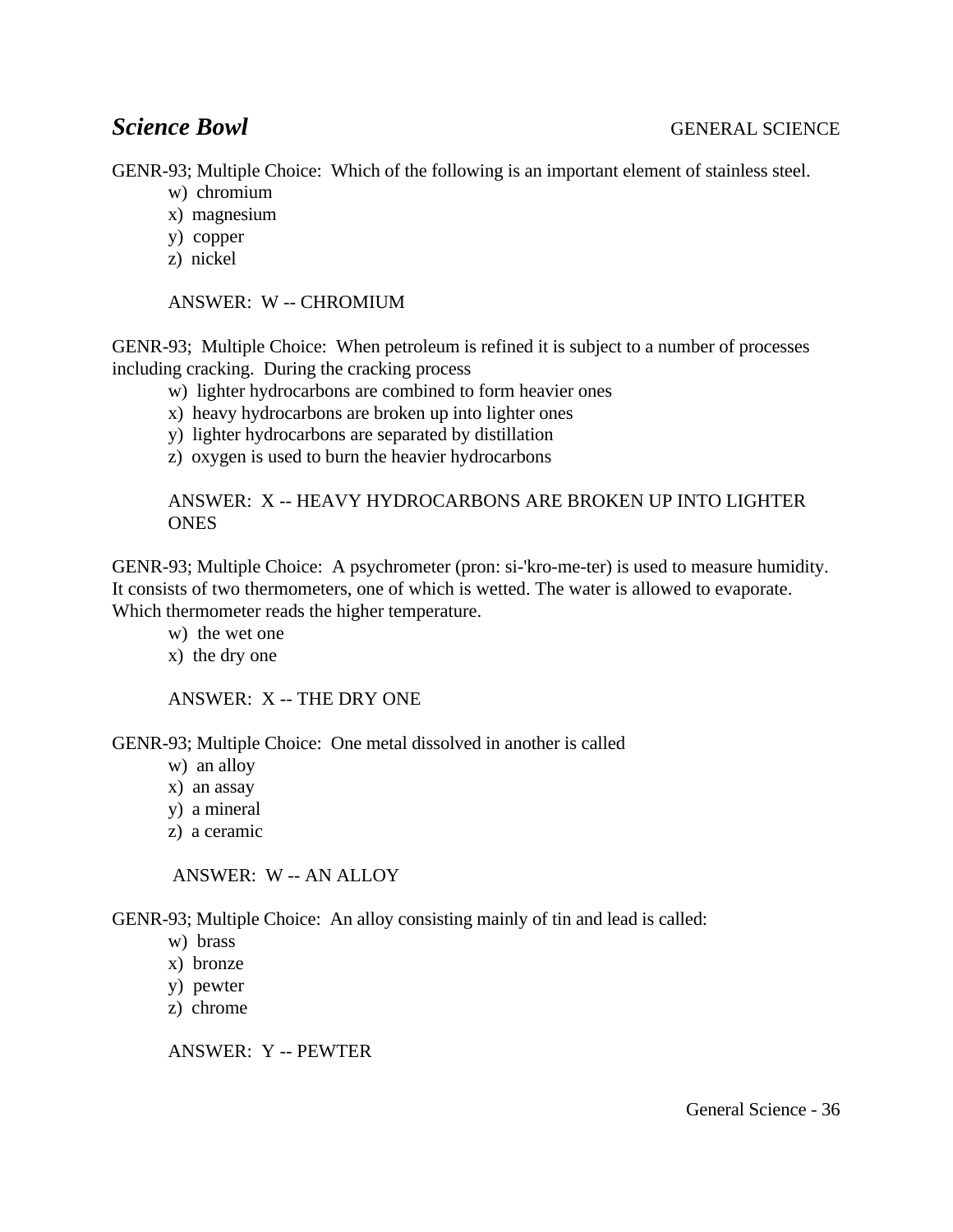GENR-93; Multiple Choice: It is a common observation that naturally occurring processes have a particular direction associated with them. For instance, heat flows from a hot body to a colder body. The property of a system that is used to quantitatively describe this natural direction of events is called

- w) energy
- x) entropy
- y) enthalpy
- z) equilibrium

ANSWER: X -- ENTROPY

GENR-93; Multiple Choice: Which of the following is believed to be responsible for the hole in the ozone layer over Antarctic?

- w) carbon dioxide
- x) compounds containing sulfur
- y) radioactivity
- z) compounds containing chlorine

ANSWER: Z -- COMPOUNDS CONTAINING CHLORINE

GENR-93; Multiple Choice: Which of the following is not a major pollutant from automobiles.

- w) carbon monoxide
- x) unburned hydrocarbons
- y) nitrous oxide
- z) sulfur dioxide

ANSWER: Z -- SULFUR DIOXIDE

GENR-93; Multiple Choice: The most serious environmental pollution from a nuclear reactor is: w) radioactivity

x) particulate formation

- y) thermal pollution
- z) noise pollution

ANSWER: Y -- THERMAL POLLUTION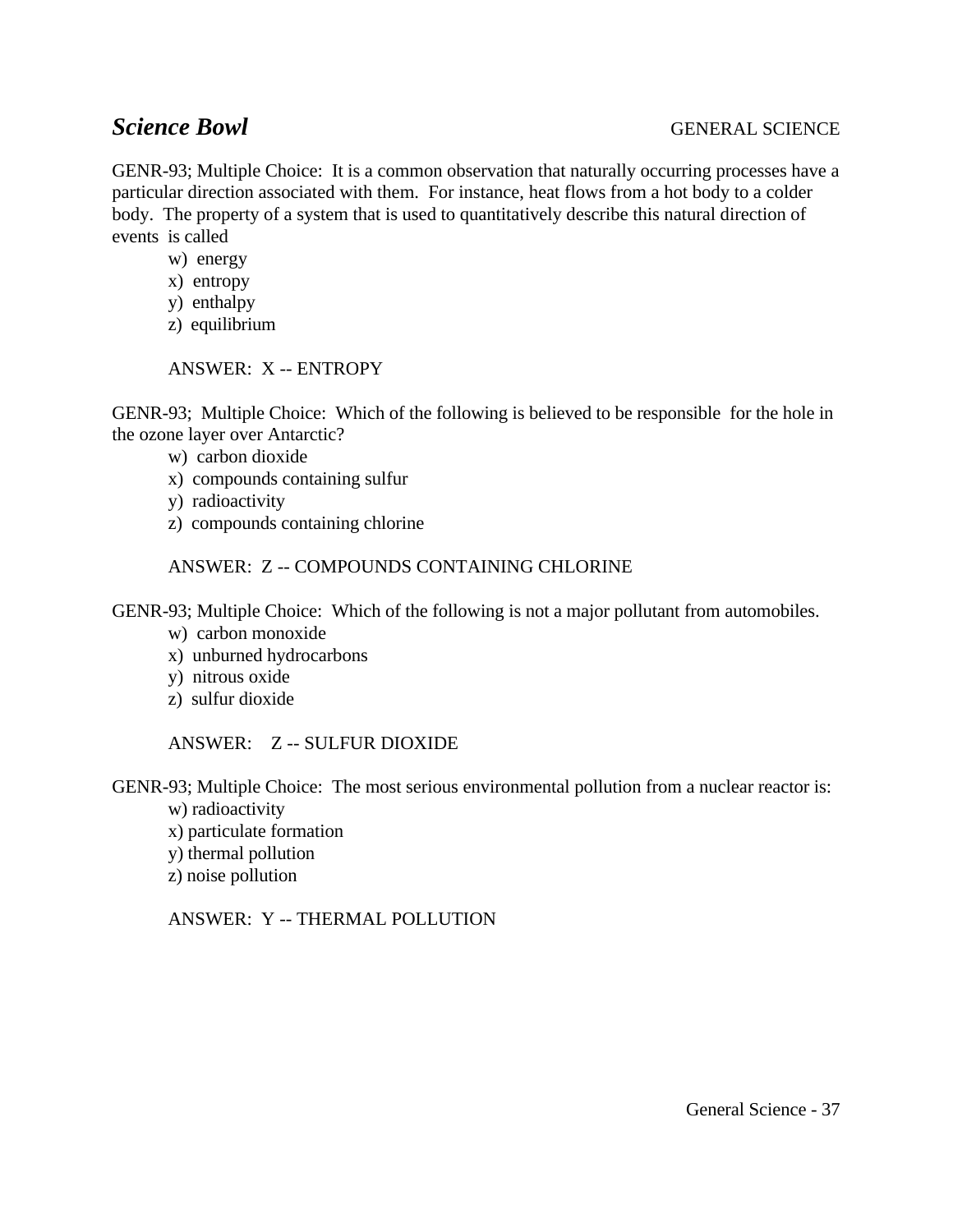GENR-93; Multiple Choice: Biomass energy is:

w) formed through photosynthesis

x) caused by heat due to the large mass of the earth

y) has been used for only a few years

z) is effective in only certain regions of the United States

ANSWER: W -- FORMED THROUGH PHOTOSYNTHESIS

GENR-93; Short Answer: What is the technique of detecting the position of objects by producing very high frequency sound waves and listening to the echos?

ANSWER: SONAR

GENR-93; Multiple Choice: A thermocouple is used to measure

- w) pressure
- x) current
- y) strain

z) temperature

ANSWER: Z -- TEMPERATURE

GENR-93; Short Answer: What metal is obtained from the mineral malaclite?

ANSWER: YOPPER

GENR-93; Multiple Choice: The most suitable motor oil for use in a car in cold weather is:

w) a high viscosity oil x) a low viscosity oil y) a medium viscosity oil

ANSWER: X -- A LOW VISCOSITY OIL

GENR-93; Multiple Choice: The process by which a substance absorbs moisture upon exposure to the atmosphere is called:

w) efflorescence x) deliquescence y) dehydrogenation z) desalination

ANSWER: X -- DELIQUESCENCE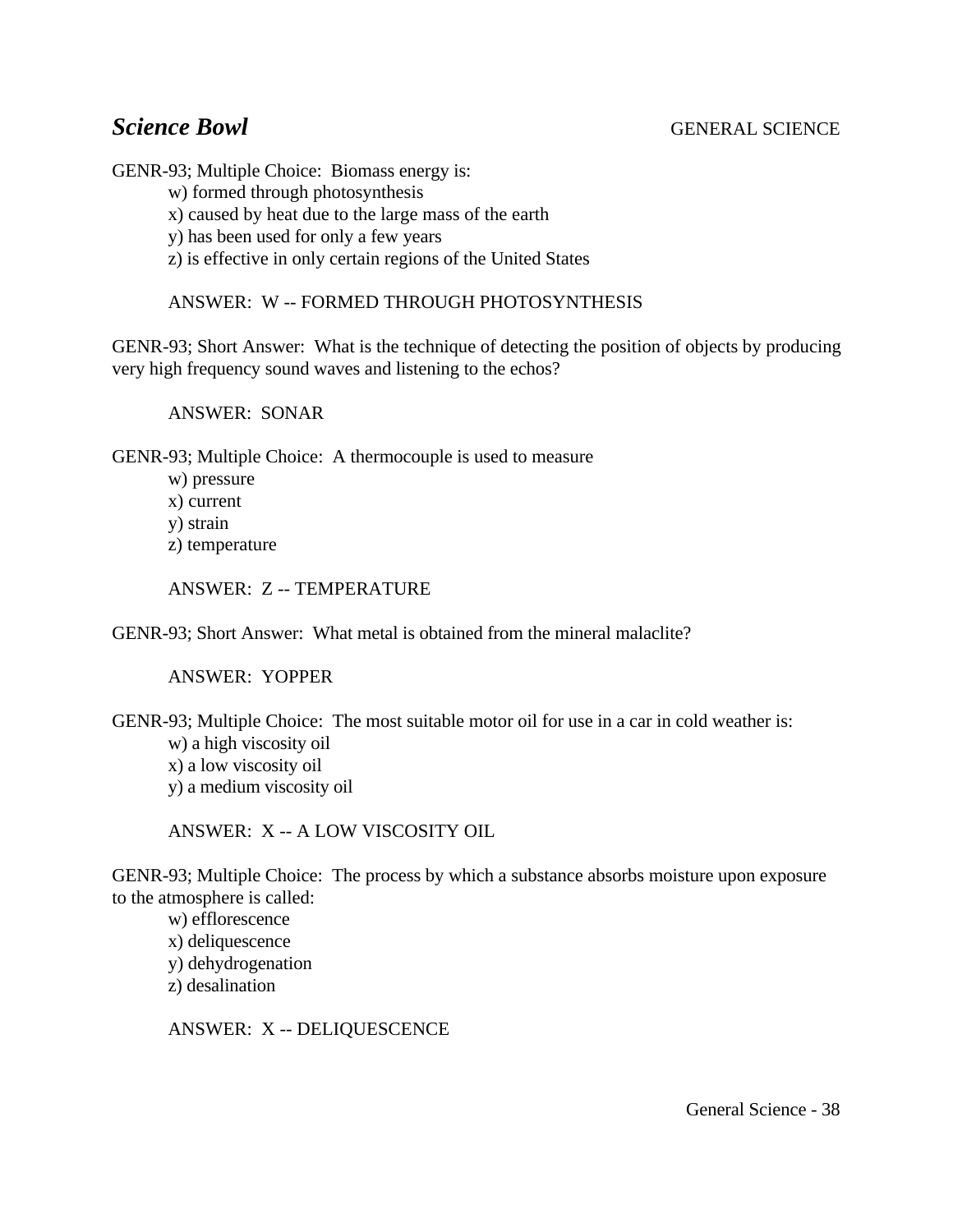GENR-93; Multiple Choice: A temperature of 295 K is equivalent to approximately:

w) 0 degrees Fahrenheit

x) 32 degrees Fahrenheit

y) 72 degrees Fahrenheit

z) 97 degrees Fahrenheit

ANSWER: Y -- 72 DEGREES FAHRENHEIT

GENR-93; Multiple Choice: Only one tree is known to live longer than the Giant Sequoia. Is this tree:

w) Bristlecone pine x) Grey Oak

y) Japanese Chestnut

z) Ponderosa pine

ANSWER: W -- BRISTLECONE PINE

GENR-93; Multiple Choice: The first animal launched into orbit was a:

w) mouse x) monkey y) chimpanzee z) dog

ANSWER: Z -- DOG

GENR-93; Short Answer: Name the first man-made space craft to orbit the Earth?

ANSWER: SPUTNIK (ACCEPT SPUTNIK I)

GENR-93; Short Answer: Who was the first test pilot to break the sound barrier and survive?

ANSWER: YHUCK YEAGER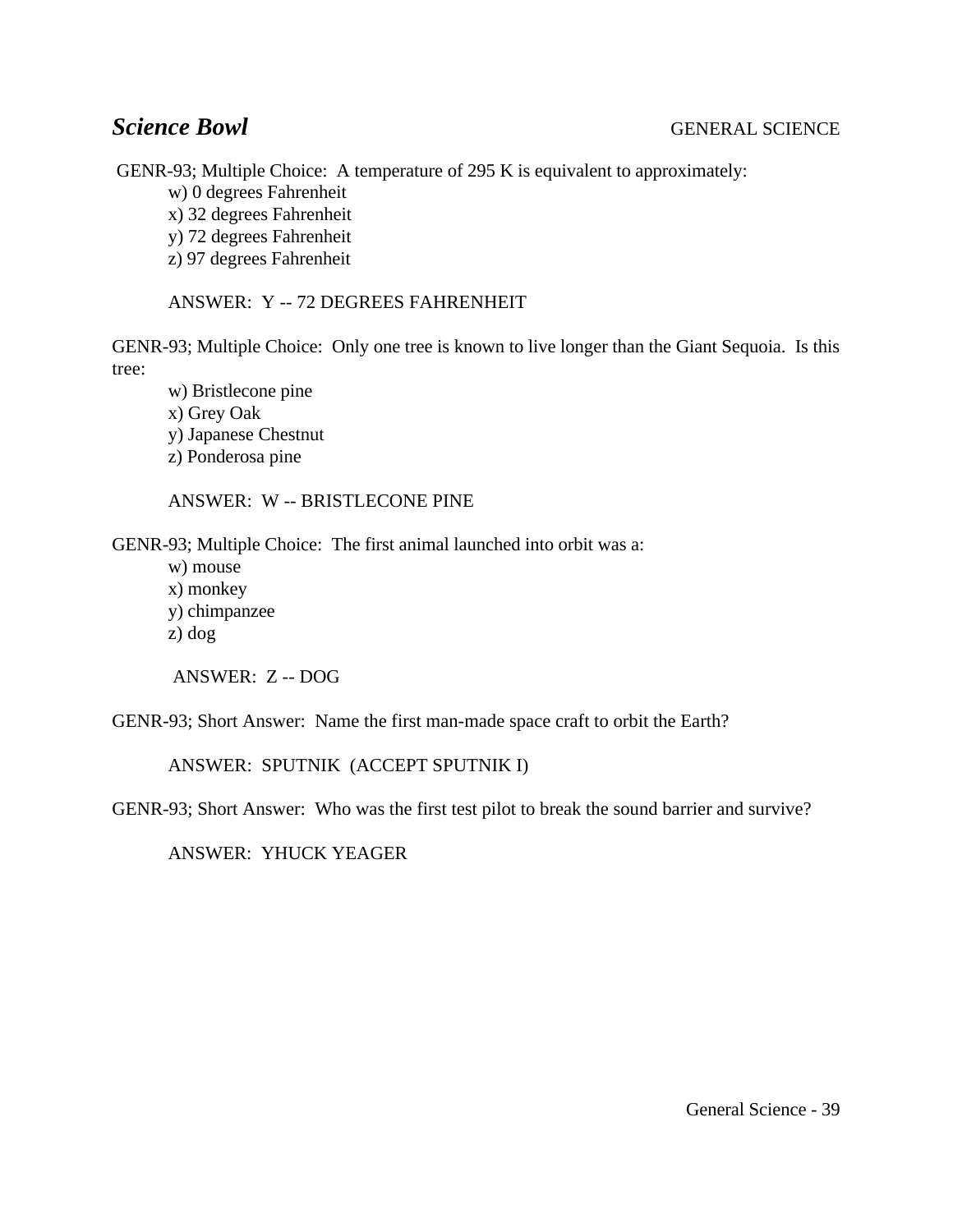GENR-93; Multiple Choice: How many time zones are there in the CONTIGUOUS United States?

w) 3 x) 4 y) 5

z) 6

ANSWER: X -- 4

GENR-93; Multiple Choice: In the United States, coal is the energy source that produces the highest percentage of our electricity. Second is:

w) hydropower x) oil y) nuclear energy z) solar energy

ANSWER: Y -- NUCLEAR ENERGY

GENR-93; Multiple Choice: The first controlled nuclear chain reaction took place in what year?

w) 1895 x) 1910 y) 1942 z) 1945

ANSWER: Y -- 1942

GENR-93; Multiple Choice: The radioactive element most commonly detected in humans is:

- w) potassium-40 x) cobalt-60 y) iodine-131
- z) plutonium-238

ANSWER: W -- POTASSIUM-40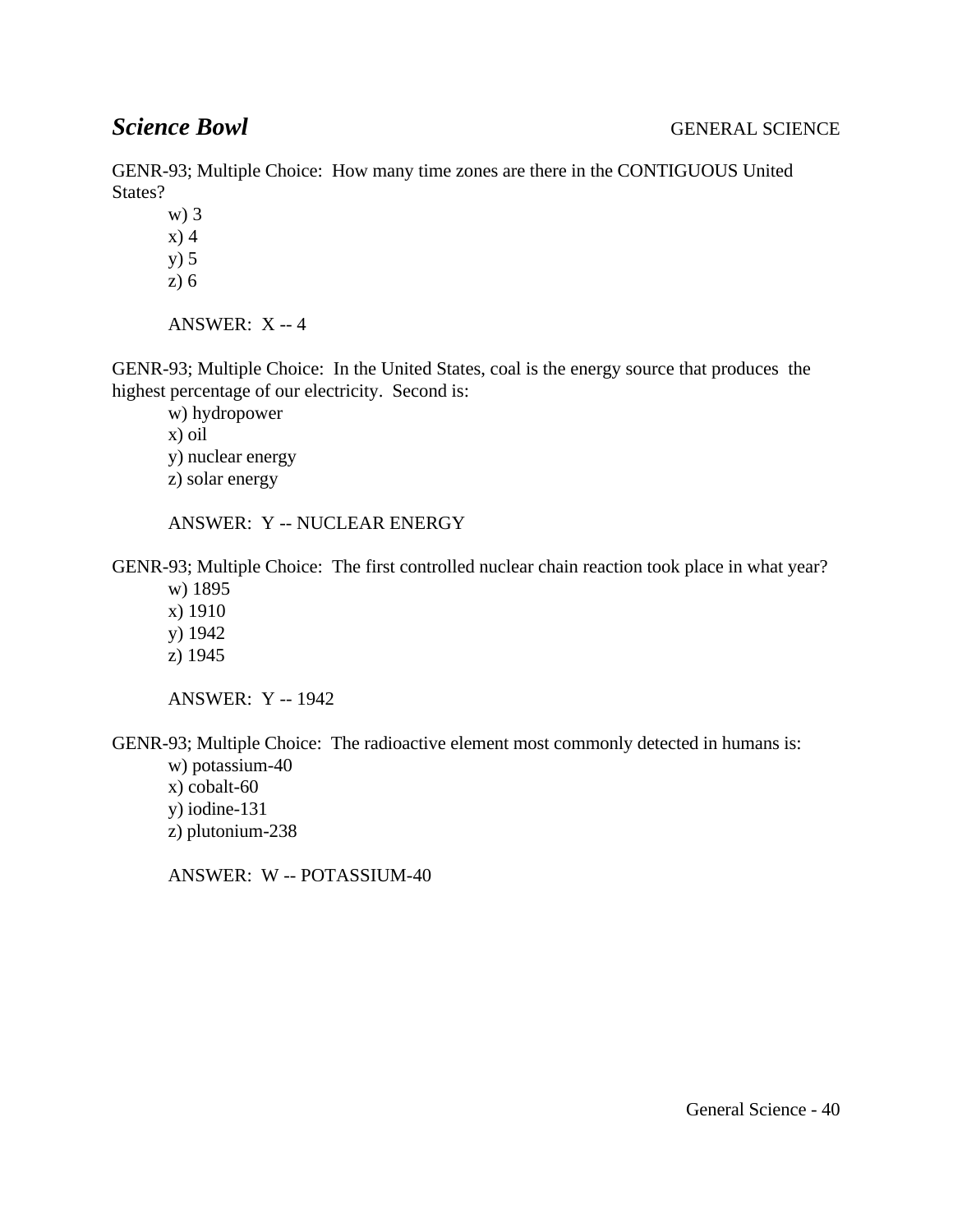GENR-93; Multiple Choice: "Fool's gold" is a common name for this mineral:

- w) halite
- x) cinnabar
- y) magnetite
- z) pyrite

ANSWER: Z -- PYRITE

GENR-93; Short Answer: If it is 5:00 p.m. Greenwich Mean Time, what time is it in Washington, DC in December?

ANSWER: 12 NOON

GENR-93; Short Answer: What science deals with the structure of the universe and its origin?

ANSWER: YOSMOLOGY

GENR-93; Multiple Choice: Which two gases are used to disinfect water in sewage treatment facilities?

w) helium and nitrogen x) ozone and chlorine y) oxygen and hydrogen z) nitrogen and chlorine

ANSWER: X -- OZONE AND CHLORINE

GENR-93; Short Answer: What naturally occurring radioactive substance present in indoor air is suspected as the second leading cause of lung cancer?

ANSWER: RADON

GENR-93; Short Answer: If the time between a lightning flash and the resulting thunder is five seconds, approximately how far away was the lightning?

ANSWER: WBOUT ONE MILE (ACCEPT 5300-5800 FEET)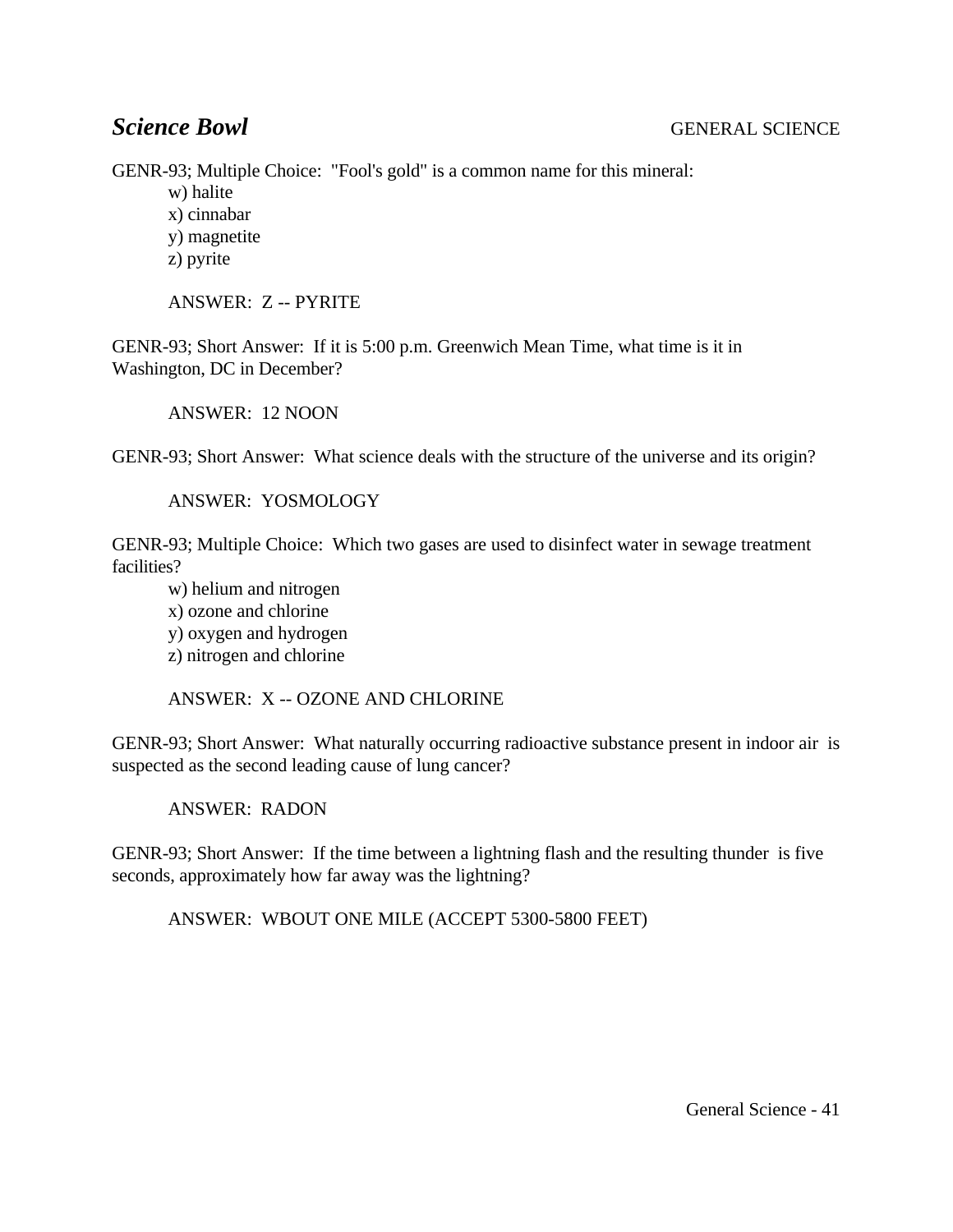GENR-93; Multiple Choice: Which of the following building materials has the HIGHEST thermal conductivity?

w) Southern pine wood x) common brick y) aluminum z) gypsum board or drywall

ANSWER: Y -- ALUMINUM

GENR-93; Multiple Choice: Thermal insulation is used to:

w) stop the flow of heat.

x) reduce the flow of heat.

y) absorb heat.

z) reverse the heat flow direction.

ANSWER: X -- REDUCE THE FLOW OF HEAT.

GENR-93; Multiple Choice: The region of the United States with the lowest pH values found in rainwater (acid rain) is:

- w) Mid West
- x) North West
- y) North East
- z) South East

ANSWER: Y -- NORTH EAST

GENR-93; Multiple Choice: The specific gravity of mercury at Standard Temperature and Pressure is:

w) 0.75 x) 4.0 y) 13.6 z) 19.3 ANSWER: Y -- 13.6

General Science - 42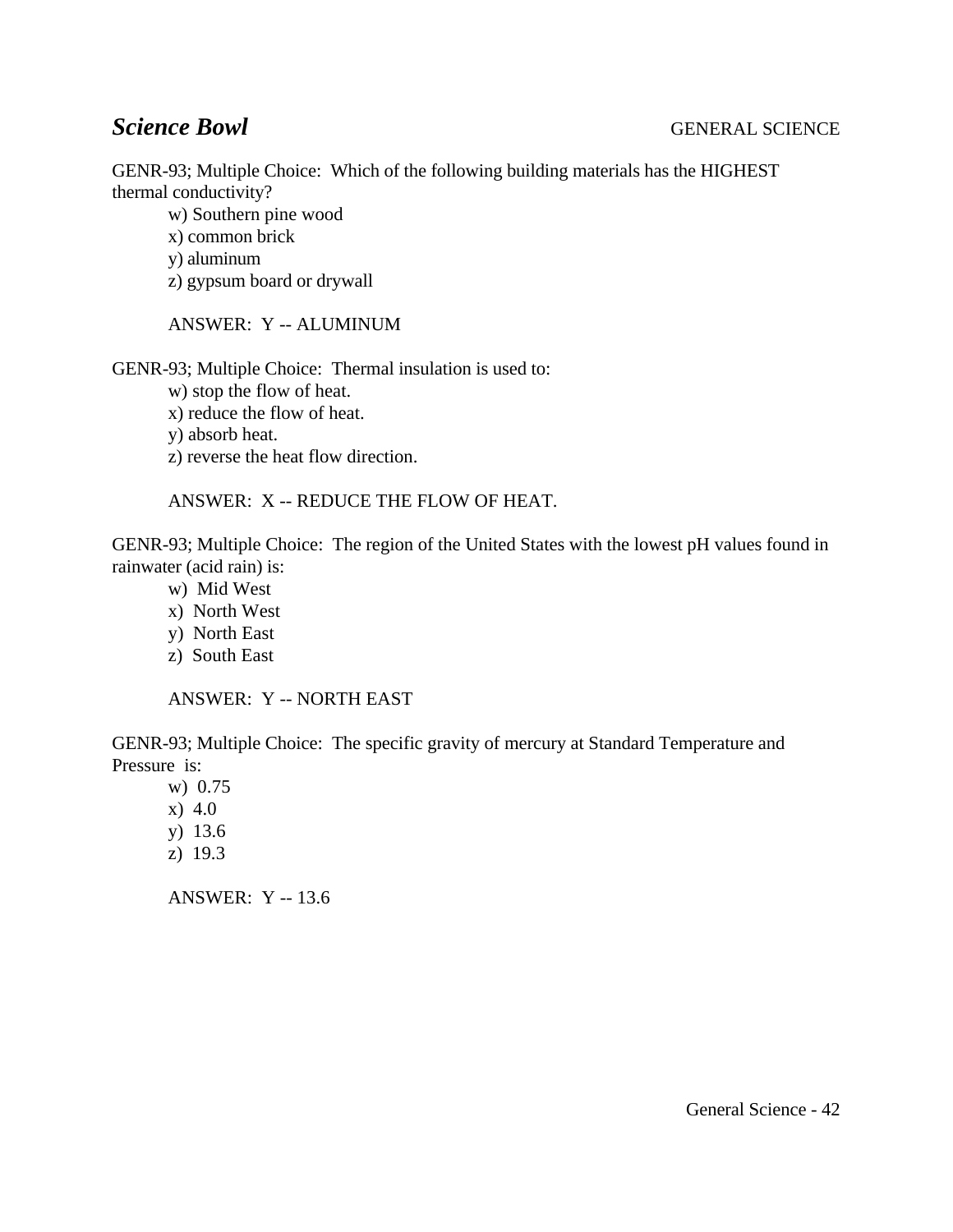GENR-93; Multiple Choice: Consider efficiencies of hydro-turbines and generators. If the efficiency of a hydro-turbine is 80% and the efficiency of a generator is 90%, what is the overall efficiency of the unit?

w) 85%

x) 72%

y) 90%

z) 70%

ANSWER:  $X - 72\%$ 

GENR-93; Short Answer: Name this much publicized group of compounds, of which there are 209 congeners. It was first discovered as an environmental pollutant in 1966, and its widespread use in electrical transformers has spread these compounds into the food chain to such an extent that most adults have small concentrations in their fatty tissue.

ANSWER: PCB's (Accept POLYCHLORINATED BIPHENYL'S)

GENR-93; Multiple Choice: Recent discoveries of ancient cratering near the Yucatan Peninsula support the theory that a meteor or cometary impact may have resulted in mass extinctions of species on Earth about 65 million years ago. During which geologic period is that impact thought to have occurred?

- w) Permian
- x) Triassic
- y) Jurassic
- z) Cretaceous

### ANSWER: Z -- CRETACEOUS

GENR-93; Multiple Choice: In the United States the average number of gallons per person of fresh water used per day for personal (non-industrial) use such as bathing, laundering, drinking, and the like is approximately:

w) 10 gallons

- x) 30 gallons
- y) 60 gallons
- z) 90 gallons

ANSWER: Z -- 90 GALLONS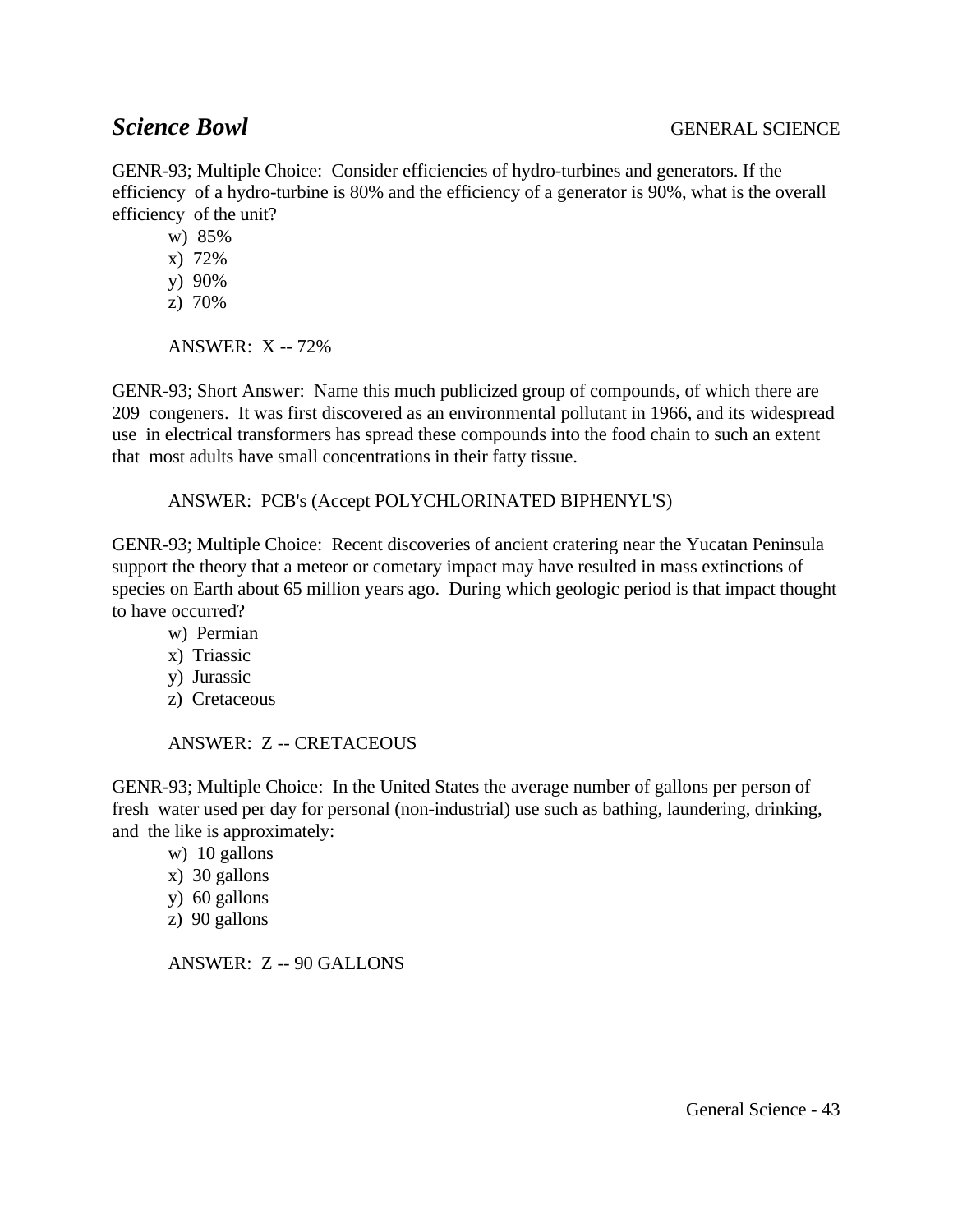GENR-93; Short Answer: "Hard" water is related to the presence of high concentrations of primarily four metal ions in water supplies. Calcium and magnesium ions are the most common of the four. Name one of the other two ions.

### ANSWER: IRON AND MANGANESE

GENR-93; Short Answer: When the fuel economy of a 20 miles per gallon car is averaged with that of a 40 miles per gallon car and both cars are driven the same number of miles per year, the resulting average, in miles per gallon, is:

ANSWER: 26.7 (MILES PER GALLON) (Accept 25.7 TO 27.7)

GENR-93; Multiple Choice: Taxol is a drug currently being used to treat cancer, particularly resistant forms of breast cancer. A natural source of Taxol is:

- w) bark and leaves of the yew tree
- x) apricot pits
- y) periwinkle flowers
- z) ginkgo leaves

### ANSWER: W -- BARK AND LEAVES OF THE YEW TREE

GENR-93; Multiple Choice: About what percent of the electricity used in the United States is currently being produced by nuclear power plants?

- w) 5 percent
- x) 10 percent
- y) 20 percent
- z) 30 percent

ANSWER: Y -- 20 PERCENT

GENR-93; Multiple Choice: Some physicians suggest that women supplement their diets with antacids to supply additional amounts of a certain element thought to reduce the risk of osteoporosis. The ingredient in antacids which provides this element is:

- w) calcium carbonate
- x) aluminum hydroxide
- y) magnesium hydroxide
- z) simethicone

ANSWER: W -- CALCIUM CARBONATE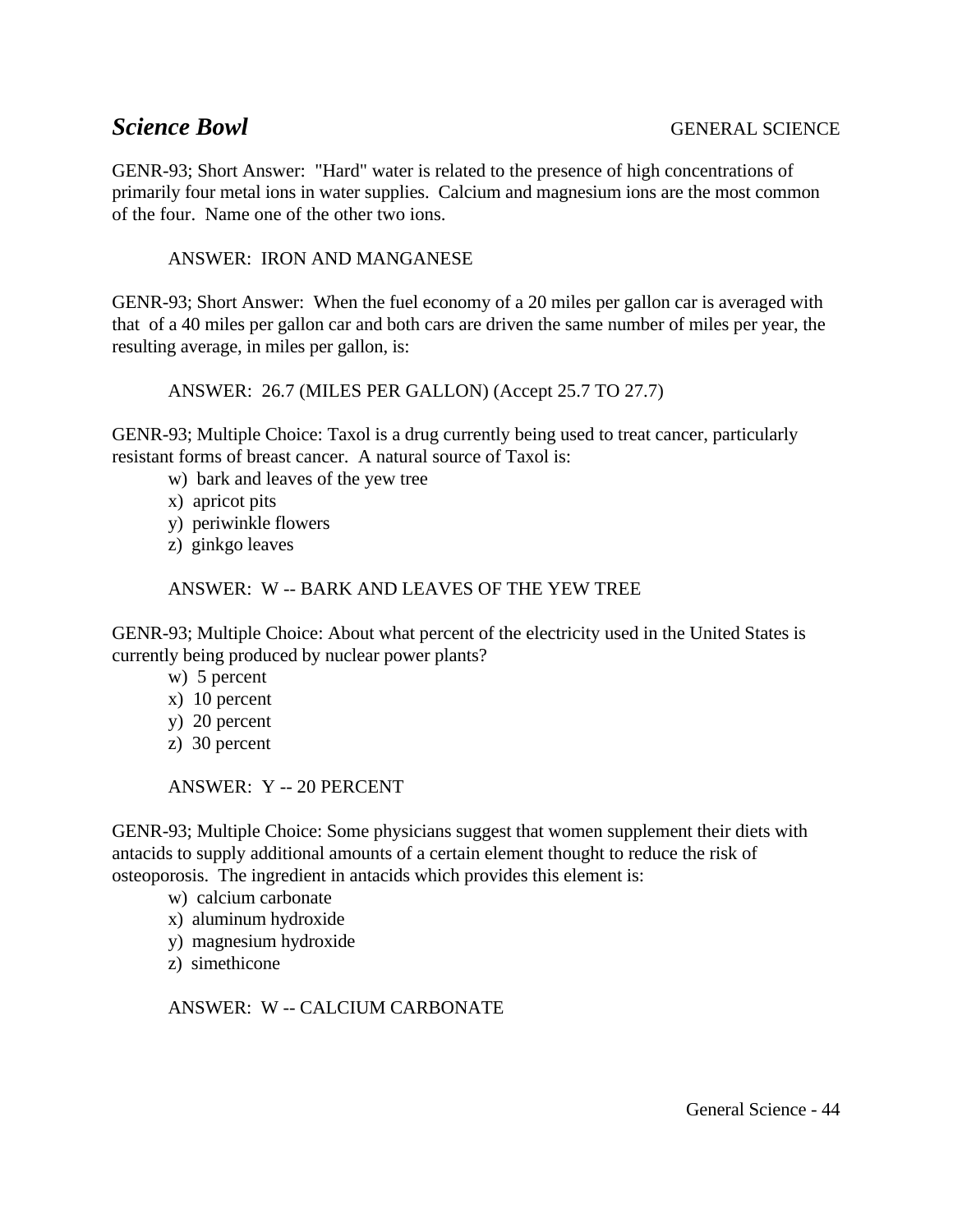GENR-93; Multiple Choice: If you started with 100 grams of each of the materials below and they all vaporized inside of an inflatable balloon, which of them would produce the largest volume balloon, assuming they were all at the same temperature?

w) water

- x) gasoline
- y) ethanol
- z) butane

### ANSWER: W -- WATER

GENR-93; Short Answer: In 1976, Congress enacted the Resource Conservation and Recovery Act designed to protect public health and the environment from improper management of hazardous waste. The Resource Conservation and Recovery Act categorizes hazardous wastes into four groups. Identify three of the four groups.

ANSWER: TOXIC (POISONOUS), REACTIVE, IGNITABLE, AND CORROSIVE

GENR-93; Multiple Choice: The estrogen and androgen hormones which regulate sexual development and function are structurally related to:

- w) beta carotene
- x) ethanol
- y) adrenaline
- z) cholesterol

ANSWER: Z -- CHOLESTEROL

GENR-93; Multiple Choice: The most abundant organic molecule on the surface of the Earth is:

- w) cellulose
- x) chitin
- y) DNA
- z) hemoglobin

ANSWER: W -- CELLULOSE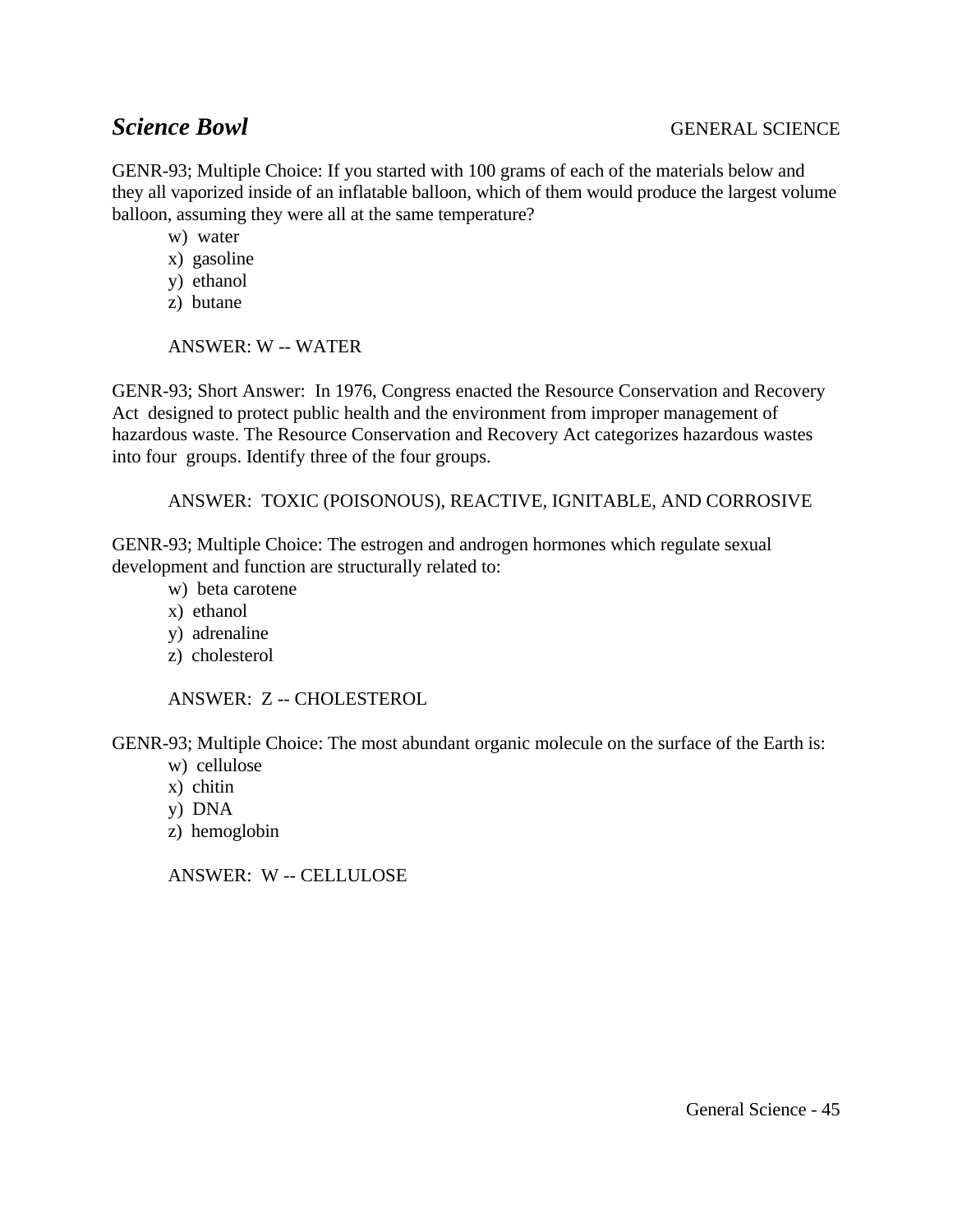GENR-93; Multiple Choice: The heat exhaust of an automobile with an internal combustion engine represents approximately what percent of the energy of the original fuel?

w) 10 %

x) 50 %

y) 35 %

z) 5 %

ANSWER: Y -- 35 %

GENR-93; Multiple Choice: In a precise diet and nutrition study, you need to determine the average weight and average height of a group each to a precision of 1%. The minimum sample size required is

w) 10 x) 100 y) 1000 z) 10,000

ANSWER: Z -- 10,000

GENR-93; Multiple Choice: Liquid fuels can be used to generate electricity in a variety of ways. Which of the following technologies converts liquid fuel directly to electricity without a combustion step?

w) turbine

- x) battery
- y) fuel cell
- z) Stirling engine

ANSWER: Y -- FUEL CELL

GENR-93; Multiple Choice: A color television set employs a 25,000 volt electron accelerator to produce the picture and potentially harmful radiation which must be shielded against. The main component of this radiation consists of

w) electrons which penetrate the picture tube

- x) soft x-rays
- y) microwaves
- z) ultraviolet radiation

ANSWER: X -- SOFT X-RAYS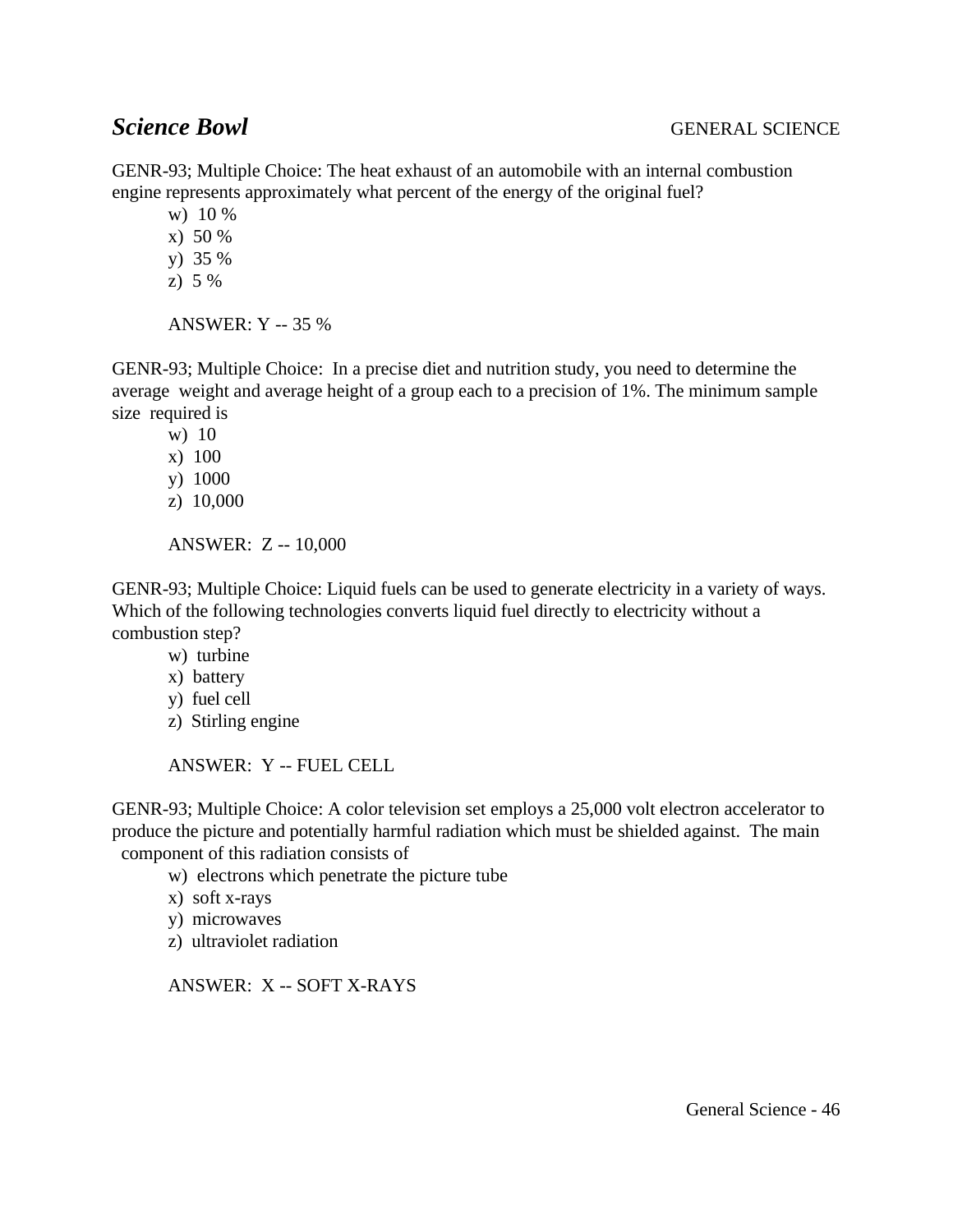GENR-93; Short Answer: What is the neurotoxic organometal that caused even more injuries in Iraq in 1971-72 than it did in the 50's and 60's at Minamata Bay, Japan?

### ANSWER: METHYLMERCURY

GENR-93; Multiple Choice: What is the approximate weight in pounds of the atmosphere on a 1 sq. ft. surface at sea level?

- w) 15 lbs.
- x) 1500 lbs.
- y) 2100 lbs.
- z) 20,000 lbs.

ANSWER: Y -- 2100 LBS.

GENR-93; Short Answer: What common flavoring comes from the long slender fruit of a climbing orchid?

ANSWER: VANILLA

GENR-93; Multiple Choice: What form of radiation most closely resembles X-rays?

- w) alpha
- x) beta
- y) gamma
- z) neutron

ANSWER: Y -- GAMMA

GENR-93; Multiple Choice: In the Tyndall Effect, the intensity of scattered radiation is inversely proportional to the fourth power of the wavelength. Which one of the following colors of light would exhibit the most intense Tyndall scattering?

- w) yellow
- x) green
- y) orange
- z) violet

ANSWER: Z -- VIOLET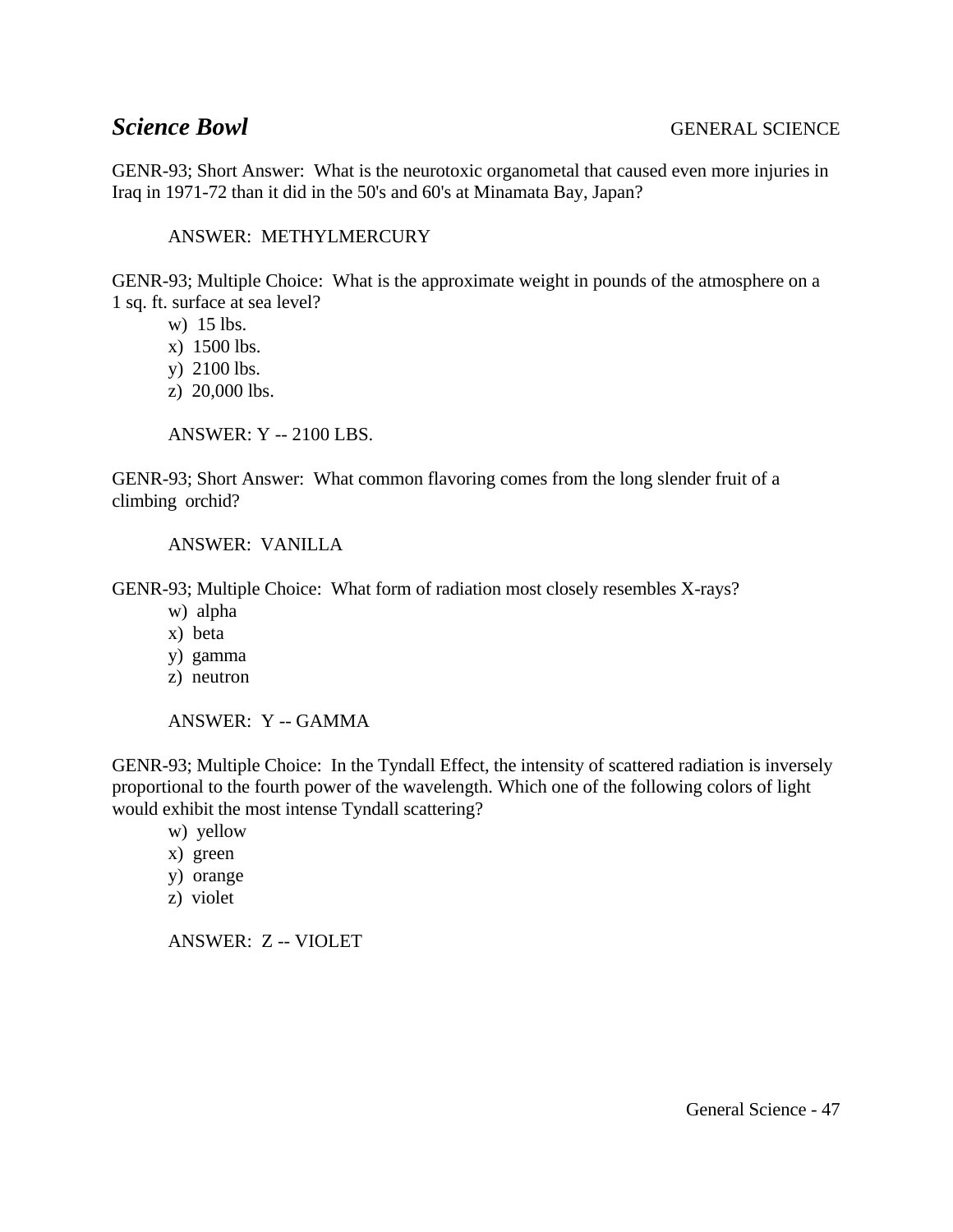GENR-93; Multiple Choice: One trillion is 1 followed by 12 zeros. What is 1 followed by 18 zeros?

- w) 1 quadrillion
- x) 1 quintillion
- y) 1 septillion
- z) 1 octillion

### ANSWER: X -- 1 QUINTILLION

GENR-93; Multiple Choice: In daylight the human eye is most sensitive to which color?

- w) Green
- x) Red
- y) Blue
- z) Orange

ANSWER: W -- GREEN

GENR-93; Multiple Choice: Which of the following people is credited as being the father of mass production?

- w) Thomas Edison
- x) Otto Graham
- y) Henry Ford
- z) Eli Whitney

ANSWER: Z -- ELI WHITNEY

GENR-93; Multiple Choice: A homeowner replaces a 65 watt incandescent bulb with a 15 watt compact fluorescent lamp. The light is on 2000 hours a year. If electricity cost 10 cents a kilowatt-hour, how much money is saved on the electric bill in one year?

- w) \$50.00 x) \$10.00 y) \$5.00
- z) \$1.00

ANSWER: X -- \$10.00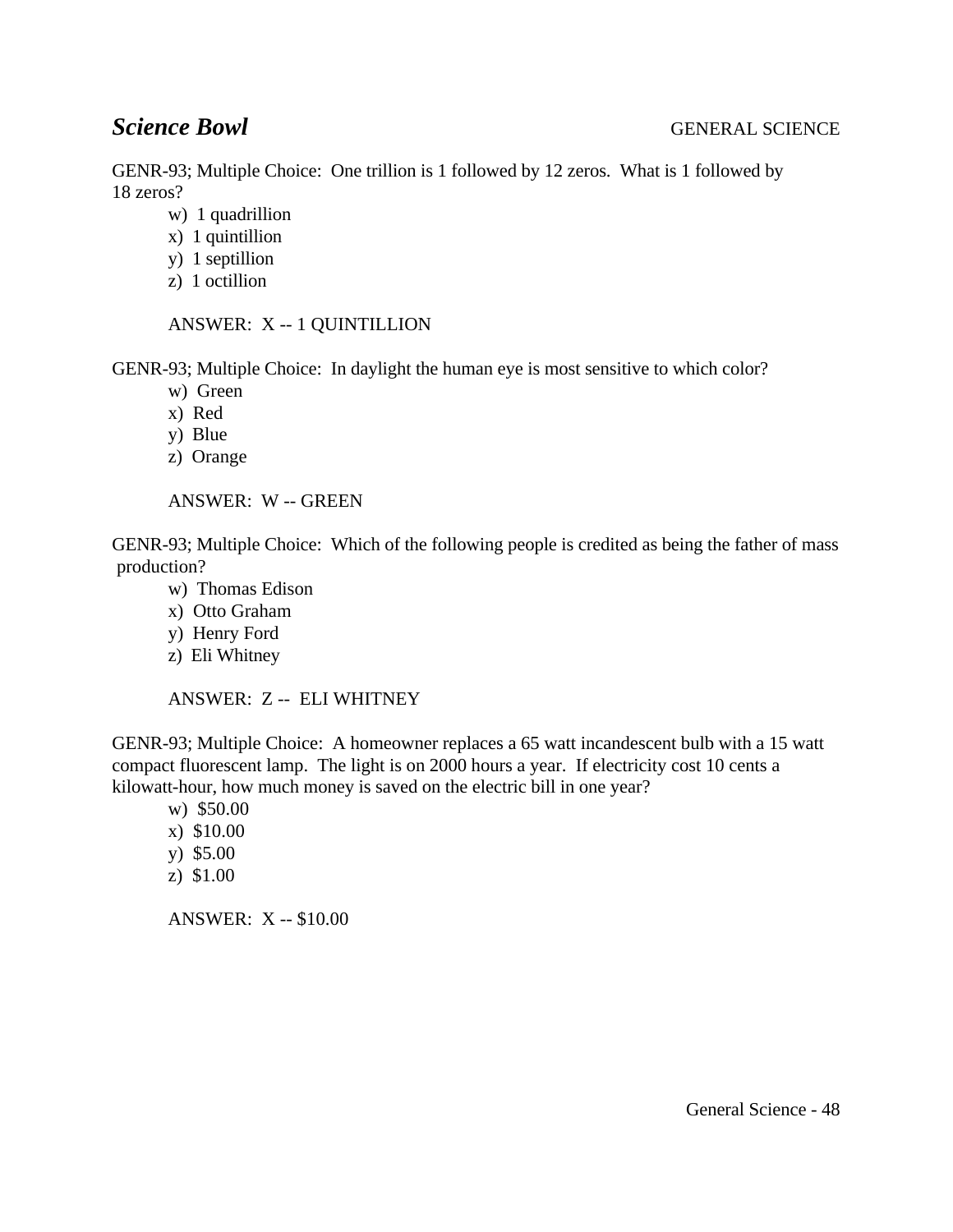GENR-93; Multiple Choice: A radio station is broadcasting at 3750 khz (kilohertz). This station would be found in which radio band?

w) 20 meter

x) 40 meter

- y) 80 meter
- z) 160 meter

ANSWER: Y -- 80 METER

GENR-93; Multiple Choice: Approximately what percentage of the electricity produced in the United States is consumed by residential appliances?

w) 20%

x) 33%

- y) 50%
- z) 66%

ANSWER: X -- 33%

GENR-93; Multiple Choice: Compared to terrestrial environments, aquatic environments are more stable in:

- w) temperature range
- x) producer consumer distribution
- y) sunlight absorbed
- z) number species

ANSWER: W -- TEMPERATURE RANGE

GENR-93; Multiple Choice: TCDD (2,3,6,7-tetrachlorodibenzo(p)dioxin) is a toxic synthetic chemical. The most consistent adverse effect observed in exposed humans is:

- w) liver cancer
- x) birth defects
- y) disfiguring skin eruption
- z) an exaggerated sense of well-being

ANSWER: Y -- DISFIGURING SKIN ERUPTION (CHLORACNE)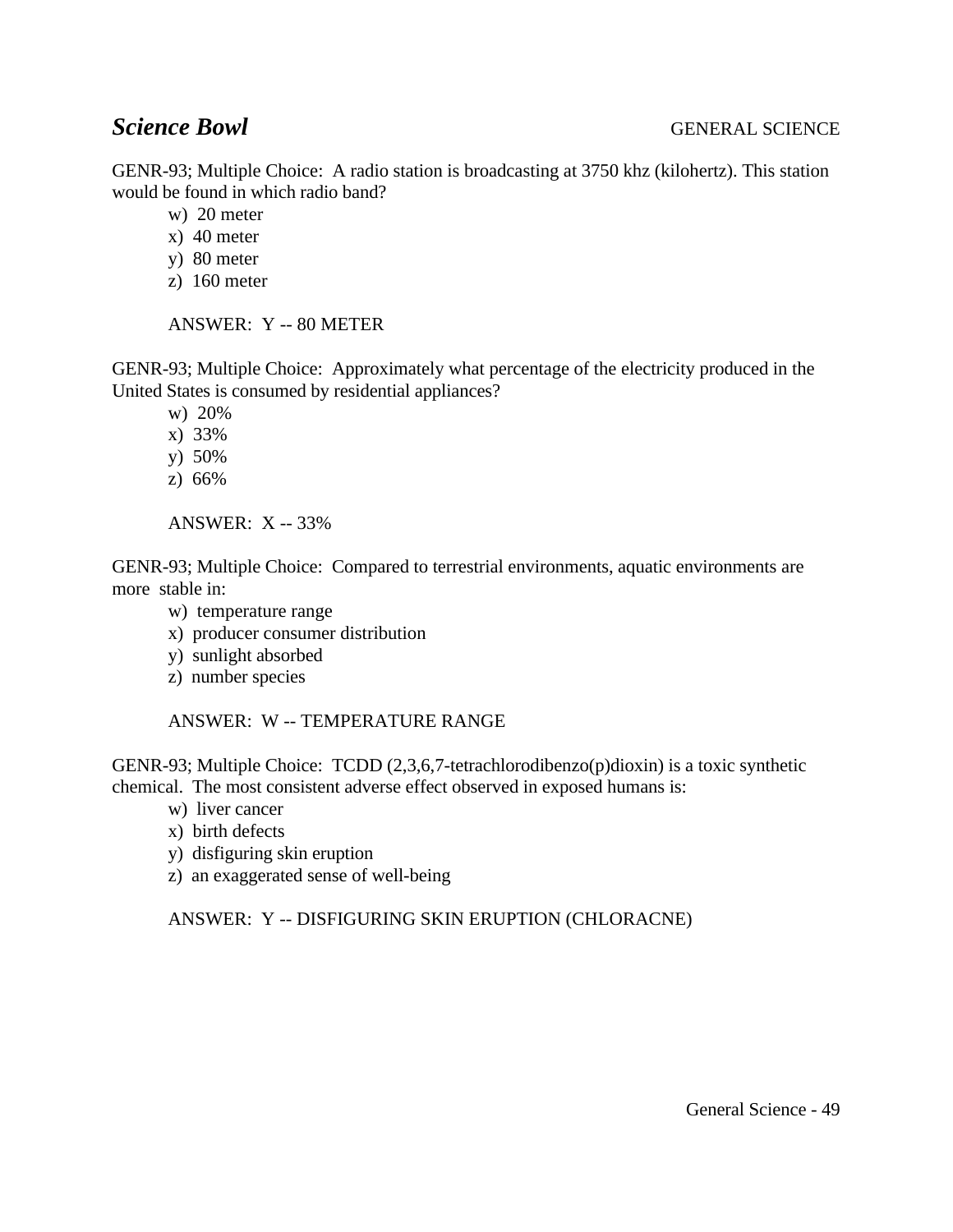GENR-93; Multiple Choice: The U.S. EPA recently concluded that environmental tobacco smoke should be considered (quote)

- w) "a possible human teratogen"
- x) "a priority air pollutant"
- y) "a known human carcinogen"
- z) "a possible human carcinogen"

### ANSWER: Y -- A KNOWN HUMAN CARCINOGEN

GENR-93; Multiple Choice: What power cycle is used in jet engines?

- w) Stirling
- x) Rankine
- y) Otto
- z) Brayton

ANSWER: Z -- BRAYTON

GENR-93; Short Answer: What is the name for the metric unit of pressure defined as 1 Newton per meter squared?

ANSWER: PASCAL

GENR-93; Short Answer: In the human body, what tendon attaches the gastrocnemius muscle to the calcaneus bone?

### ANSWER: ACHILLES TENDON

GENR-93; Multiple Choice: Which of the following is considered a renewable resource?

- w) Coal fired power plant
- x) Hydroelectric dam
- y) Combustion turbine facility
- z) Nuclear fission power plant

### ANSWER: X -- HYDROELECTRIC DAM

GENR-93;Short Answer: If a quiet whisper is 10 decibels, then what is the average pain threshold in decibels for humans?

ANSWER: 120 DECIBELS (ACCEPT 110 TO 130)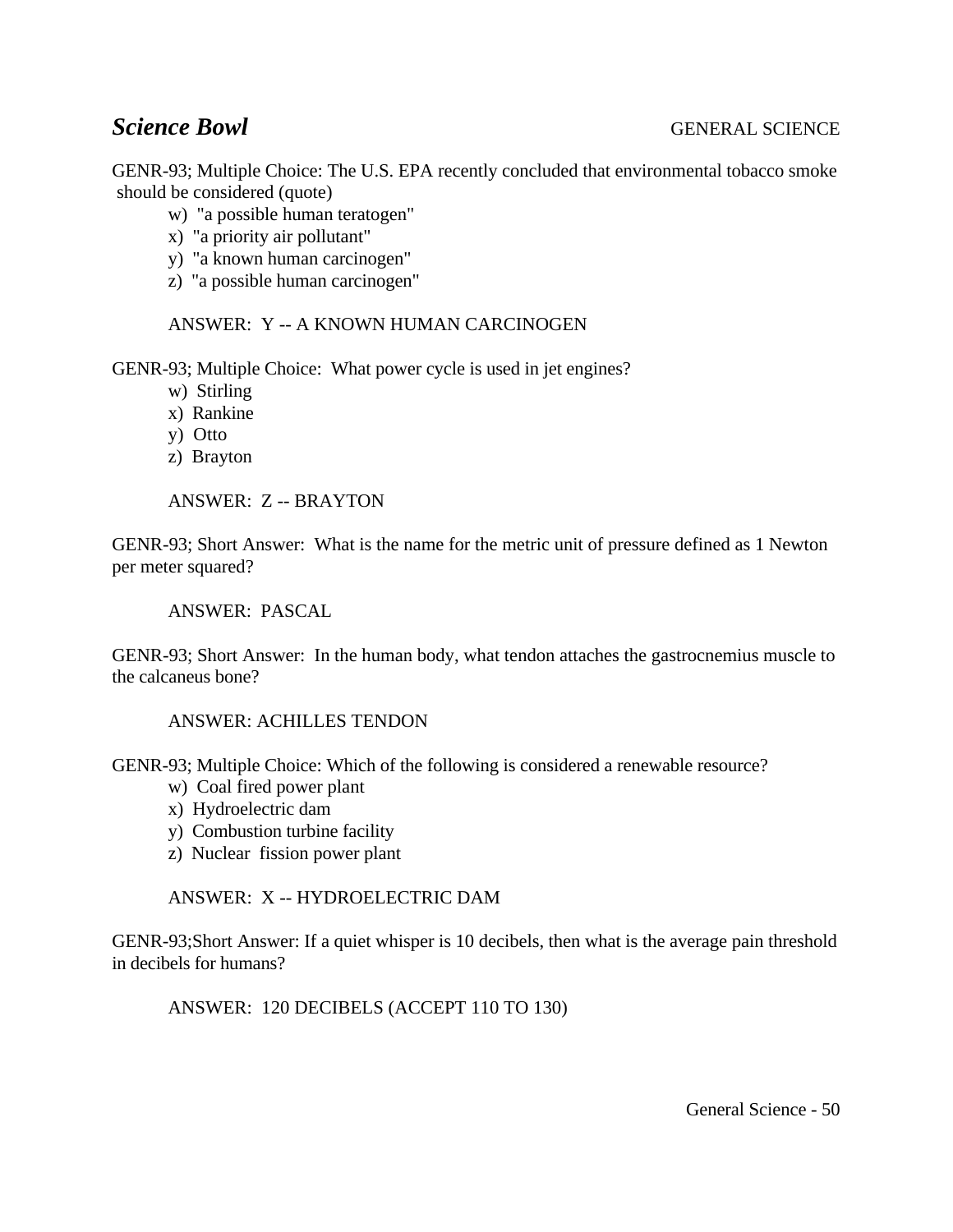GENR-93; Multiple Choice: What range of frequencies are usually referred to as the Ultra High Frequency (UHF) Band?

- w) 3 to 30 Mega Hertz
- x) 30 to 300 Mega Hertz
- y) 300 to 3,000 Mega Hertz
- z) 30,000 to 300,000 Mega Hertz

ANSWER: Y -- 300 to 3,000 MEGA HERTZ

GENR-93; Multiple Choice: Who was the first scientist credited with pointing out that certain gases could cause a greenhouse effect?

- w) John Tyndall
- x) Charles Darwin
- y) Roger Tory Peterson
- z) Stephen Jay Gould

ANSWER: W -- JOHN TYNDALL

GENR-93; Multiple Choice: Deforestation is not a major environmental problem in

- w) the Amazon
- x) Borneo
- y) Oregon
- z) West Germany

ANSWER: Z -- WEST GERMANY

GENR-93; Short Answer: Name a component of gasoline that has been classified by the U.S. EPA as a "known human carcinogen".

ANSWER: XENZENE

GENR-93; Multiple Choice: The sun makes up approximately what percent of matter in our solar system?

- w) 17%
- x) 50%
- y) 85%
- z) 99%

ANSWER: Z -- 99%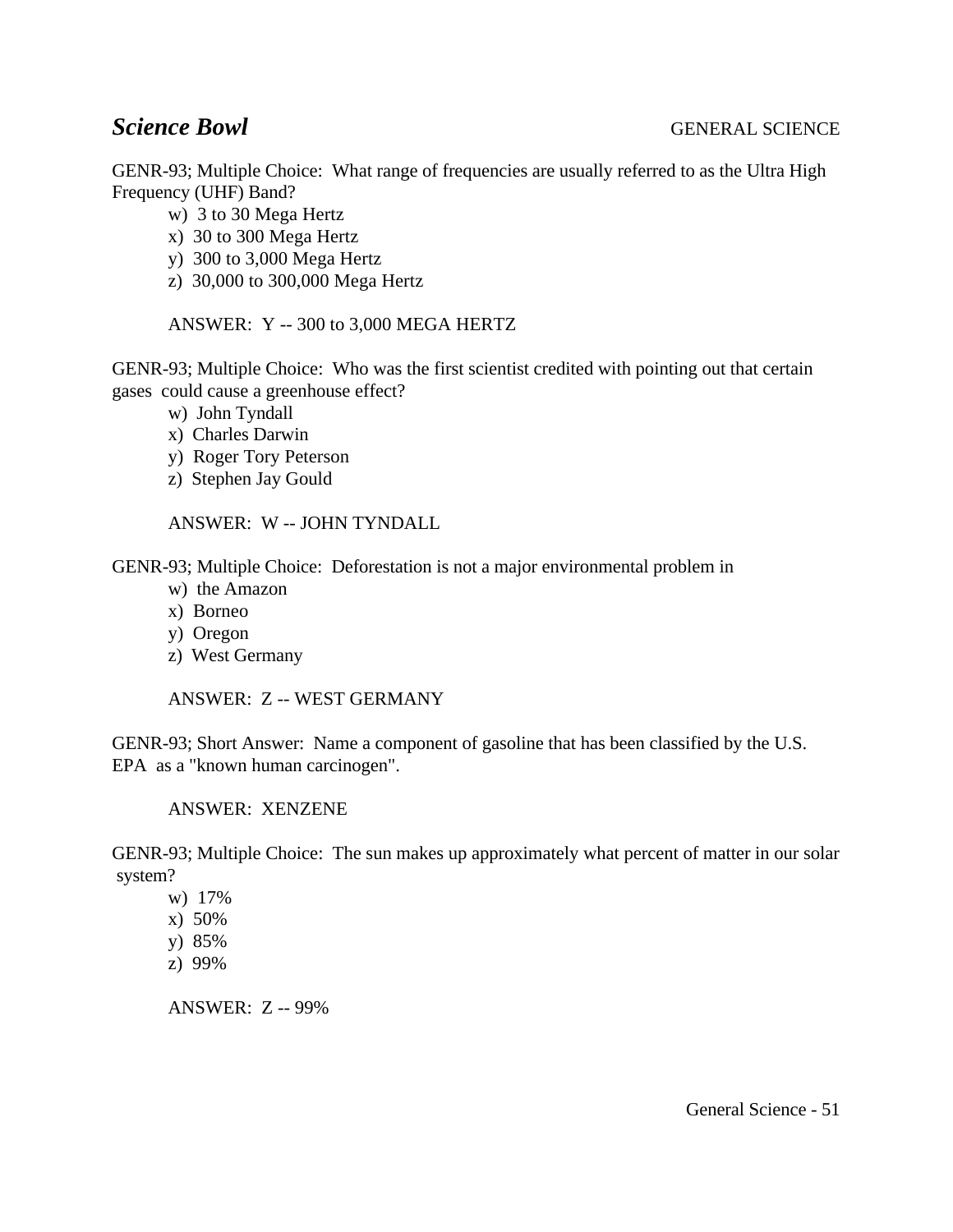GENR-93; Multiple Choice: What is the phase relationship between the voltage and current in a capacitor?

### ANSWER: X -- CURRENT LEADS BY 90 DEGREES

GENR-93; Short Answer: Movement exhibited by plants toward the "center of the Earth" is called?

ANSWER: GEOTROPISM

GENR-93; Multiple Choice: In 1991, the frozen body of a late stone age man was found amazingly intact in the Alps near the Italian-Austrian border. Its age was determined to be about:

- w) 2,200 years
- x) 5,300 years
- y) 12,800 years
- z) 30,000 years

ANSWER: X -- 5,300 YEARS

GENR-93; Multiple Choice: Who is known as the Father of the Atomic Bomb?

- w) Albert Einstein
- x) J. Robert Oppenheimer
- y) General Leslie Groves
- z) Edward Teller

ANSWER: X -- J. ROBERT OPPENHEIMER

GENR-93; Multiple Choice: Dante is the name of an eight-legged robot designed to repel into the crater of Erebus. This volcano is located in

- w) Italy
- x) the Hawaiian chain
- y) Antarctica
- z) Japan

ANSWER: Y -- ANTARCTICA